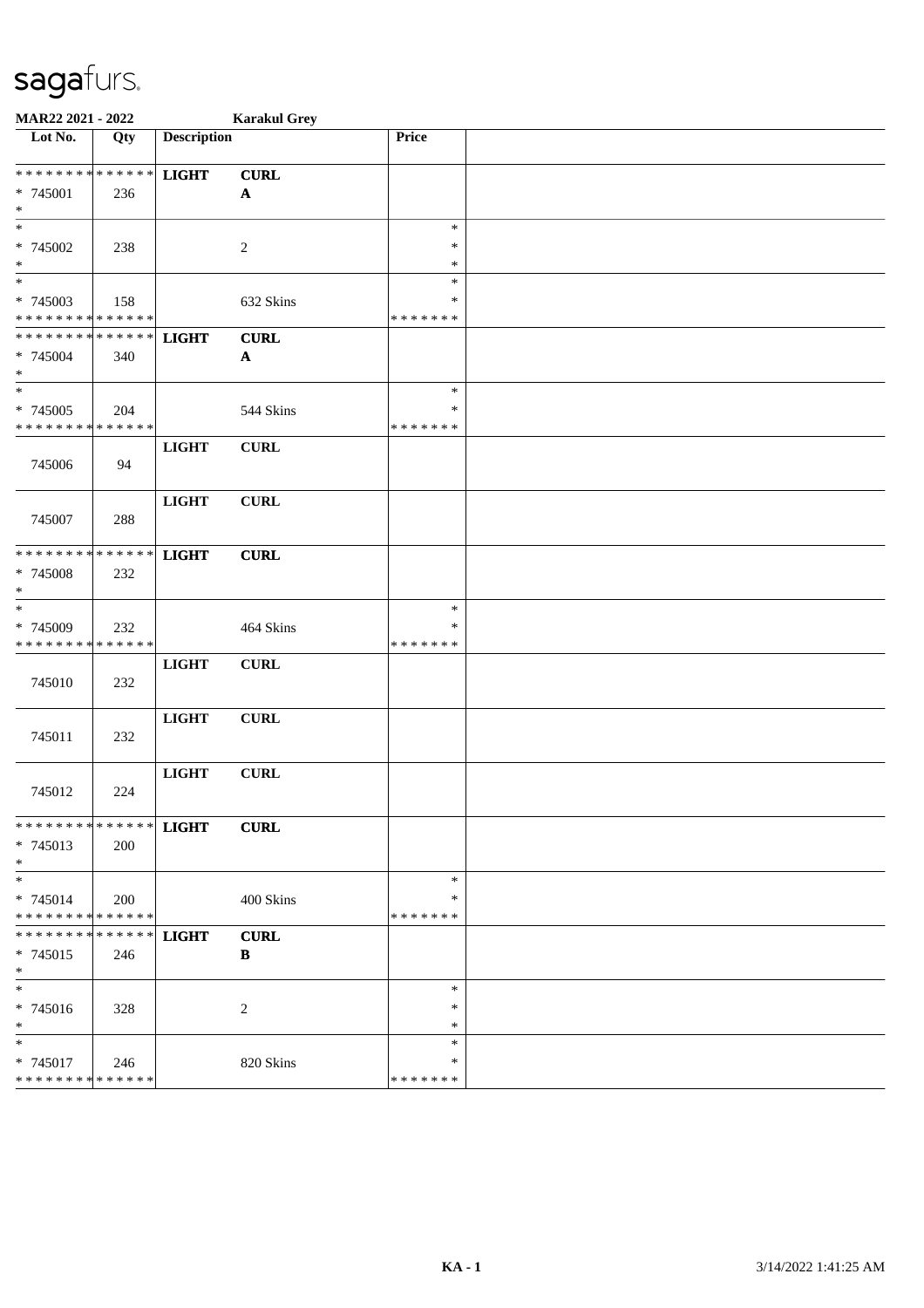| MAR22 2021 - 2022                                   |     |                    | <b>Karakul Grey</b>         |                                   |  |
|-----------------------------------------------------|-----|--------------------|-----------------------------|-----------------------------------|--|
| Lot No.                                             | Qty | <b>Description</b> |                             | Price                             |  |
| * * * * * * * * * * * * * *<br>$* 745021$<br>$\ast$ | 222 | <b>LIGHT</b>       | <b>CURL</b><br>$\, {\bf B}$ |                                   |  |
| $\ast$<br>* 745022<br>$\ast$                        | 222 |                    | $\sqrt{2}$                  | $\ast$<br>∗<br>$\ast$             |  |
| $_{*}$<br>* 745023<br>$\ast$<br>$\overline{\ast}$   | 222 |                    | 3                           | $\ast$<br>$\ast$<br>$\ast$        |  |
| * 745024<br>* * * * * * * * * * * * * *             | 222 |                    | 888 Skins                   | $\ast$<br>∗<br>* * * * * * *      |  |
| * * * * * * * * * * * * * *<br>* 745025<br>$\ast$   | 246 | <b>LIGHT</b>       | <b>CURL</b><br>$\, {\bf B}$ |                                   |  |
| $\overline{\phantom{a}^*}$<br>* 745026<br>$\ast$    | 248 |                    | $\overline{c}$              | $\ast$<br>$\ast$<br>$\ast$        |  |
| $\ast$<br>* 745027<br>$\ast$                        | 164 |                    | 3                           | $\ast$<br>$\ast$<br>$\ast$        |  |
| $\ast$<br>* 745028<br>$\ast$                        | 164 |                    | $\overline{4}$              | $\ast$<br>$\ast$<br>$\ast$        |  |
| $\ast$<br>* 745029<br>* * * * * * * * * * * * * *   | 164 |                    | 986 Skins                   | $\ast$<br>$\ast$<br>* * * * * * * |  |
| **************<br>* 745030<br>$\ast$                | 216 | <b>LIGHT</b>       | <b>CURL</b><br>$\, {\bf B}$ |                                   |  |
| $\ast$<br>* 745031<br>* * * * * * * * * * * * * *   | 288 |                    | 504 Skins                   | $\ast$<br>$\ast$<br>* * * * * * * |  |
| 745032                                              | 288 | <b>LIGHT</b>       | <b>CURL</b><br>$\, {\bf B}$ |                                   |  |
| * * * * * * * * * * * * * * *<br>$* 745033$<br>$*$  | 272 | <b>LIGHT</b>       | <b>CURL</b><br>$\, {\bf B}$ |                                   |  |
| $*$<br>* 745034<br>$*$                              | 340 |                    | $\overline{2}$              | $\ast$<br>∗<br>$\ast$             |  |
| $\ast$<br>* 745035<br>$*$                           | 210 |                    | 3                           | $\ast$<br>$\ast$<br>$\ast$        |  |
| $_{\ast}^{-}$<br>* 745036<br>$*$                    | 210 |                    | $\overline{4}$              | $\ast$<br>∗<br>$\ast$             |  |
| $*$<br>* 745037<br>* * * * * * * * * * * * * *      | 210 |                    | 1242 Skins                  | $\ast$<br>$\ast$<br>* * * * * * * |  |
| ******** <mark>******</mark><br>* 745038<br>$*$     | 216 | <b>LIGHT</b>       | <b>CURL</b><br>$\bf{B}$     |                                   |  |
| $\ast$<br>* 745039<br>* * * * * * * * * * * * * *   | 324 |                    | 540 Skins                   | $\ast$<br>∗<br>* * * * * * *      |  |
| 745040                                              | 32  | <b>LIGHT</b>       | <b>CURL</b><br>$\mathbf C$  |                                   |  |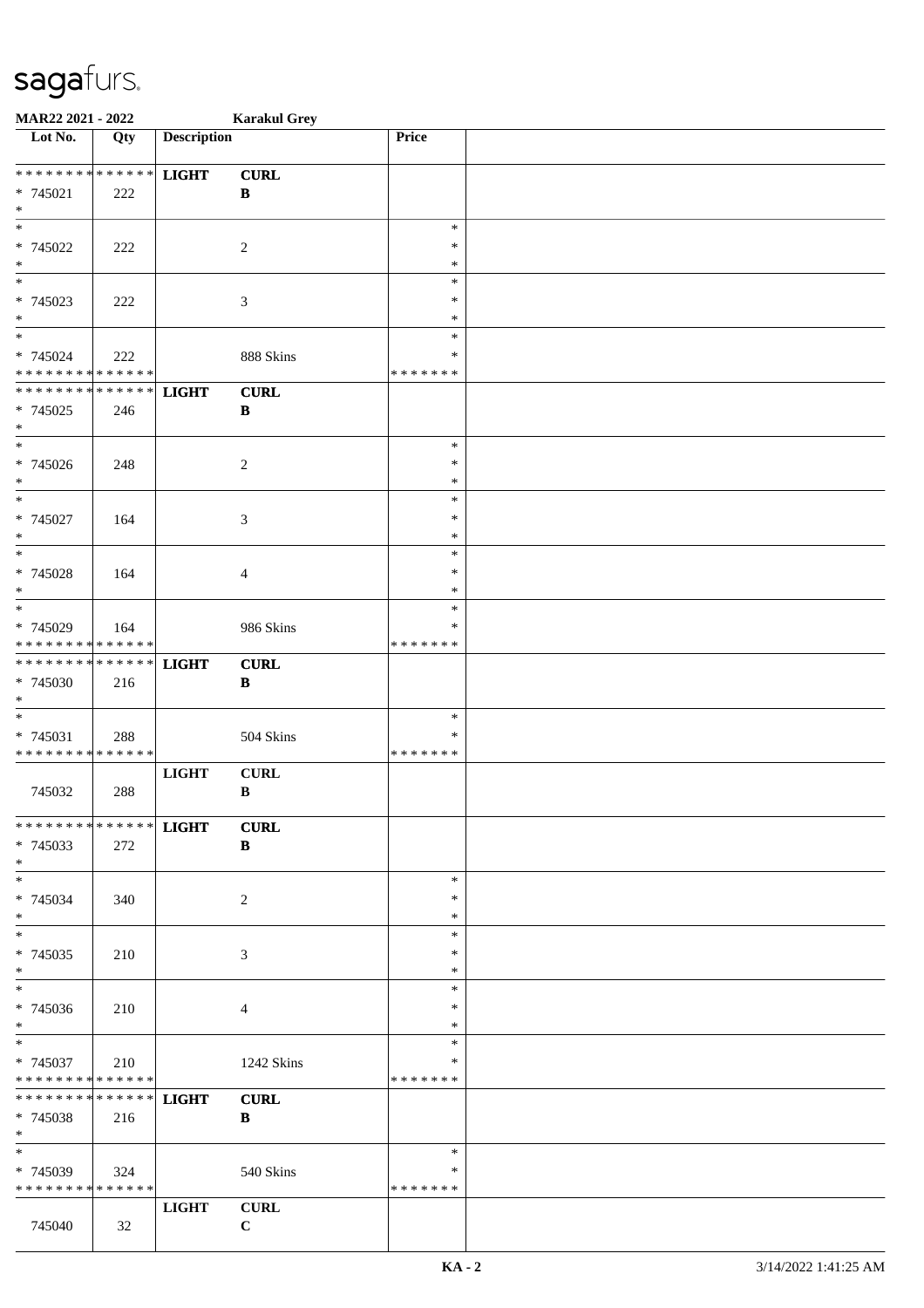| MAR22 2021 - 2022                                 |     |                    | <b>Karakul Grey</b>                         |                                   |  |
|---------------------------------------------------|-----|--------------------|---------------------------------------------|-----------------------------------|--|
| Lot No.                                           | Qty | <b>Description</b> |                                             | Price                             |  |
| 745041                                            | 210 | <b>LIGHT</b>       | <b>CHAQMQI</b><br>$\mathbf{A}$              |                                   |  |
| * * * * * * * * * * * * * *<br>* 745042<br>$\ast$ | 240 | <b>LIGHT</b>       | <b>CHAQMQI</b><br>$\mathbf A$               |                                   |  |
| $\overline{\phantom{0}}$<br>* 745043<br>$\ast$    | 160 |                    | $\overline{c}$                              | $\ast$<br>∗<br>$\ast$             |  |
| $\ast$<br>* 745044<br>* * * * * * * * * * * * * * | 160 |                    | 560 Skins                                   | $\ast$<br>∗<br>* * * * * * *      |  |
| * * * * * * * * * * * * * *<br>* 745045<br>$\ast$ | 288 | <b>LIGHT</b>       | <b>CHAQMQI</b><br>$\boldsymbol{\mathsf{A}}$ |                                   |  |
| $\ast$<br>* 745046<br>$\ast$                      | 216 |                    | $\overline{c}$                              | $\ast$<br>$\ast$<br>$\ast$        |  |
| $\ast$<br>$* 745047$<br>$\ast$                    | 216 |                    | $\mathfrak{Z}$                              | $\ast$<br>$\ast$<br>∗             |  |
| $\ast$<br>$* 745048$<br>$\ast$                    | 216 |                    | $\overline{4}$                              | $\ast$<br>$\ast$<br>$\ast$        |  |
| $\ast$<br>* 745049<br>* * * * * * * * * * * * * * | 216 |                    | 1152 Skins                                  | $\ast$<br>∗<br>* * * * * * *      |  |
| 745050                                            | 264 | <b>LIGHT</b>       | <b>CHAQMQI</b>                              |                                   |  |
| * * * * * * * * * * * * * *<br>* 745051<br>$\ast$ | 216 | <b>LIGHT</b>       | <b>CHAQMQI</b><br>$\, {\bf B}$              |                                   |  |
| $\ast$<br>* 745052<br>* * * * * * * * * * * * * * | 144 |                    | 360 Skins                                   | $\ast$<br>$\ast$<br>* * * * * * * |  |
| * * * * * * * * * * * * * *<br>* 745053<br>$\ast$ | 246 | <b>LIGHT</b>       | <b>CHAQMQI</b><br>$\bf{B}$                  |                                   |  |
| $\ast$<br>* 745054<br>$\ast$                      | 328 |                    | 2                                           | ∗<br>∗<br>$\ast$                  |  |
| $\ast$<br>* 745055<br>* * * * * * * * * * * * * * | 164 |                    | 738 Skins                                   | $\ast$<br>∗<br>* * * * * * *      |  |
| * * * * * * * * * * * * * *<br>* 745056<br>$*$    | 240 | <b>LIGHT</b>       | <b>CHAQMQI</b><br>$\, {\bf B}$              |                                   |  |
| $\ast$<br>$* 745057$<br>$\ast$                    | 320 |                    | $\sqrt{2}$                                  | ∗<br>∗<br>$\ast$                  |  |
| $\ast$<br>* 745058<br>* * * * * * * * * * * * * * | 160 |                    | 720 Skins                                   | $\ast$<br>∗<br>* * * * * * *      |  |
| * * * * * * * * * * * * * *<br>* 745059<br>$\ast$ | 216 | <b>LIGHT</b>       | <b>CHAQMQI</b><br>B                         |                                   |  |
| $\ast$<br>* 745060<br>* * * * * * * * * * * * * * | 216 |                    | 432 Skins                                   | ∗<br>∗<br>* * * * * * *           |  |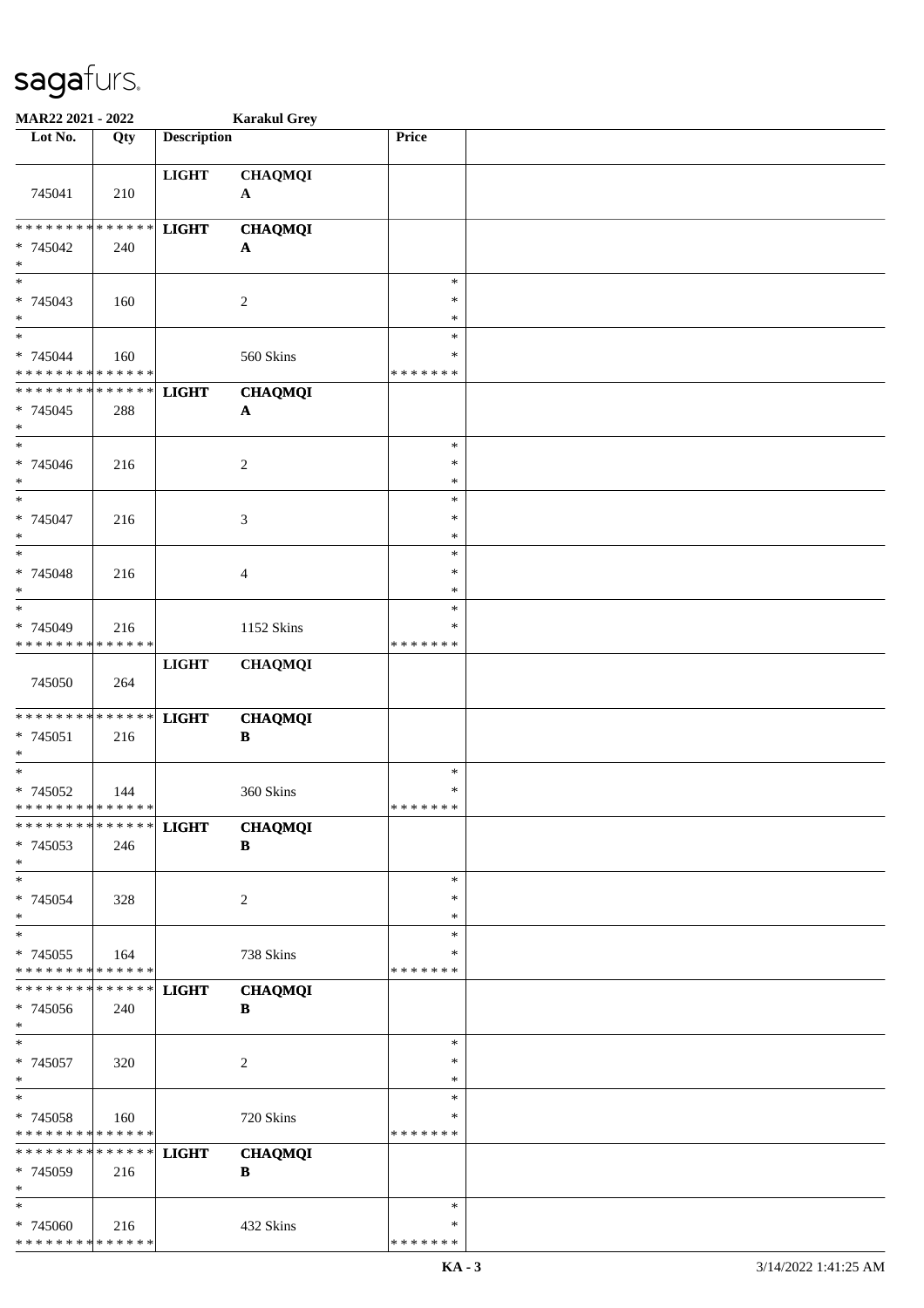| MAR22 2021 - 2022                                   |                   |                     | <b>Karakul Grey</b>                         |                                   |  |
|-----------------------------------------------------|-------------------|---------------------|---------------------------------------------|-----------------------------------|--|
| Lot No.                                             | $\overline{Q}$ ty | <b>Description</b>  |                                             | Price                             |  |
| ******** <mark>******</mark><br>* 745061<br>$\ast$  | 280               | <b>LIGHT</b>        | <b>CHAQMQI</b><br>B                         |                                   |  |
| $\ast$<br>* 745062<br>$\ast$                        | 210               |                     | $\boldsymbol{2}$                            | $\ast$<br>∗<br>$\ast$             |  |
| $\overline{\phantom{0}}$<br>* 745063<br>$\ast$      | 210               |                     | $\mathfrak{Z}$                              | $\ast$<br>$\ast$<br>$\ast$        |  |
| $\ast$<br>$* 745064$<br>$\ast$                      | 210               |                     | $\overline{4}$                              | $\ast$<br>$\ast$<br>$\ast$        |  |
| $\ast$<br>$* 745065$<br>* * * * * * * * * * * * * * | 210               |                     | 1120 Skins                                  | $\ast$<br>$\ast$<br>* * * * * * * |  |
| 745066                                              | 234               | <b>LIGHT</b>        | <b>CHAQMQI FLAT</b><br>$\mathbf{A}$         |                                   |  |
| 745067                                              | 240               | <b>LIGHT</b>        | <b>CHAQMQI FLAT</b><br>B                    |                                   |  |
| 745068                                              | 94                | <b>LIGHT</b><br>I/B | <b>CHAQMQI FLAT</b>                         |                                   |  |
| 745069                                              | 80                | <b>LIGHT</b>        | CH KGUL FLAT                                |                                   |  |
| ******** <mark>******</mark><br>* 745070<br>$\ast$  | 234               | <b>LIGHT</b>        | <b>CH KGUL</b><br>$\boldsymbol{\mathsf{A}}$ |                                   |  |
| $\ast$<br>$* 745071$<br>$\ast$                      | 156               |                     | $\boldsymbol{2}$                            | $\ast$<br>$\ast$<br>$\ast$        |  |
| $\ast$<br>$* 745072$<br>* * * * * * * * * * * * * * | 156               |                     | 546 Skins                                   | $\ast$<br>$\ast$<br>* * * * * * * |  |
| * * * * * * * * * * * * * * *<br>* 745073<br>$\ast$ | 222               | <b>LIGHT</b>        | <b>CH KGUL</b><br>$\mathbf{A}$              |                                   |  |
| $\ast$<br>* 745074<br>* * * * * * * * * * * * * *   | 296               |                     | 518 Skins                                   | $\ast$<br>∗<br>* * * * * * *      |  |
| 745075                                              | 304               | <b>LIGHT</b>        | <b>CH KGUL</b>                              |                                   |  |
| * * * * * * * * * * * * * *<br>* 745076<br>$*$      | 192               | <b>LIGHT</b>        | <b>CH KGUL</b>                              |                                   |  |
| $\ast$<br>* 745077<br>* * * * * * * * * * * * * *   | 192               |                     | 384 Skins                                   | $\ast$<br>∗<br>* * * * * * *      |  |
| * * * * * * * * * * * * * * *<br>* 745078<br>$\ast$ | 234               | <b>LIGHT</b>        | <b>CH KGUL</b><br>B                         |                                   |  |
| $\ast$<br>* 745079<br>$\ast$                        | 230               |                     | 2                                           | $\ast$<br>∗<br>$\ast$             |  |
| $\ast$<br>* 745080<br>* * * * * * * * * * * * * *   | 156               |                     | 620 Skins                                   | $\ast$<br>*<br>* * * * * * *      |  |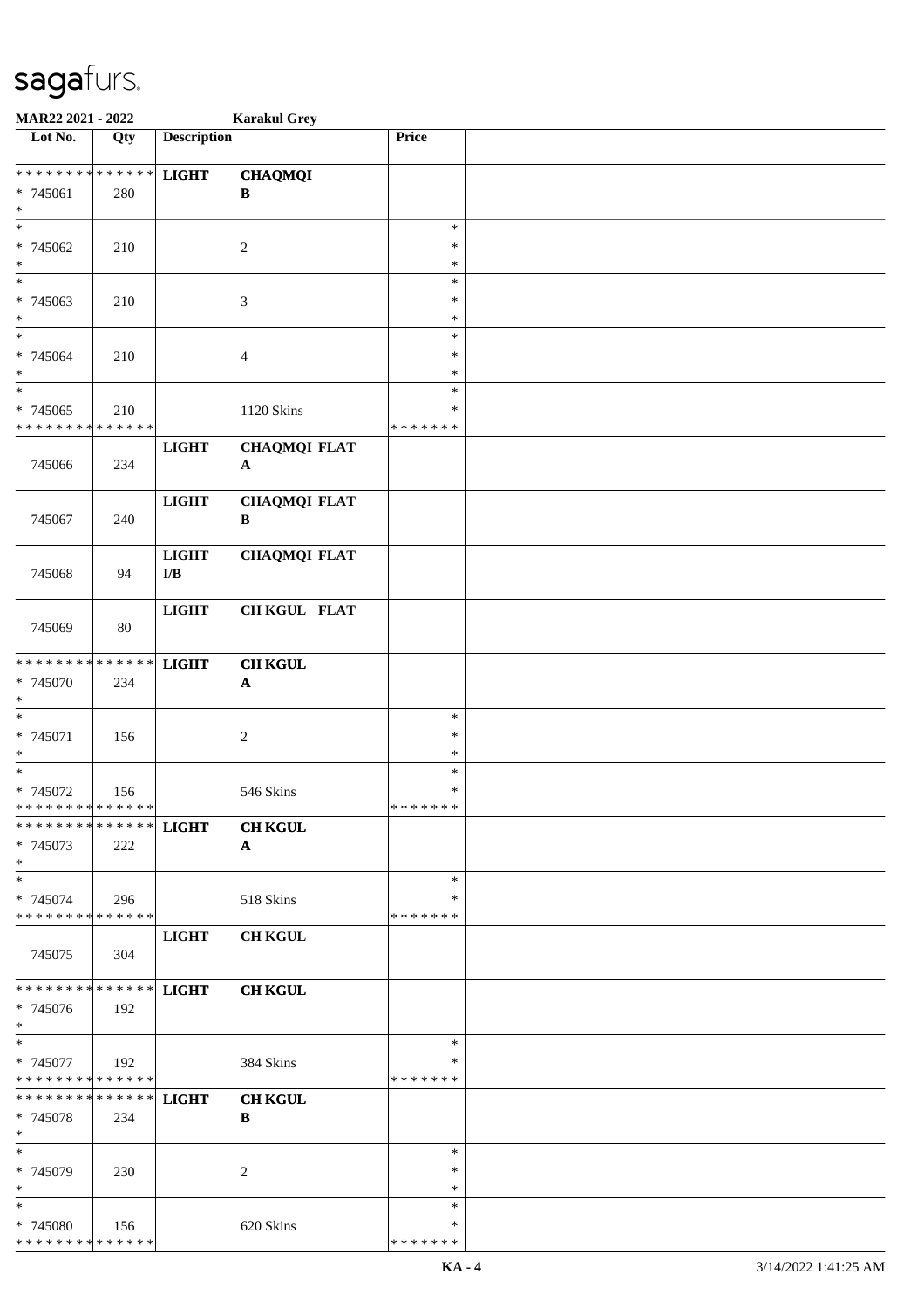| MAR22 2021 - 2022                                 |     |                    | <b>Karakul Grey</b>            |                                   |  |
|---------------------------------------------------|-----|--------------------|--------------------------------|-----------------------------------|--|
| Lot No.                                           | Qty | <b>Description</b> |                                | Price                             |  |
| * * * * * * * * * * * * * *<br>* 745081<br>$\ast$ | 210 | <b>LIGHT</b>       | <b>KALANGL</b><br>$\mathbf A$  |                                   |  |
| $\ast$<br>* 745082<br>* * * * * * * * * * * * * * | 280 |                    | 490 Skins                      | $\ast$<br>∗<br>* * * * * * *      |  |
| * * * * * * * * * * * * * *<br>* 745083<br>$\ast$ | 192 | <b>LIGHT</b>       | <b>KALANGL</b><br>$\mathbf{A}$ |                                   |  |
| $\ast$<br>* 745084<br>* * * * * * * * * * * * * * | 256 |                    | 448 Skins                      | $\ast$<br>$\ast$<br>* * * * * * * |  |
| 745085                                            | 360 | <b>LIGHT</b>       | <b>KALANGL</b>                 |                                   |  |
| 745086                                            | 272 | <b>LIGHT</b>       | <b>KALANGL</b>                 |                                   |  |
| 745087                                            | 232 | <b>LIGHT</b>       | <b>KALANGL</b>                 |                                   |  |
| * * * * * * * * * * * * * *<br>* 745088<br>$\ast$ | 226 | <b>LIGHT</b>       | <b>KALANGL</b>                 |                                   |  |
| $\ast$<br>* 745089<br>$\ast$                      | 300 |                    | $\overline{c}$                 | $\ast$<br>$\ast$<br>$\ast$        |  |
| $\ast$<br>* 745090<br>* * * * * * * * * * * * * * | 150 |                    | 676 Skins                      | $\ast$<br>∗<br>* * * * * * *      |  |
| 745091                                            | 144 | <b>LIGHT</b>       | <b>KALANGL</b>                 |                                   |  |
| 745092                                            | 264 | <b>LIGHT</b>       | <b>KALANGL</b><br>$\, {\bf B}$ |                                   |  |
| * * * * * * * * * * * * * * *<br>* 745093<br>$*$  | 204 | <b>LIGHT</b>       | <b>KALANGL</b><br>B            |                                   |  |
| $\ast$<br>* 745094<br>$*$                         | 204 |                    | 2                              | $\ast$<br>$\ast$<br>$\ast$        |  |
| $\ast$<br>* 745095<br>$\ast$                      | 140 |                    | 3                              | $\ast$<br>$\ast$<br>$\ast$        |  |
| $\ast$<br>* 745096<br>* * * * * * * * * * * * * * | 140 |                    | 688 Skins                      | $\ast$<br>∗<br>* * * * * * *      |  |
| 745097                                            | 92  | <b>LIGHT</b>       | <b>MEDCURL</b>                 |                                   |  |
| 745098                                            | 68  | <b>LIGHT</b>       | <b>MEDCURL</b>                 |                                   |  |
| 745099                                            | 96  | <b>LIGHT</b>       | <b>MEDCURL</b>                 |                                   |  |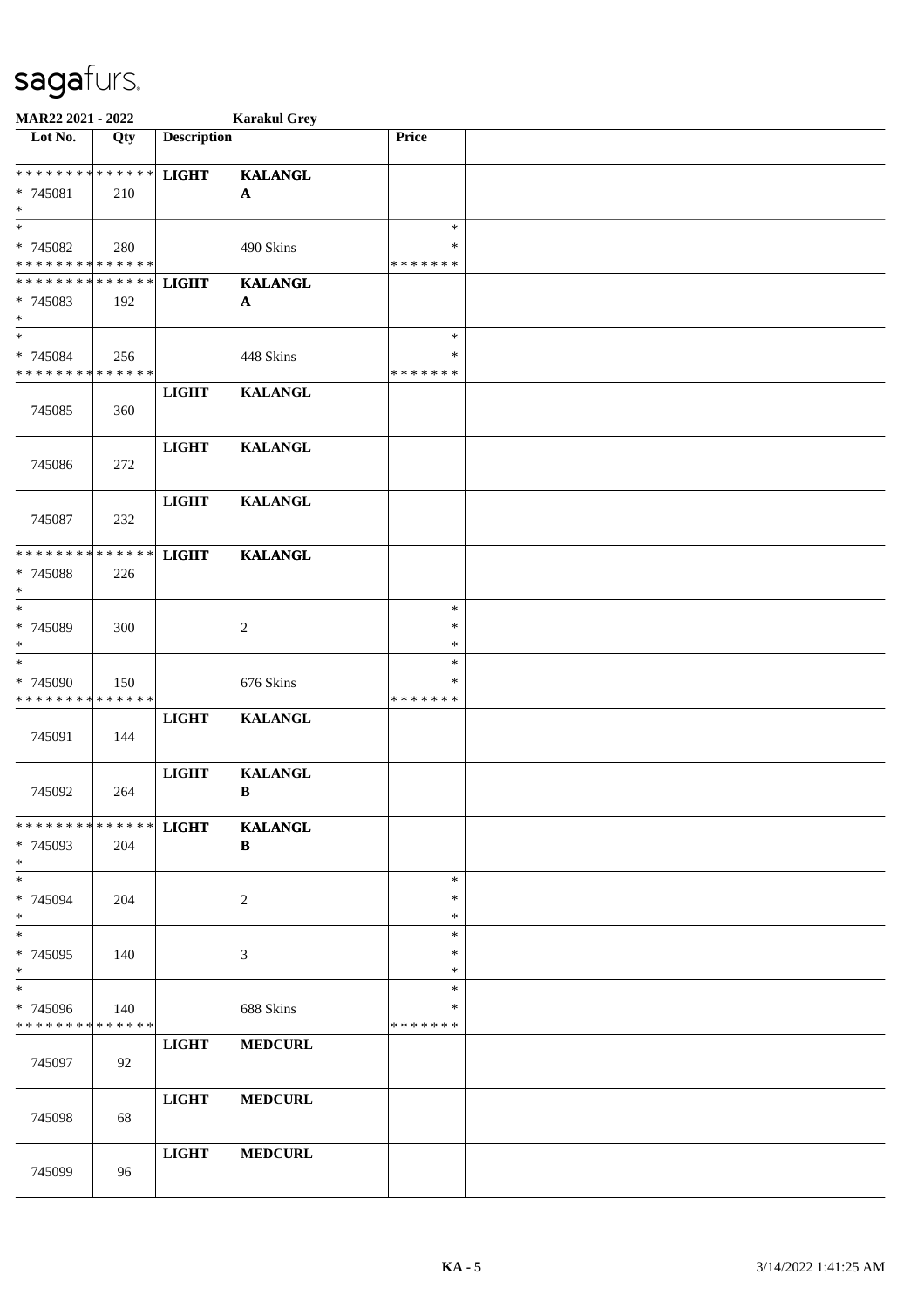| MAR22 2021 - 2022                                                     |         | <b>Karakul Grey</b> |                             |                                           |                                   |  |
|-----------------------------------------------------------------------|---------|---------------------|-----------------------------|-------------------------------------------|-----------------------------------|--|
| Lot No.                                                               | Qty     | <b>Description</b>  |                             |                                           | Price                             |  |
| 745101                                                                | 136     | <b>LIGHT</b>        | <b>PEEK</b>                 |                                           |                                   |  |
| 745102                                                                | $62\,$  | <b>LIGHT</b>        | <b>PEEK</b>                 |                                           |                                   |  |
| 745103                                                                | 162     | <b>LIGHT</b>        | <b>PEEK</b>                 |                                           |                                   |  |
| 745104                                                                | 148     | <b>LIGHT</b>        | <b>PEEK</b>                 |                                           |                                   |  |
| 745105                                                                | 264     | <b>LIGHT</b>        | <b>PEEK</b><br>$\mathbf{A}$ | <b>CHAQM</b>                              |                                   |  |
| 745106                                                                | 242     | <b>LIGHT</b>        | <b>PEEK</b><br>$\mathbf A$  | <b>CHAQM</b>                              |                                   |  |
| 745107                                                                | 344     | <b>LIGHT</b>        | <b>PEEK</b>                 | <b>CHAQM</b>                              |                                   |  |
| 745108                                                                | 204     | <b>LIGHT</b>        | <b>PEEK</b>                 | <b>CHAQM</b>                              |                                   |  |
| 745109                                                                | 152     | <b>LIGHT</b>        | <b>PEEK</b>                 | <b>CHAQM</b>                              |                                   |  |
| 745110                                                                | $228\,$ | $_{\rm LIGHT}$      | <b>PEEK</b>                 | <b>CHAQM</b>                              |                                   |  |
| * * * * * * * * <mark>* * * * * * *</mark><br>$* 745111$<br>$\ast$    | 288     | <b>LIGHT</b>        | <b>PEEK</b>                 | <b>CHAQM</b>                              |                                   |  |
| $\overline{\phantom{0}}$<br>$* 745112$<br>* * * * * * * * * * * * * * | 288     |                     | 576 Skins                   |                                           | $\ast$<br>$\ast$<br>* * * * * * * |  |
| 745113                                                                | 280     | $LIGHT$             | <b>PEEK</b><br>$\, {\bf B}$ | <b>CHAQM</b>                              |                                   |  |
| 745114                                                                | 164     | $_{\rm LIGHT}$      | <b>PEEK</b>                 | <b>CHFLT</b>                              |                                   |  |
| 745115                                                                | 138     | $_{\rm LIGHT}$      | <b>PEEK</b>                 | ${\bf CHKGL}$                             |                                   |  |
| 745116                                                                | 184     | $_{\rm LIGHT}$      | <b>PEEK</b>                 | ${\bf CHKGL}$                             |                                   |  |
| 745117                                                                | 340     | $_{\rm LIGHT}$      | <b>PEEK</b>                 | <b>CHKGL</b>                              |                                   |  |
| 745118                                                                | 54      | $_{\rm LIGHT}$      | <b>PEEK</b>                 | $\mathbf K \mathbf G \mathbf U \mathbf L$ |                                   |  |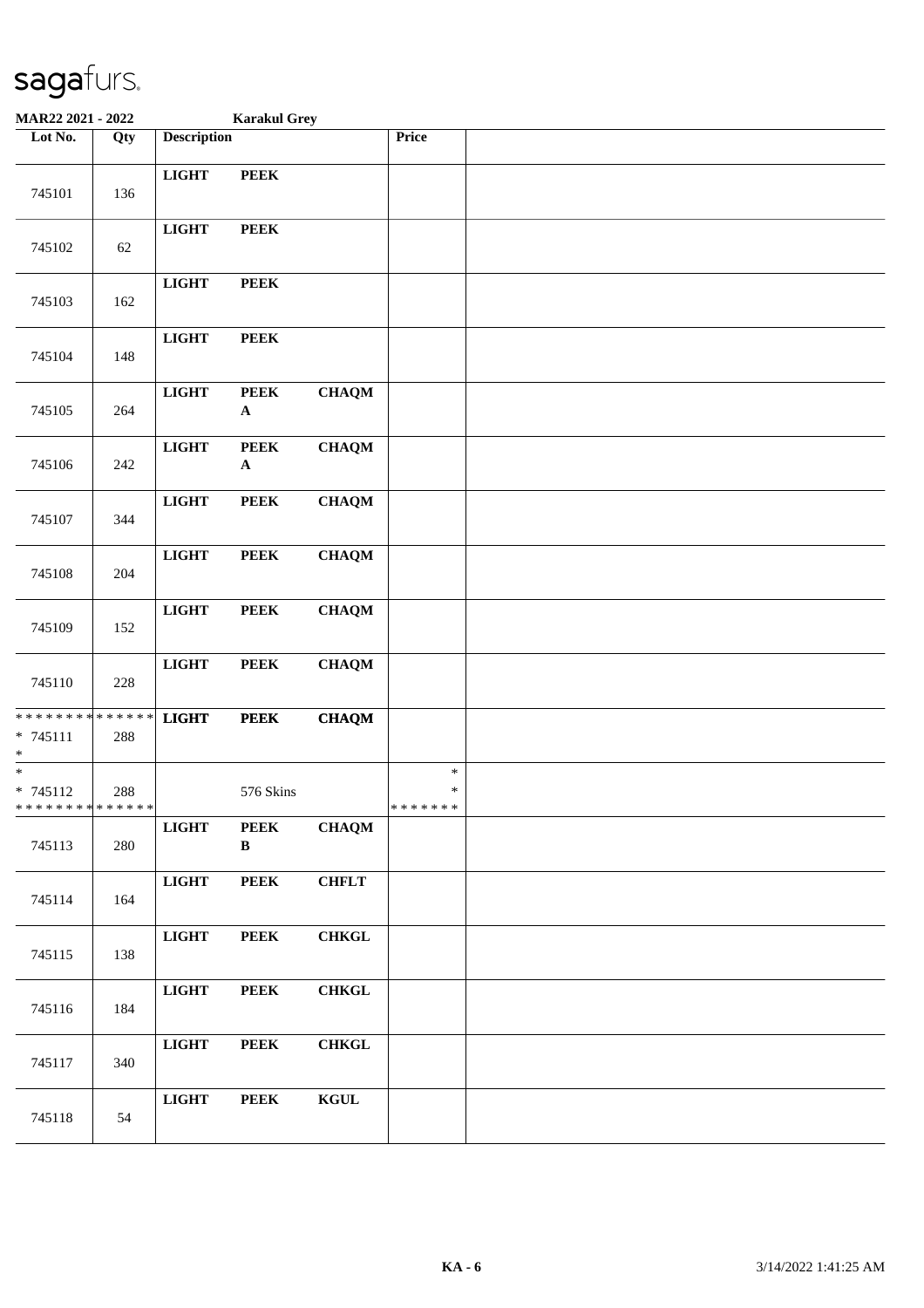| MAR22 2021 - 2022                                                   |     |                         | <b>Karakul Grey</b>                      |                                   |  |
|---------------------------------------------------------------------|-----|-------------------------|------------------------------------------|-----------------------------------|--|
| $\overline{\phantom{1}}$ Lot No.                                    | Qty | <b>Description</b>      |                                          | Price                             |  |
| 745121                                                              | 168 | ${\bf S}{\bf K}{\bf Y}$ | <b>CURL</b><br>$\mathbf{A}$              |                                   |  |
| **************<br>* 745122<br>$\ast$                                | 280 | <b>SKY</b>              | <b>CURL</b><br>$\boldsymbol{\mathsf{A}}$ |                                   |  |
| $\overline{\phantom{0}}$<br>* 745123<br>* * * * * * * * * * * * * * | 350 |                         | 630 Skins                                | $\ast$<br>$\ast$<br>* * * * * * * |  |
| **************<br>* 745124<br>$\ast$                                | 194 | <b>SKY</b>              | <b>CURL</b><br>$\mathbf{A}$              |                                   |  |
| $\ast$<br>* 745125<br>* * * * * * * * * * * * * *                   | 198 |                         | 392 Skins                                | $\ast$<br>$\ast$<br>* * * * * * * |  |
| 745126                                                              | 304 | <b>SKY</b>              | <b>CURL</b><br>$\mathbf{A}$              |                                   |  |
| 745127                                                              | 60  | ${\bf S}{\bf K}{\bf Y}$ | <b>CURL</b>                              |                                   |  |
| 745128                                                              | 160 | ${\bf S}{\bf K}{\bf Y}$ | <b>CURL</b><br>$\, {\bf B}$              |                                   |  |
| **************<br>$* 745129$<br>$\ast$                              | 288 | <b>SKY</b>              | <b>CURL</b><br>$\, {\bf B}$              |                                   |  |
| $\ast$<br>$* 745130$<br>* * * * * * * * * * * * * *                 | 280 |                         | 568 Skins                                | $\ast$<br>$\ast$<br>* * * * * * * |  |
| 745131                                                              | 264 | ${\bf S}{\bf K}{\bf Y}$ | CURL<br>$\, {\bf B}$                     |                                   |  |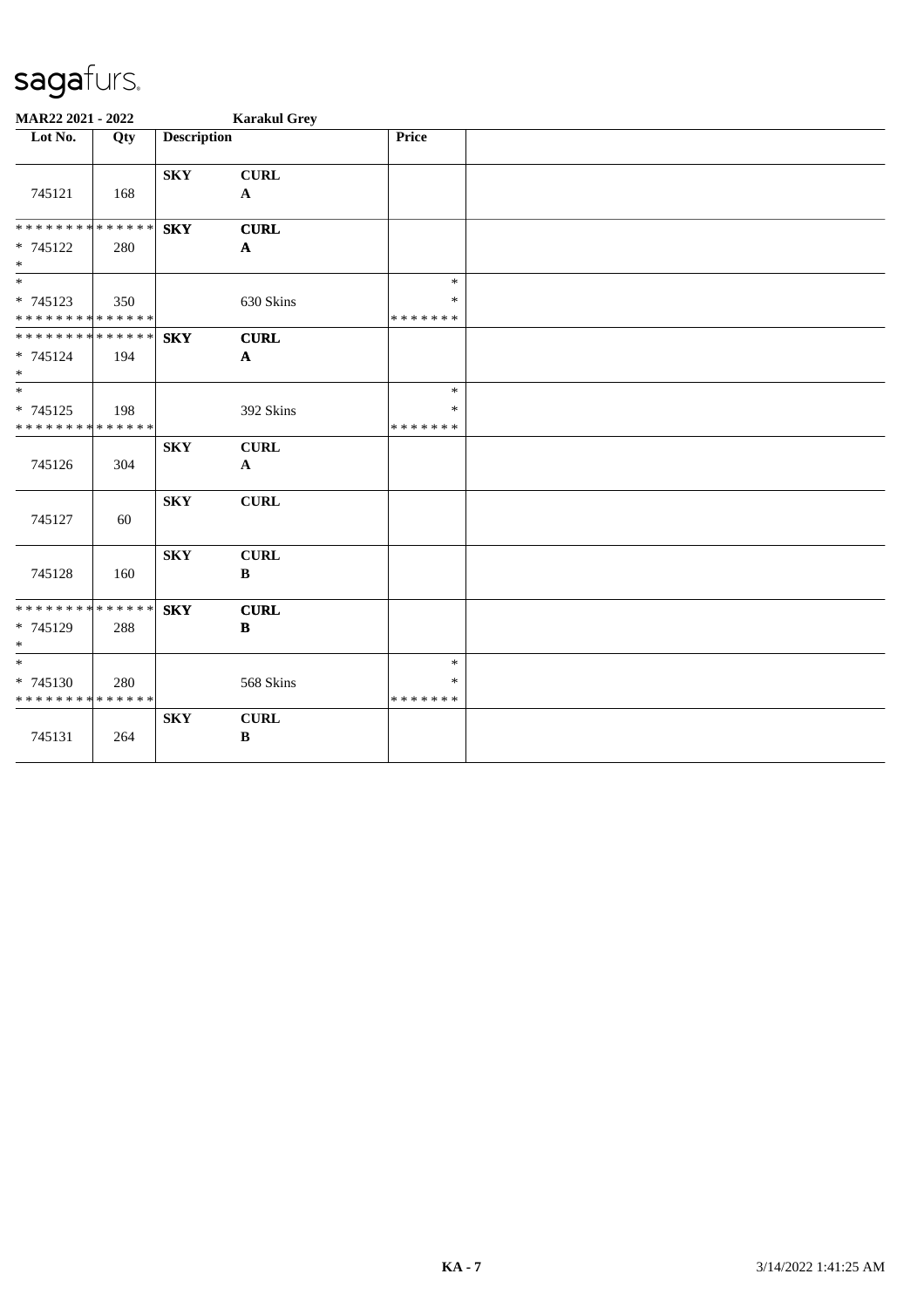| MAR22 2021 - 2022                         |     |                    | <b>Karakul Grey</b>         |               |  |
|-------------------------------------------|-----|--------------------|-----------------------------|---------------|--|
| Lot No.                                   | Qty | <b>Description</b> |                             | Price         |  |
|                                           |     |                    |                             |               |  |
| * * * * * * * * * * * * * *               |     | <b>SKY</b>         | <b>CHAQMQI</b>              |               |  |
| * 745141                                  | 252 |                    | $\mathbf A$                 |               |  |
| $\ast$                                    |     |                    |                             |               |  |
| $\overline{\ast}$                         |     |                    |                             | $\ast$        |  |
| $* 745142$                                | 168 |                    | $\sqrt{2}$                  | $\ast$        |  |
| $\ast$<br>$_{\ast}^{-}$                   |     |                    |                             | $\ast$        |  |
|                                           |     |                    |                             | $\ast$        |  |
| $* 745143$<br>* * * * * * * * * * * * * * | 168 |                    | 588 Skins                   | $\ast$        |  |
| **************                            |     |                    |                             | * * * * * * * |  |
|                                           |     | <b>SKY</b>         | <b>CHAQMQI</b>              |               |  |
| $* 745144$<br>$\ast$                      | 272 |                    | $\boldsymbol{\mathsf{A}}$   |               |  |
| $\ast$                                    |     |                    |                             | $\ast$        |  |
| $* 745145$                                | 340 |                    | $\overline{c}$              | $\ast$        |  |
| $\ast$                                    |     |                    |                             | $\ast$        |  |
| $\overline{\ast}$                         |     |                    |                             | $\ast$        |  |
| * 745146                                  | 204 |                    | $\ensuremath{\mathfrak{Z}}$ | $\ast$        |  |
| $\ast$                                    |     |                    |                             | $\ast$        |  |
| $\ast$                                    |     |                    |                             | $\ast$        |  |
| * 745147                                  | 204 |                    | $\overline{4}$              | $\ast$        |  |
| $\ast$                                    |     |                    |                             | $\ast$        |  |
| $\ast$                                    |     |                    |                             | $\ast$        |  |
| * 745148                                  | 204 |                    | 1224 Skins                  | $\ast$        |  |
| * * * * * * * * * * * * * *               |     |                    |                             | * * * * * * * |  |
| * * * * * * * * * * * * * *               |     | <b>SKY</b>         | <b>CHAQMQI</b>              |               |  |
| * 745149                                  | 294 |                    | $\boldsymbol{\mathsf{A}}$   |               |  |
| $\ast$                                    |     |                    |                             |               |  |
| $\overline{\phantom{1}}$                  |     |                    |                             | $\ast$        |  |
| $* 745150$                                | 292 |                    | $\sqrt{2}$                  | $\ast$        |  |
| $\ast$                                    |     |                    |                             | $\ast$        |  |
| $\ast$                                    |     |                    |                             | $\ast$        |  |
| $* 745151$                                | 218 |                    | 804 Skins                   | $\ast$        |  |
| ******** <mark>******</mark>              |     |                    |                             | * * * * * * * |  |
| **************                            |     | <b>SKY</b>         | <b>CHAQMQI</b>              |               |  |
| * 745152                                  | 154 |                    |                             |               |  |
| $*$<br>$\ast$                             |     |                    |                             | $\ast$        |  |
|                                           |     |                    |                             | $\ast$        |  |
| * 745153<br>$\ast$                        | 154 |                    | $\sqrt{2}$                  | $\ast$        |  |
| $\ast$                                    |     |                    |                             | $\ast$        |  |
| * 745154                                  | 154 |                    | 3                           | ∗             |  |
| $\ast$                                    |     |                    |                             | ∗             |  |
| $\ast$                                    |     |                    |                             | $\ast$        |  |
| $* 745155$                                | 154 |                    | 616 Skins                   | ∗             |  |
| * * * * * * * * * * * * * *               |     |                    |                             | * * * * * * * |  |
|                                           |     | <b>SKY</b>         | <b>CHAQMQI</b>              |               |  |
| 745156                                    | 192 |                    | B                           |               |  |
|                                           |     |                    |                             |               |  |
| * * * * * * * * * * * * * *               |     | <b>SKY</b>         | <b>CHAQMQI</b>              |               |  |
| * 745157                                  | 236 |                    | $\, {\bf B}$                |               |  |
| $\ast$                                    |     |                    |                             |               |  |
| $\ast$                                    |     |                    |                             | $\ast$        |  |
| * 745158                                  | 238 |                    | $\overline{c}$              | $\ast$        |  |
| $\ast$                                    |     |                    |                             | $\ast$        |  |
| $\ast$                                    |     |                    |                             | $\ast$        |  |
| * 745159                                  | 158 |                    | 632 Skins                   | ∗             |  |
| * * * * * * * * * * * * * *               |     |                    |                             | * * * * * * * |  |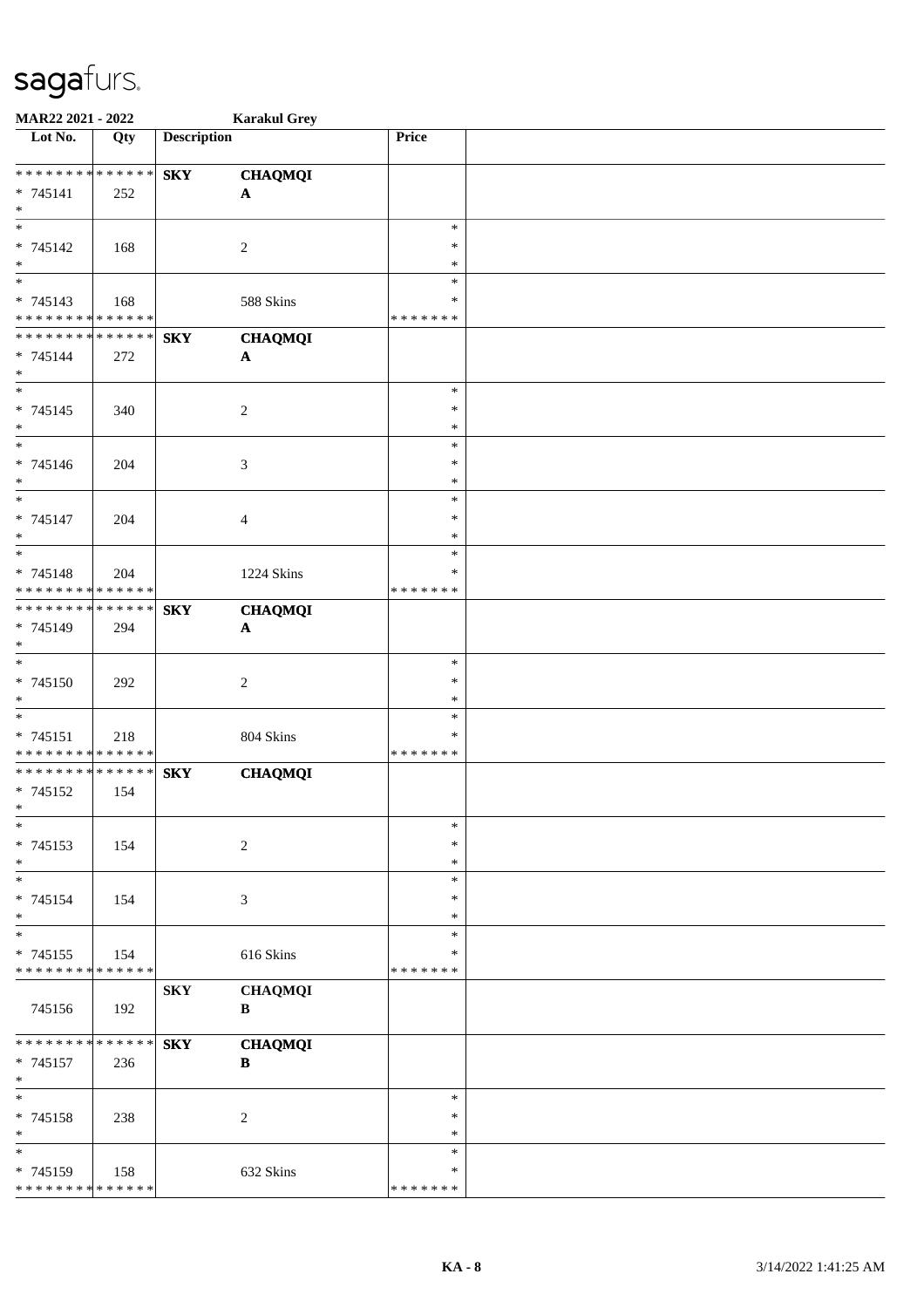| MAR22 2021 - 2022                |     |                                                    | <b>Karakul Grey</b>         |                  |  |
|----------------------------------|-----|----------------------------------------------------|-----------------------------|------------------|--|
| $\overline{\phantom{1}}$ Lot No. | Qty | <b>Description</b>                                 |                             | Price            |  |
| * * * * * * * * * * * * * *      |     | <b>SKY</b>                                         | <b>CHAQMQI</b>              |                  |  |
| $* 745161$<br>$\ast$             | 296 |                                                    | $\, {\bf B}$                |                  |  |
| $\ast$                           |     |                                                    |                             | $\ast$           |  |
| * 745162<br>$\ast$               | 368 |                                                    | $\sqrt{2}$                  | $\ast$<br>$\ast$ |  |
| $\overline{\phantom{1}}$         |     |                                                    |                             | $\ast$           |  |
| * 745163                         | 220 |                                                    | $\boldsymbol{\mathfrak{Z}}$ | $\ast$           |  |
| $\ast$                           |     |                                                    |                             | $\ast$           |  |
| $\ast$                           |     |                                                    |                             | $\ast$           |  |
| * 745164<br>$\ast$               | 220 |                                                    | $\overline{4}$              | $\ast$<br>$\ast$ |  |
| $\overline{\ast}$                |     |                                                    |                             | $\ast$           |  |
| * 745165                         | 220 |                                                    | 1324 Skins                  | $\ast$           |  |
| * * * * * * * * * * * * * *      |     |                                                    |                             | * * * * * * *    |  |
| 745166                           | 180 | ${\bf S}{\bf K}{\bf Y}$<br>$\mathbf{I}/\mathbf{B}$ | <b>CHAQMQI</b>              |                  |  |
| 745167                           | 160 | <b>SKY</b>                                         | <b>CHAQMQI FLAT</b>         |                  |  |
| 745168                           | 84  | <b>SKY</b>                                         | CH KGUL FLAT                |                  |  |
| 745169                           | 168 | <b>SKY</b>                                         | CH KGUL FLAT                |                  |  |
| 745170                           | 140 | <b>SKY</b>                                         | CH KGUL FLAT                |                  |  |
| 745171                           | 148 | <b>SKY</b>                                         | CH KGUL FLAT                |                  |  |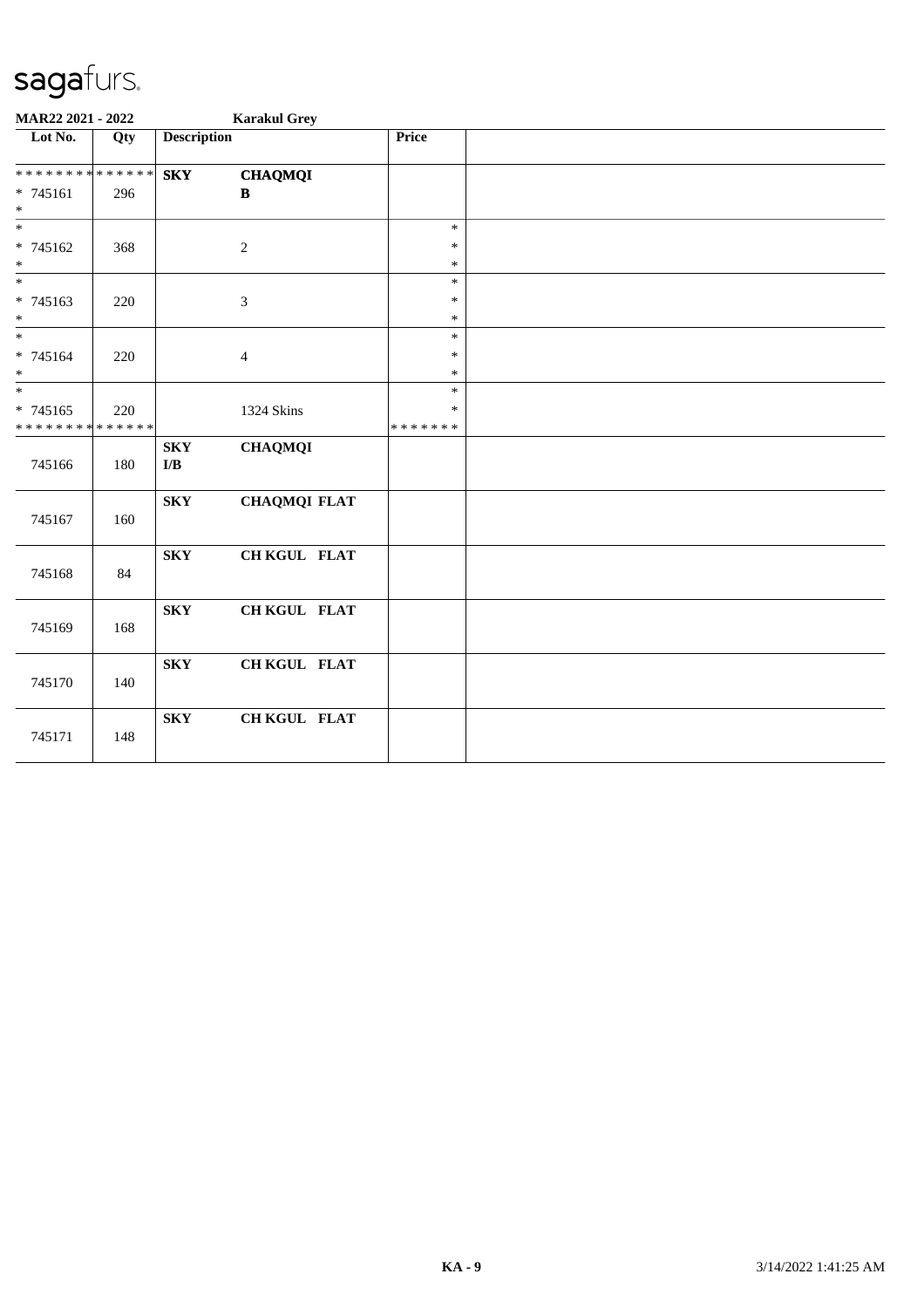| MAR22 2021 - 2022                                                   |     |                         | <b>Karakul Grey</b>            |                                   |  |
|---------------------------------------------------------------------|-----|-------------------------|--------------------------------|-----------------------------------|--|
| Lot No.                                                             | Qty | <b>Description</b>      |                                | Price                             |  |
| 745181                                                              | 280 | ${\bf S}{\bf K}{\bf Y}$ | <b>CH KGUL</b>                 |                                   |  |
| * * * * * * * * * * * * * *<br>* 745182<br>$\ast$                   | 252 | <b>SKY</b>              | <b>CH KGUL</b>                 |                                   |  |
| $\overline{\phantom{0}}$<br>* 745183<br>* * * * * * * * * * * * * * | 168 |                         | 420 Skins                      | $\ast$<br>∗<br>* * * * * * *      |  |
| * * * * * * * * * * * * * *<br>* 745184<br>$\ast$                   | 336 | <b>SKY</b>              | <b>CH KGUL</b>                 |                                   |  |
| $\ast$<br>* 745185<br>* * * * * * * * * * * * * *                   | 168 |                         | 504 Skins                      | $\ast$<br>∗<br>* * * * * * *      |  |
| * * * * * * * * * * * * * *<br>$* 745186$<br>$\ast$                 | 222 | <b>SKY</b>              | <b>CH KGUL</b>                 |                                   |  |
| $\ast$<br>* 745187<br>* * * * * * * * * * * * * *                   | 148 |                         | 370 Skins                      | $\ast$<br>$\ast$<br>* * * * * * * |  |
| 745188                                                              | 180 | ${\bf S}{\bf K}{\bf Y}$ | <b>CH KGUL</b>                 |                                   |  |
| * * * * * * * * * * * * * *<br>* 745189<br>$\ast$                   | 258 | <b>SKY</b>              | <b>CH KGUL</b>                 |                                   |  |
| $\ast$<br>* 745190<br>$\ast$                                        | 344 |                         | $\overline{c}$                 | $\ast$<br>$\ast$<br>*             |  |
| $\ast$<br>* 745191<br>* * * * * * * * * * * * * *                   | 172 |                         | 774 Skins                      | ∗<br>∗<br>* * * * * * *           |  |
| 745192                                                              | 192 | <b>SKY</b>              | <b>CH KGUL</b>                 |                                   |  |
| 745193                                                              | 216 | <b>SKY</b>              | <b>KALANGL</b><br>$\mathbf{A}$ |                                   |  |
| 745194                                                              | 148 | <b>SKY</b>              | <b>KALANGL</b>                 |                                   |  |
| 745195                                                              | 132 | <b>SKY</b>              | <b>KALANGL</b>                 |                                   |  |
| 745196                                                              | 100 | <b>SKY</b>              | <b>KALANGL</b>                 |                                   |  |
| 745197                                                              | 108 | ${\bf S}{\bf K}{\bf Y}$ | <b>KALANGL</b>                 |                                   |  |
| * * * * * * * * * * * * * *<br>* 745198<br>$*$                      | 252 | <b>SKY</b>              | <b>KALANGL</b>                 |                                   |  |
| $\ast$<br>* 745199<br>* * * * * * * * * * * * * *                   | 168 |                         | 420 Skins                      | $\ast$<br>$\ast$<br>* * * * * * * |  |
| 745200                                                              | 256 | <b>SKY</b>              | <b>KALANGL</b>                 |                                   |  |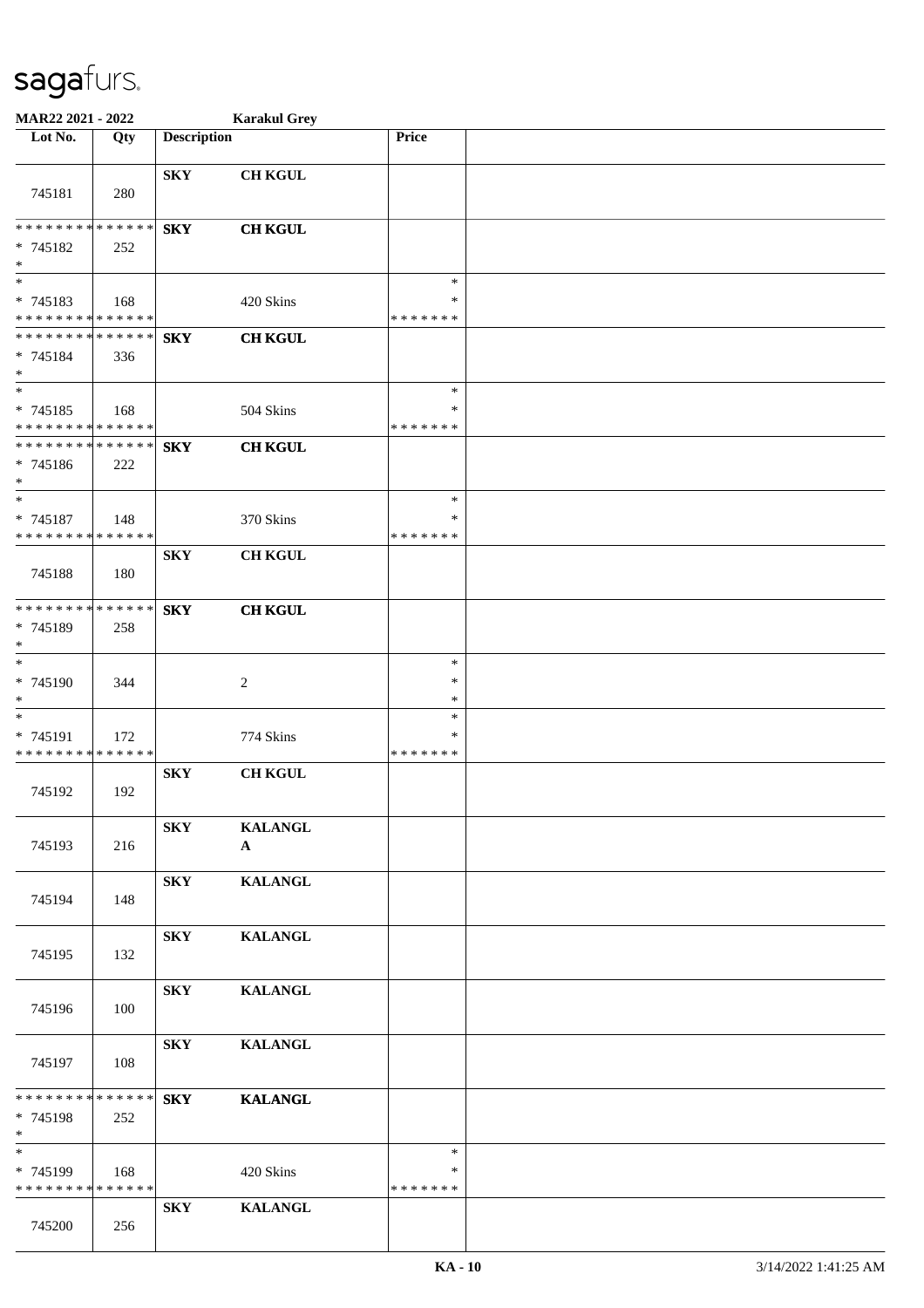| MAR22 2021 - 2022                                        |     |                         | <b>Karakul Grey</b>            |              |                             |  |
|----------------------------------------------------------|-----|-------------------------|--------------------------------|--------------|-----------------------------|--|
| Lot No.                                                  | Qty | <b>Description</b>      |                                |              | Price                       |  |
| 745201                                                   | 112 | <b>SKY</b>              | <b>KALANGL</b><br>$\, {\bf B}$ |              |                             |  |
| 745202                                                   | 94  | ${\bf S}{\bf K}{\bf Y}$ | <b>MEDCURL</b>                 |              |                             |  |
| 745203                                                   | 60  | <b>SKY</b>              | <b>MEDCURL</b>                 |              |                             |  |
| 745204                                                   | 68  | <b>SKY</b>              | <b>MEDCURL</b>                 |              |                             |  |
| 745205                                                   | 92  | <b>SKY</b>              | <b>MEDCURL</b>                 |              |                             |  |
| 745206                                                   | 144 | <b>SKY</b>              | <b>PEEK</b>                    |              |                             |  |
| 745207                                                   | 104 | <b>SKY</b>              | <b>PEEK</b>                    |              |                             |  |
| 745208                                                   | 54  | <b>SKY</b>              | <b>PEEK</b>                    |              |                             |  |
| 745209                                                   | 70  | <b>SKY</b>              | <b>PEEK</b>                    |              |                             |  |
| 745210                                                   | 152 | <b>SKY</b>              | <b>PEEK</b>                    | <b>CHAQM</b> |                             |  |
| * * * * * * * * * * * * * *<br>* 745211<br>$*$           | 228 | <b>SKY</b>              | <b>PEEK</b>                    | <b>CHAQM</b> |                             |  |
| $* 745212$<br>* * * * * * * * <mark>* * * * * * *</mark> | 228 |                         | 456 Skins                      |              | $\ast$<br>$\ast$<br>******* |  |
| 745213                                                   | 120 | <b>SKY</b>              | <b>PEEK</b>                    | <b>CHFLT</b> |                             |  |
| 745214                                                   | 330 | <b>SKY</b>              | <b>PEEK</b>                    | <b>CHKGL</b> |                             |  |
| 745215                                                   | 116 | <b>SKY</b>              | <b>PEEK</b>                    | <b>KGUL</b>  |                             |  |
| 745216                                                   | 104 | <b>SKY</b>              | <b>PEEK</b>                    | KGUL         |                             |  |
| 745217                                                   | 62  | <b>SKY</b>              | <b>PEEK</b>                    | <b>KGUL</b>  |                             |  |
| 745218                                                   | 62  | <b>SKY</b>              | <b>PEEK</b>                    | <b>KGUL</b>  |                             |  |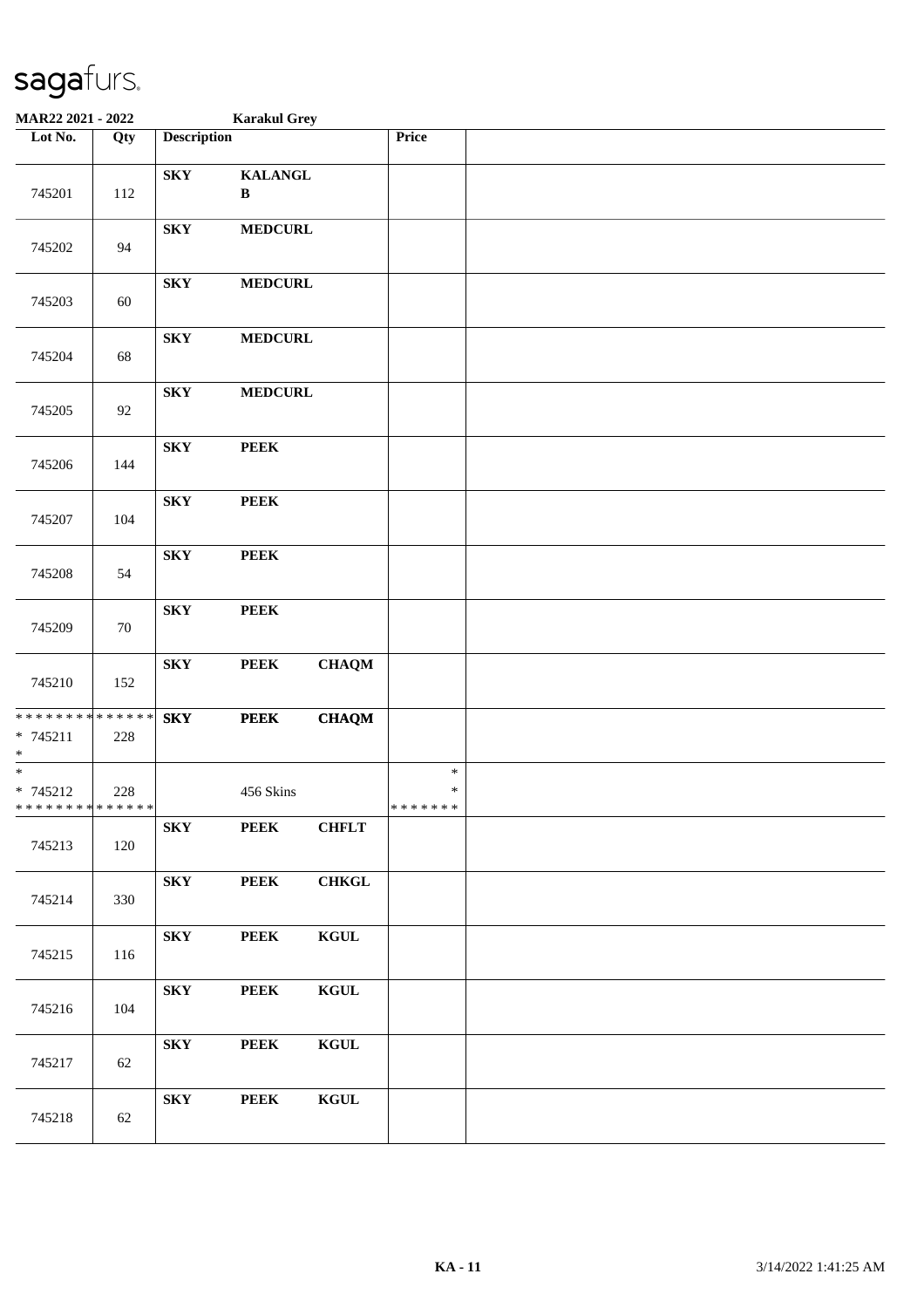| MAR22 2021 - 2022                                   |                    |                    | <b>Karakul Grey</b>            |                                   |  |
|-----------------------------------------------------|--------------------|--------------------|--------------------------------|-----------------------------------|--|
| Lot No.                                             | Qty                | <b>Description</b> |                                | Price                             |  |
| 745221                                              | 124                | <b>Dark</b>        | <b>CURL</b>                    |                                   |  |
| 745222                                              | 234                | <b>Dark</b>        | CURL                           |                                   |  |
| * * * * * * * *<br>* 745223<br>$\ast$               | * * * * * *<br>272 | <b>Dark</b>        | <b>CURL</b>                    |                                   |  |
| $\ast$<br>* 745224<br>* * * * * * * * * * * * * *   | 340                |                    | 612 Skins                      | $\ast$<br>$\ast$<br>* * * * * * * |  |
| 745225                                              | 216                | <b>Dark</b>        | <b>CURL</b>                    |                                   |  |
| 745226                                              | 112                | <b>Dark</b>        | <b>CURL</b>                    |                                   |  |
| * * * * * * * * * * * * * *<br>* 745227<br>$\ast$   | 222                | <b>Dark</b>        | <b>CURL</b>                    |                                   |  |
| $\ast$<br>* 745228<br>* * * * * * * * * * * * * *   | 148                |                    | 370 Skins                      | $\ast$<br>$\ast$<br>* * * * * * * |  |
| 745229                                              | 228                | <b>Dark</b>        | <b>CHAQMQI</b>                 |                                   |  |
| 745230                                              | 332                | <b>Dark</b>        | <b>CHAQMQI</b>                 |                                   |  |
| 745231                                              | 330                | Dark               | <b>CHAQMQI</b>                 |                                   |  |
| 745232                                              | 152                | <b>Dark</b>        | <b>CHAQMQI</b>                 |                                   |  |
| * * * * * * * * * * * * * *<br>$* 745233$<br>$\ast$ | 340                | <b>Dark</b>        | <b>CHAQMQI</b>                 |                                   |  |
| $\ast$<br>* 745234<br>* * * * * * * * * * * * * *   | 336                |                    | 676 Skins                      | $\ast$<br>∗<br>* * * * * * *      |  |
| * * * * * * * *<br>$* 745235$<br>$\ast$             | * * * * * *<br>288 | <b>Dark</b>        | <b>CHAQMQI</b>                 |                                   |  |
| $\ast$<br>* 745236<br>* * * * * * * * * * * * * *   | 288                |                    | 576 Skins                      | $\ast$<br>∗<br>* * * * * * *      |  |
| * * * * * * * * * * * * * *<br>* 745237<br>$\ast$   | 288                | <b>Dark</b>        | <b>CHAQMQI</b><br>$\, {\bf B}$ |                                   |  |
| $\ast$<br>* 745238<br>* * * * * * * * * * * * * *   | 356                |                    | 644 Skins                      | $\ast$<br>∗<br>* * * * * * *      |  |
| 745239                                              | 64                 | <b>Dark</b>        | <b>CH KGUL FLAT</b>            |                                   |  |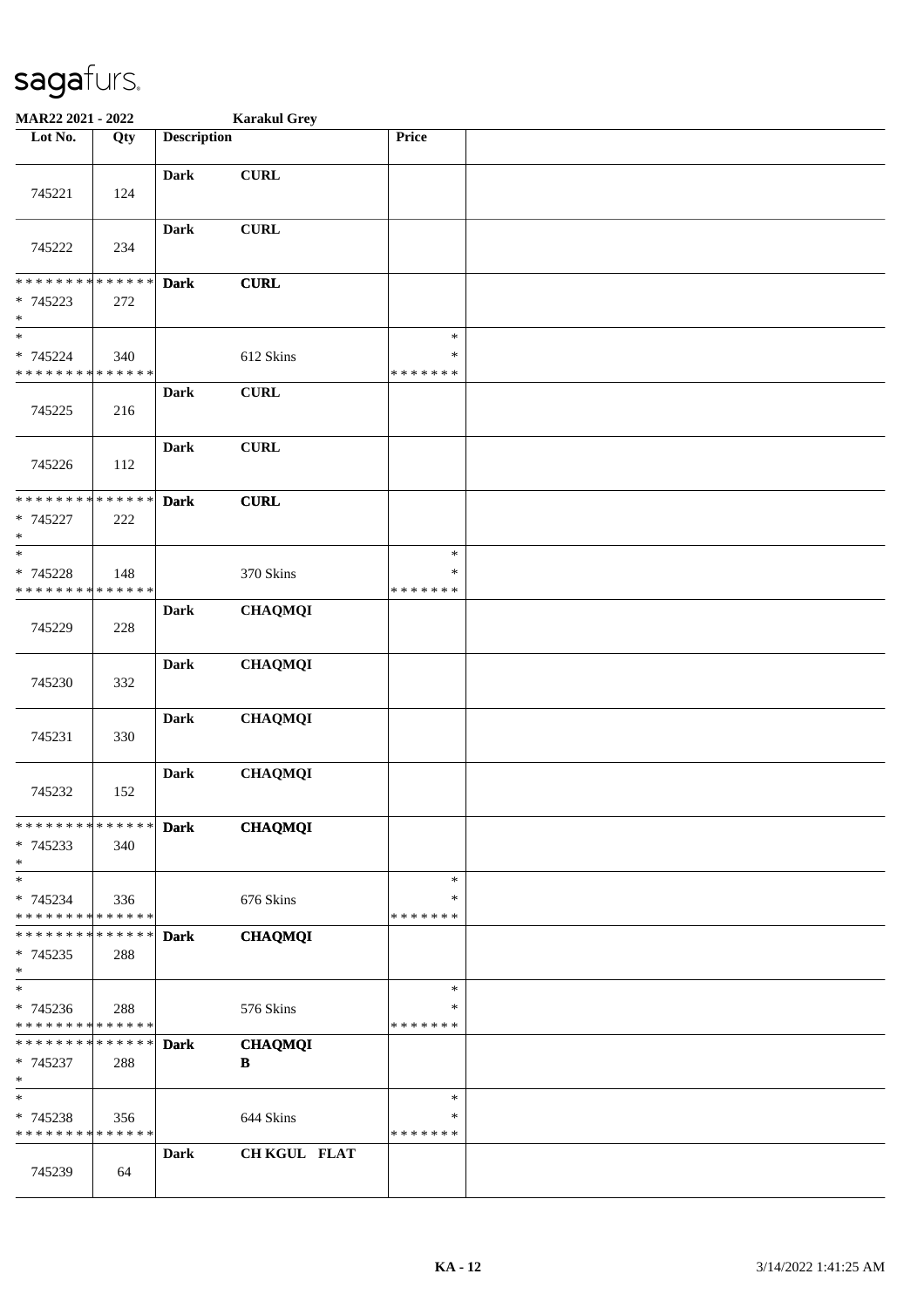| MAR22 2021 - 2022                                   |     |                    | <b>Karakul Grey</b>            |                                   |  |
|-----------------------------------------------------|-----|--------------------|--------------------------------|-----------------------------------|--|
| Lot No.                                             | Qty | <b>Description</b> |                                | Price                             |  |
| 745241                                              | 70  | <b>Dark</b>        | <b>CH KGUL</b>                 |                                   |  |
| 745242                                              | 154 | <b>Dark</b>        | <b>CH KGUL</b>                 |                                   |  |
| 745243                                              | 204 | <b>Dark</b>        | <b>CH KGUL</b>                 |                                   |  |
| 745244                                              | 100 | <b>Dark</b>        | <b>CH KGUL</b>                 |                                   |  |
| * * * * * * * * * * * * * *<br>* 745245<br>$\ast$   | 272 | <b>Dark</b>        | <b>CH KGUL</b><br>$\, {\bf B}$ |                                   |  |
| $\ast$<br>$* 745246$<br>* * * * * * * * * * * * * * | 204 |                    | 476 Skins                      | $\ast$<br>$\ast$<br>* * * * * * * |  |
| 745247                                              | 120 | <b>Dark</b>        | <b>KALANGL</b><br>$\mathbf A$  |                                   |  |
| 745248                                              | 54  | <b>Dark</b>        | <b>KALANGL</b>                 |                                   |  |
| 745249                                              | 104 | <b>Dark</b>        | <b>KALANGL</b>                 |                                   |  |
| 745250                                              | 152 | <b>Dark</b>        | <b>KALANGL</b>                 |                                   |  |
| 745251                                              | 234 | <b>Dark</b>        | <b>KALANGL</b>                 |                                   |  |
| 745252                                              | 92  | Dark               | <b>KALANGL</b><br>$\, {\bf B}$ |                                   |  |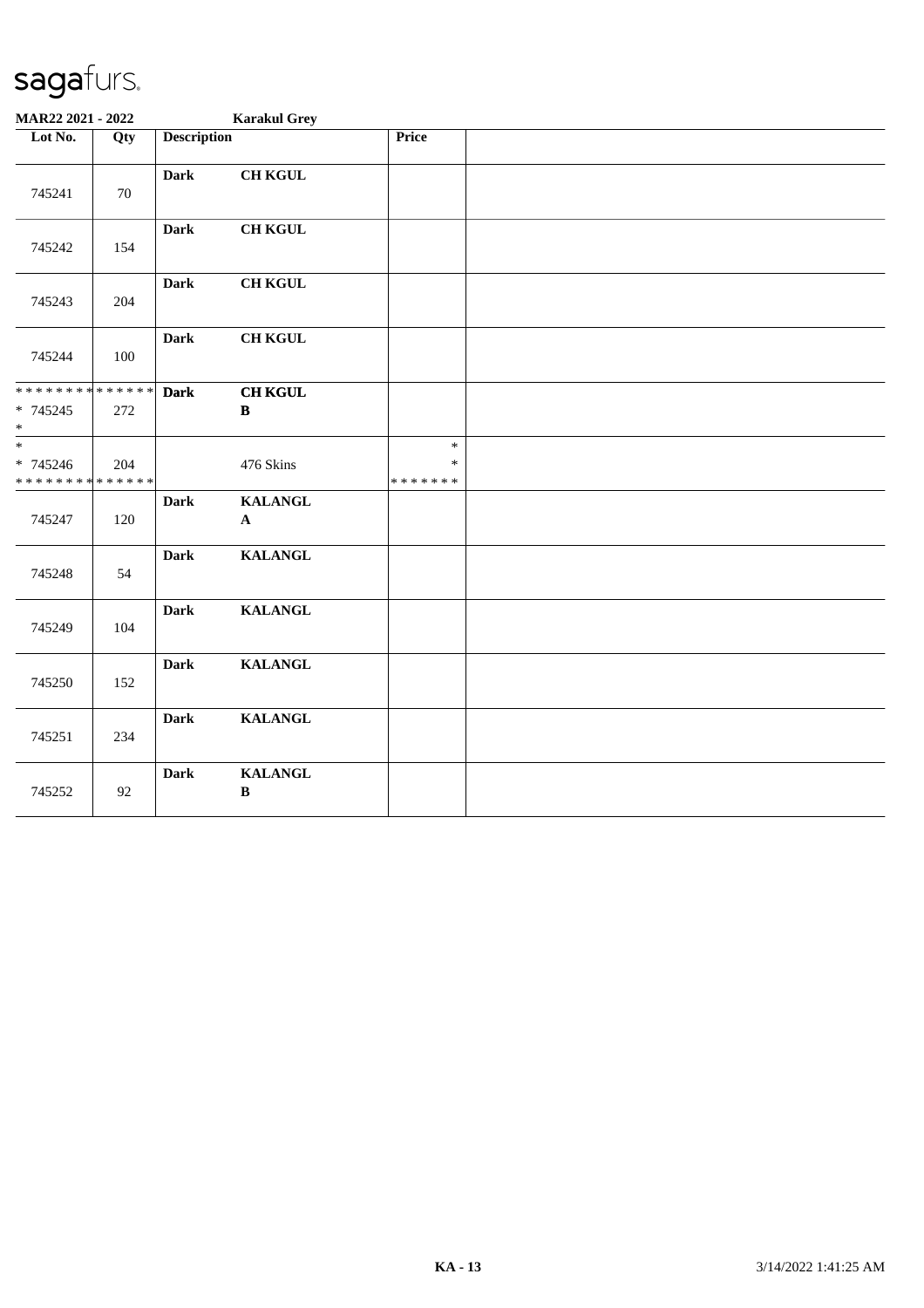| MAR22 2021 - 2022 |        |                    | <b>Karakul Grey</b> |               |              |  |  |
|-------------------|--------|--------------------|---------------------|---------------|--------------|--|--|
| Lot No.           | Qty    | <b>Description</b> |                     |               | <b>Price</b> |  |  |
| 745261            | $70\,$ | <b>Dark</b>        | <b>PEEK</b>         |               |              |  |  |
| 745262            | 64     | <b>Dark</b>        | <b>PEEK</b>         |               |              |  |  |
| 745263            | 48     | <b>Dark</b>        | <b>PEEK</b>         |               |              |  |  |
| 745264            | 72     | <b>Dark</b>        | <b>PEEK</b>         |               |              |  |  |
| 745265            | 164    | <b>Dark</b>        | <b>PEEK</b>         | <b>CHAQM</b>  |              |  |  |
| 745266            | 58     | <b>Dark</b>        | <b>PEEK</b>         | <b>CHAQM</b>  |              |  |  |
| 745267            | 56     | <b>Dark</b>        | ${\bf PEEK}$        | ${\bf CHAQM}$ |              |  |  |
| 745268            | 144    | <b>Dark</b>        | <b>PEEK</b>         | <b>CHAQM</b>  |              |  |  |
| 745269            | 164    | <b>Dark</b>        | <b>PEEK</b>         | <b>CHAQM</b>  |              |  |  |
| 745270            | 116    | <b>Dark</b>        | <b>PEEK</b>         | ${\bf CHKGL}$ |              |  |  |
| 745271            | 124    | <b>Dark</b>        | <b>PEEK</b>         | <b>CHKGL</b>  |              |  |  |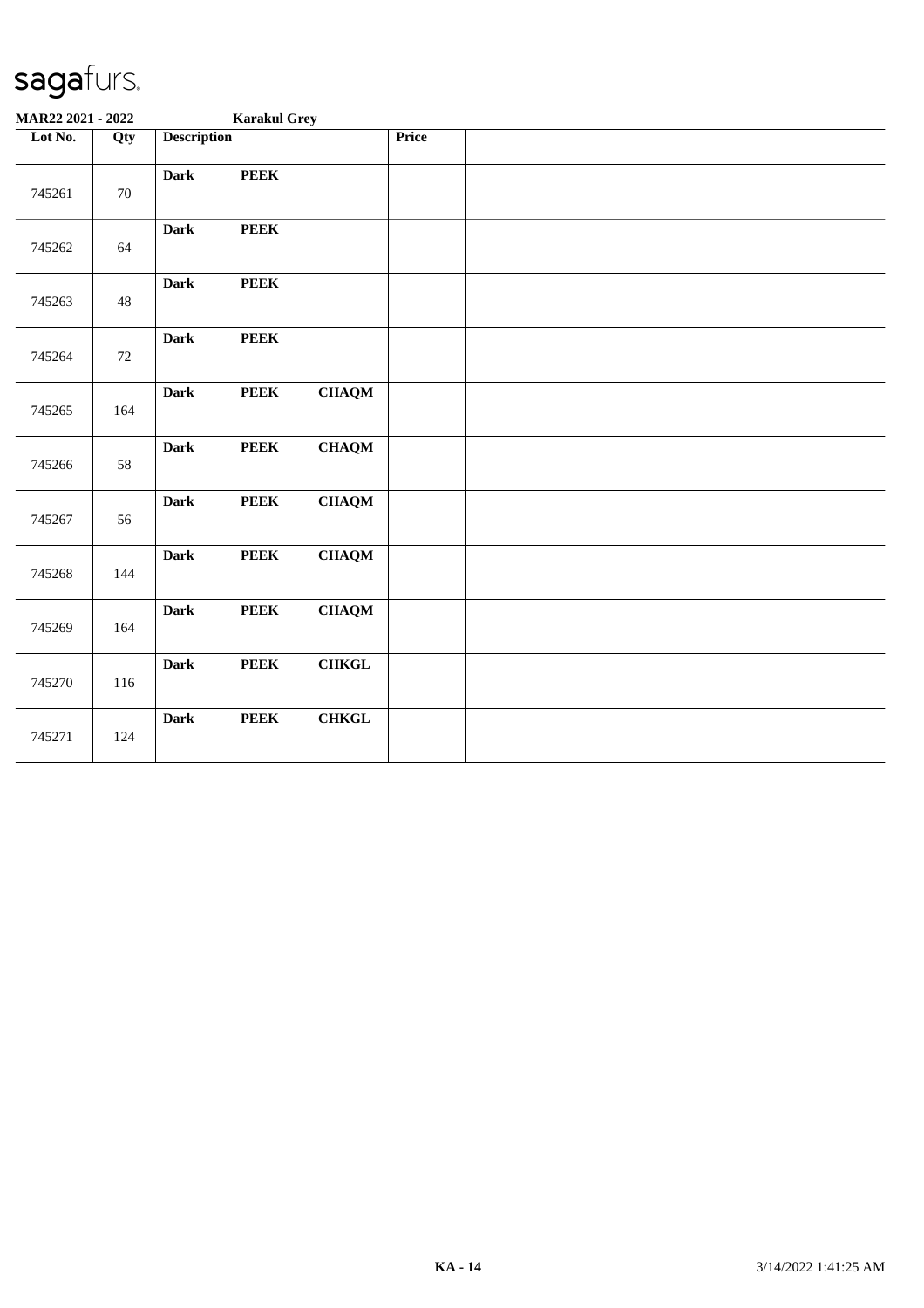| MAR22 2021 - 2022 |        |                    | <b>Karakul Grey</b> |       |  |
|-------------------|--------|--------------------|---------------------|-------|--|
| Lot No.           | Qty    | <b>Description</b> |                     | Price |  |
| 745281            | 92     | <b>XDRK</b>        | <b>CURL</b>         |       |  |
| 745282            | 66     | <b>XDRK</b>        | ${\bf CURL}$        |       |  |
| 745283            | 296    | <b>XDRK</b>        | <b>CHAQMQI</b>      |       |  |
| 745284            | 164    | <b>XDRK</b>        | <b>CHAQMQI</b>      |       |  |
| 745285            | 102    | <b>XDRK</b>        | <b>CHAQMQI</b>      |       |  |
| 745286            | 98     | <b>XDRK</b>        | <b>CHAQMQI</b>      |       |  |
| 745287            | 172    | <b>XDRK</b>        | <b>CHAQMQI</b>      |       |  |
| 745288            | $70\,$ | <b>XDRK</b>        | <b>CH KGUL</b>      |       |  |
| 745289            | 50     | <b>XDRK</b>        | <b>KALANGL</b>      |       |  |
| 745290            | 108    | <b>XDRK</b>        | <b>KALANGL</b>      |       |  |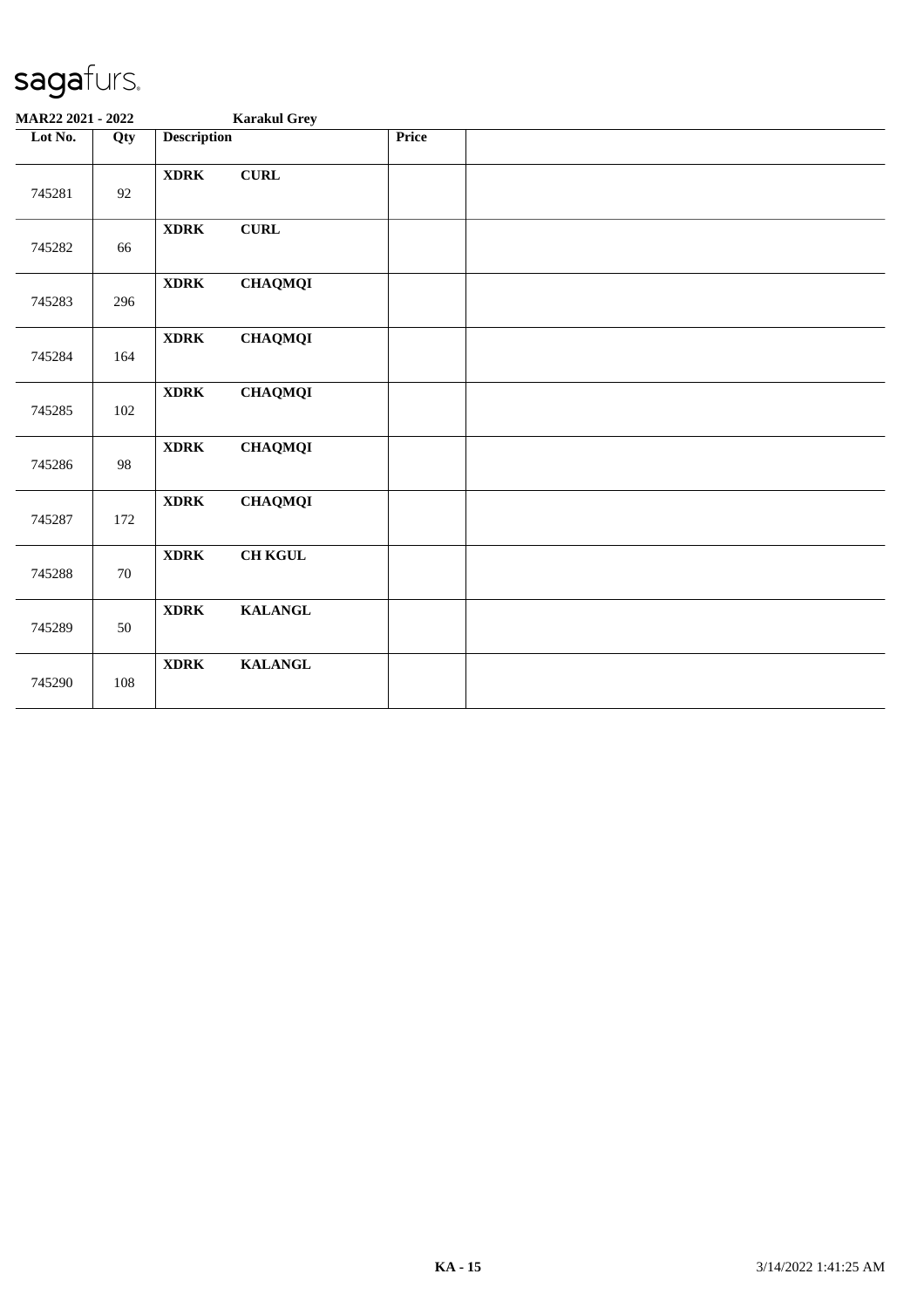| MAR22 2021 - 2022 |        | <b>Karakul Grey</b>                  |              |  |
|-------------------|--------|--------------------------------------|--------------|--|
| Lot No.           | Qty    | <b>Description</b>                   | <b>Price</b> |  |
| 745301            | 288    | ${\bf CURL}$<br>White                |              |  |
| 745302            | 104    | ${\bf CURL}$<br>White                |              |  |
| 745303            | 146    | White<br><b>CHAQMQI</b>              |              |  |
| 745304            | 336    | White<br><b>CHAQMQI</b>              |              |  |
| 745305            | 100    | White<br><b>CHAQMQI</b>              |              |  |
| 745306            | 172    | <b>CH KGUL</b><br>White              |              |  |
| 745307            | 78     | <b>CH KGUL</b><br>White              |              |  |
| 745308            | 46     | <b>CH KGUL</b><br>White              |              |  |
| 745309            | 152    | White<br><b>KALANGL</b>              |              |  |
| 745310            | 112    | <b>KALANGL</b><br>White              |              |  |
| 745311            | $48\,$ | <b>KALANGL</b><br>White              |              |  |
| 745312            | 72     | White<br><b>PEEK</b><br><b>CHAQM</b> |              |  |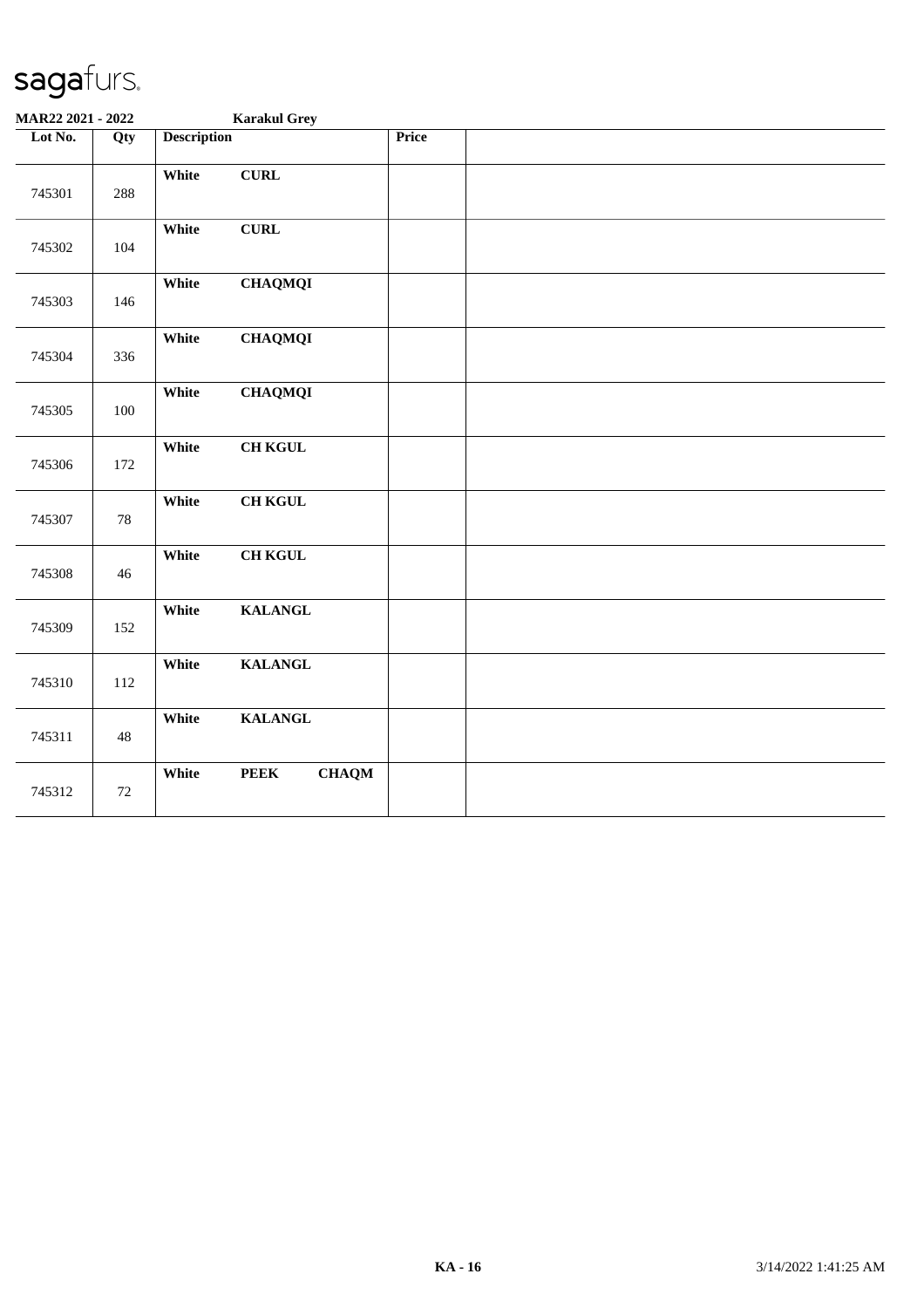| MAR22 2021 - 2022 |     |                                            | <b>Karakul Grey</b>                       |       |  |
|-------------------|-----|--------------------------------------------|-------------------------------------------|-------|--|
| Lot No.           | Qty | <b>Description</b>                         |                                           | Price |  |
| 745321            | 108 | $\mathbf{G}\mathbf{G}\mathbf{A}\mathbf{Z}$ | ${\bf CURL}$<br><b>LIGHT</b>              |       |  |
| 745322            | 72  | $\mathbf{G}\mathbf{G}\mathbf{A}\mathbf{Z}$ | ${\bf CURL}$<br><b>LIGHT</b>              |       |  |
| 745323            | 104 | $\mathbf{G}\mathbf{G}\mathbf{A}\mathbf{Z}$ | <b>CH KGUL</b><br><b>LIGHT</b>            |       |  |
| 745324            | 70  | $\mathbf{G}\mathbf{G}\mathbf{A}\mathbf{Z}$ | <b>CH KGUL</b><br>$_{\rm LIGHT}$          |       |  |
| 745325            | 64  | $\mathbf{G}\mathbf{G}\mathbf{A}\mathbf{Z}$ | <b>CH KGUL</b><br>$_{\rm LIGHT}$          |       |  |
| 745326            | 62  | $\mathbf{G}\mathbf{G}\mathbf{A}\mathbf{Z}$ | <b>CH KGUL</b><br><b>LIGHT</b>            |       |  |
| 745327            | 90  | GGAZ                                       | <b>KALANGL</b><br>$_{\rm LIGHT}$          |       |  |
| 745328            | 80  | $\mathbf{G}\mathbf{G}\mathbf{A}\mathbf{Z}$ | <b>KALANGL</b><br><b>LIGHT</b>            |       |  |
| 745329            | 46  | $\mathbf{G}\mathbf{G}\mathbf{A}\mathbf{Z}$ | <b>CURL</b><br>${\bf S}{\bf K}{\bf Y}$    |       |  |
| 745330            | 106 | $\mathbf{G}\mathbf{G}\mathbf{A}\mathbf{Z}$ | <b>CHAQMQI</b><br><b>SKY</b>              |       |  |
| 745331            | 92  | $\mathbf{G}\mathbf{G}\mathbf{A}\mathbf{Z}$ | <b>CH KGUL</b><br><b>SKY</b>              |       |  |
| 745332            | 60  | $\mathbf{G}\mathbf{G}\mathbf{A}\mathbf{Z}$ | <b>CH KGUL</b><br><b>SKY</b>              |       |  |
| 745333            | 46  | $\mathbf{G}\mathbf{G}\mathbf{A}\mathbf{Z}$ | <b>CH KGUL</b><br><b>SKY</b>              |       |  |
| 745334            | 38  | $\mathbf{G}\mathbf{G}\mathbf{A}\mathbf{Z}$ | <b>KALANGL</b><br>${\bf S}{\bf K}{\bf Y}$ |       |  |
| 745335            | 40  | $\mathbf{G}\mathbf{G}\mathbf{A}\mathbf{Z}$ | <b>CURL</b><br><b>Dark</b>                |       |  |
| 745336            | 44  | <b>GREY</b>                                | <b>SPOTTED</b>                            |       |  |
| 745337            | 76  | <b>GREY</b>                                | <b>SPOTTED</b>                            |       |  |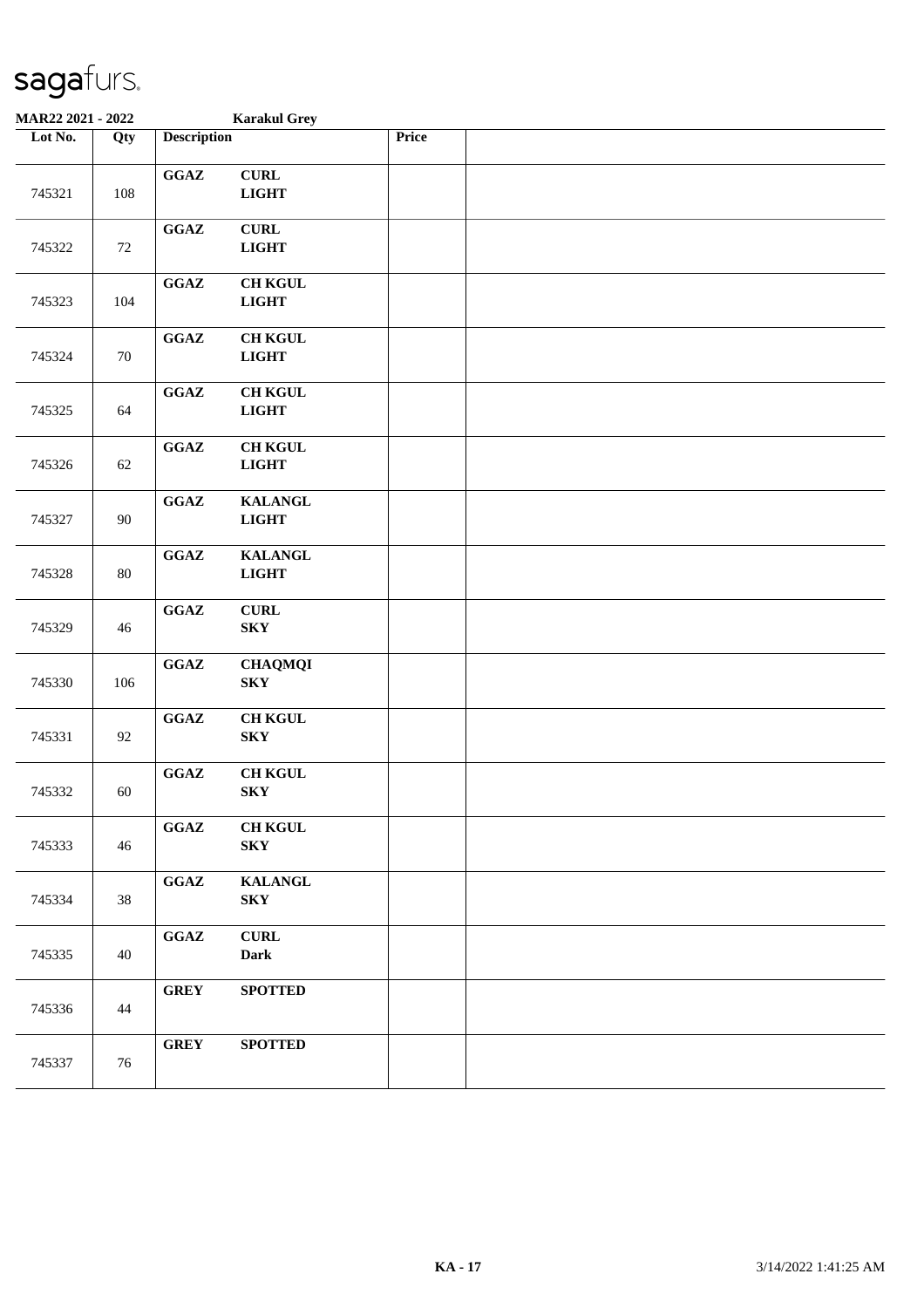| MAR22 2021 - 2022 |     | <b>Karakul Grey</b>            |              |
|-------------------|-----|--------------------------------|--------------|
| Lot No.           | Qty | <b>Description</b>             | <b>Price</b> |
| 745341            | 100 | <b>LIGHT</b><br>KKULCHA CHAQM  |              |
| 745342            | 116 | <b>LIGHT</b><br><b>KKULCHA</b> |              |
| 745343            | 70  | <b>LIGHT</b><br><b>KKULCHA</b> |              |
| 745344            | 96  | <b>LIGHT</b><br><b>KKULCHA</b> |              |
| 745345            | 114 | <b>LIGHT</b><br><b>KKULCHA</b> |              |
| 745346            | 128 | <b>SKY</b><br>KKULCHA CHAQM    |              |
| 745347            | 96  | <b>KKULCHA</b><br><b>SKY</b>   |              |
| 745348            | 78  | <b>KKULCHA</b><br><b>SKY</b>   |              |
| 745349            | 100 | <b>KKULCHA</b><br><b>Dark</b>  |              |
| 745350            | 84  | <b>KKULCHA</b><br><b>Dark</b>  |              |
| 745351            | 130 | <b>KKULCHA</b><br><b>Dark</b>  |              |
| 745352            | 104 | <b>GREY</b><br><b>KKULCHA</b>  |              |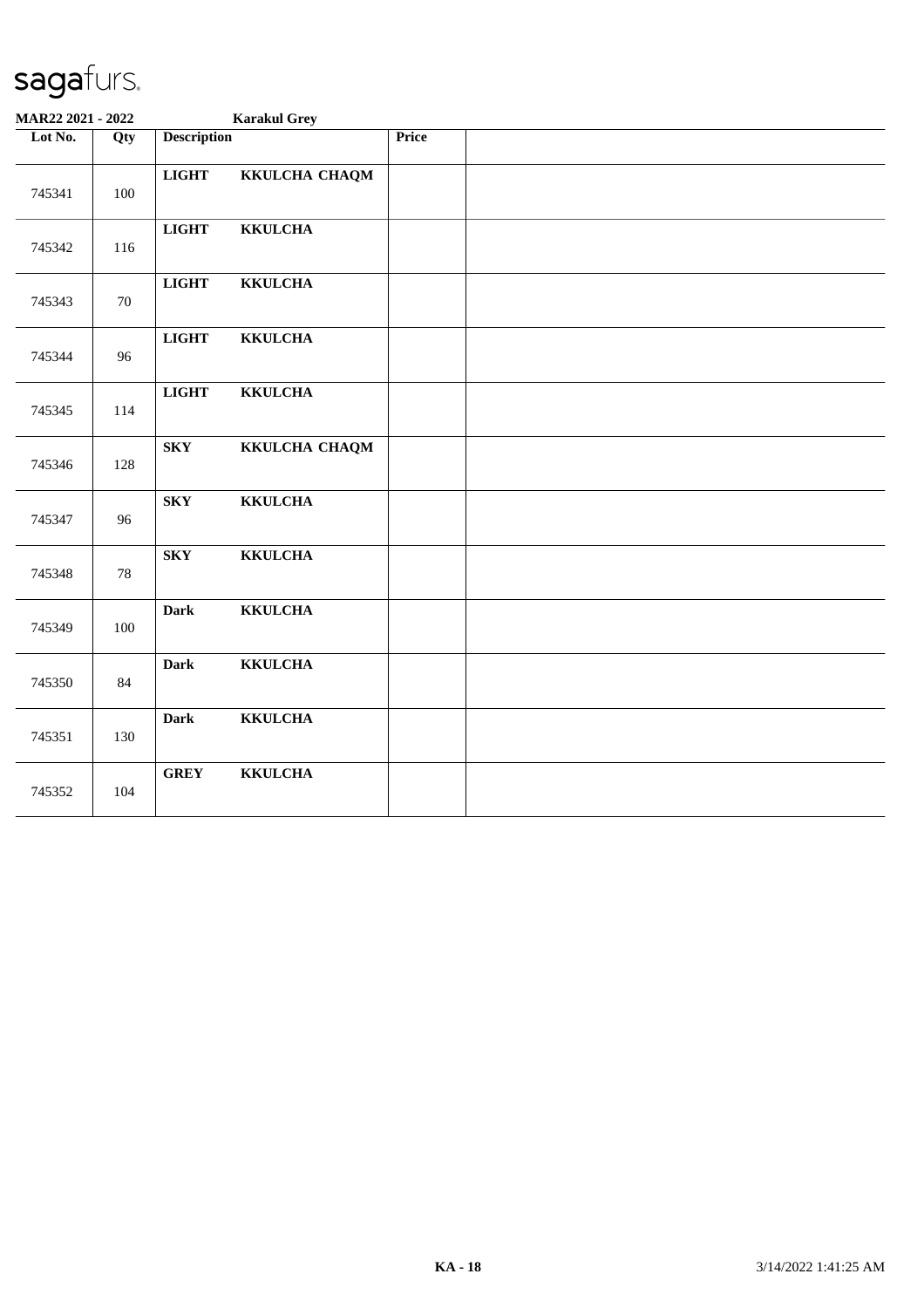| MAR22 2021 - 2022 |     | <b>Karakul Grey</b>                                        |       |
|-------------------|-----|------------------------------------------------------------|-------|
| Lot No.           | Qty | <b>Description</b>                                         | Price |
| 745361            | 174 | <b>LIGHT</b><br>$\mathbf{I}\mathbf{I}$                     |       |
| 745362            | 132 | <b>LIGHT</b><br>$\rm II$                                   |       |
| 745363            | 256 | <b>LIGHT</b><br>$\rm II$                                   |       |
| 745364            | 186 | <b>LIGHT</b><br>$\rm II$                                   |       |
| 745365            | 82  | ${\bf S}{\bf K}{\bf Y}$<br>$\rm II$                        |       |
| 745366            | 72  | ${\bf S}{\bf K}{\bf Y}$<br>$\, {\bf II}$                   |       |
| 745367            | 204 | ${\bf S}{\bf K}{\bf Y}$<br>$\mathbf{I}\mathbf{I}$          |       |
| 745368            | 140 | ${\bf S}{\bf K}{\bf Y}$<br>$\rm II$                        |       |
| 745369            | 58  | Dark<br>$\rm II$                                           |       |
| 745370            | 54  | Dark<br>$\rm II$                                           |       |
| 745371            | 156 | <b>Dark</b><br>$\rm II$                                    |       |
| 745372            | 56  | Dark<br>$\rm II$                                           |       |
| 745373            | 68  | <b>XDRK</b><br>$\mathbf{I}\mathbf{I}$                      |       |
| 745374            | 54  | <b>XDRK</b><br>$\mathbf{I}\mathbf{I}$                      |       |
| 745375            | 70  | $\mathbf{G}\mathbf{G}\mathbf{A}\mathbf{Z}$<br>$\mathbf{I}$ |       |
| 745376            | 38  | $\mathbf{G}\mathbf{G}\mathbf{A}\mathbf{Z}$<br>$\mathbf{I}$ |       |
| 745377            | 72  | <b>GREY</b><br><b>PEEK</b><br>$\mathbf{I}$                 |       |
| 745378            | 100 | <b>GREY</b><br><b>PEEK</b><br>$\mathbf H$                  |       |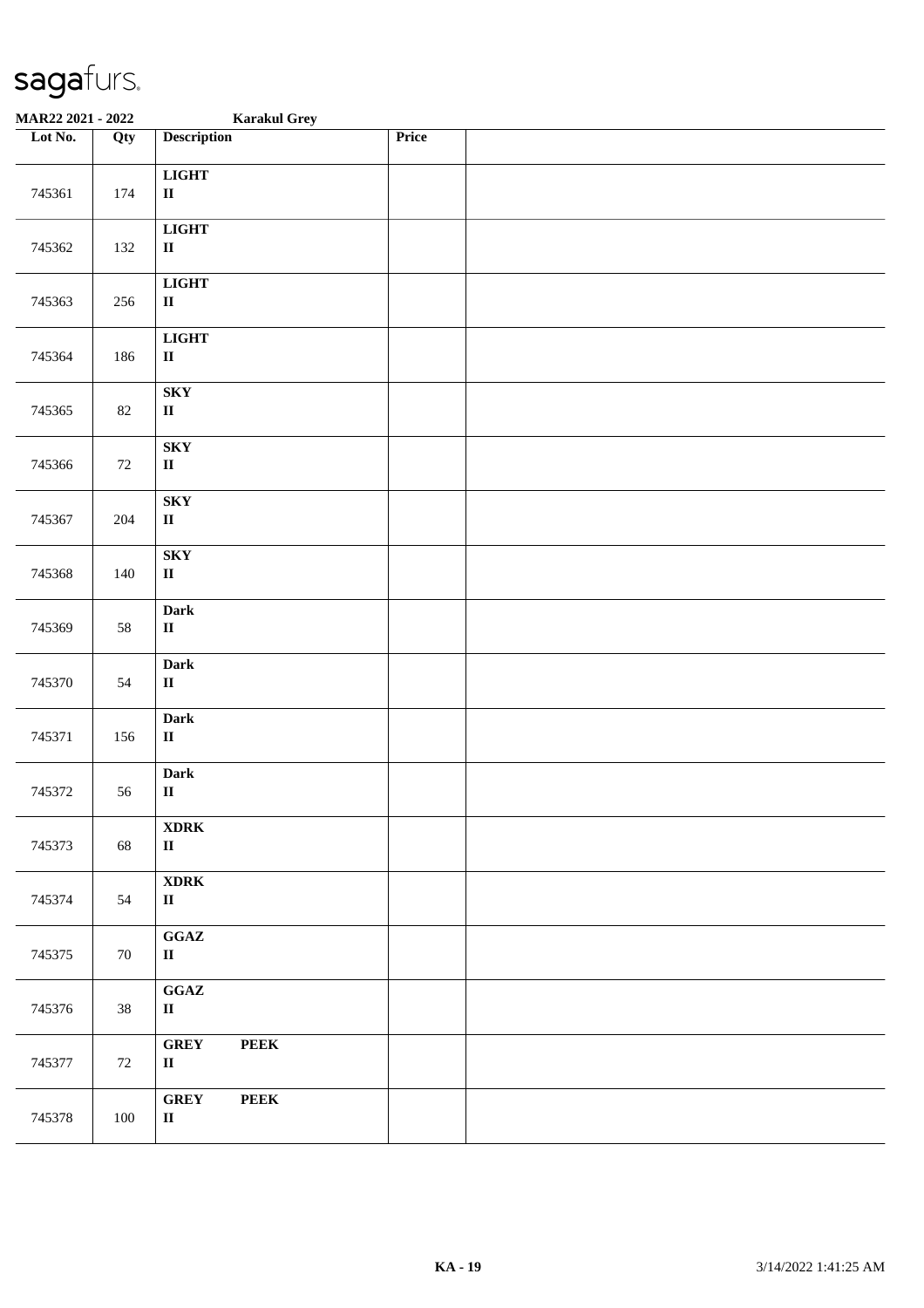| MAR22 2021 - 2022                                                  |        |                         | <b>Karakul Grey</b>         |                 |                                   |  |
|--------------------------------------------------------------------|--------|-------------------------|-----------------------------|-----------------|-----------------------------------|--|
| Lot No.                                                            | Qty    | <b>Description</b>      |                             |                 | Price                             |  |
| 745381                                                             | 78     | <b>LIGHT</b>            | <b>PEEK</b>                 | <b>KGUL</b>     |                                   |  |
| 745382                                                             | 312    | <b>SKY</b>              | <b>CURL</b>                 |                 |                                   |  |
| * * * * * * * * * * * * * *<br>* 745383<br>$\ast$                  | 240    | ${\bf S}{\bf K}{\bf Y}$ | <b>CH KGUL</b>              |                 |                                   |  |
| $\overline{\phantom{a}^*}$<br>* 745384<br>$\ast$                   | 320    |                         | $\boldsymbol{2}$            |                 | $\ast$<br>$\ast$<br>$\ast$        |  |
| $\ast$<br>$* 745385$<br>* * * * * * * * <mark>* * * * * * *</mark> | 320    |                         | 880 Skins                   |                 | $\ast$<br>$\ast$<br>* * * * * * * |  |
| 745386                                                             | 380    | <b>SKY</b>              | <b>KALANGL</b><br>${\bf A}$ |                 |                                   |  |
| 745387                                                             | 304    | ${\bf S}{\bf K}{\bf Y}$ | <b>KALANGL</b><br>${\bf A}$ |                 |                                   |  |
| 745388                                                             | $88\,$ | <b>SKY</b>              | <b>PEEK</b>                 |                 |                                   |  |
| 745389                                                             | 172    | ${\bf S}{\bf K}{\bf Y}$ | <b>PEEK</b>                 | <b>CHAQM</b>    |                                   |  |
| 745390                                                             | 132    | ${\bf S}{\bf K}{\bf Y}$ | <b>PEEK</b>                 | <b>CHAQM</b>    |                                   |  |
| 745391                                                             | 264    | ${\bf S}{\bf K}{\bf Y}$ | <b>PEEK</b>                 | <b>CHKGL</b>    |                                   |  |
| 745392                                                             | 108    | ${\bf S}{\bf K}{\bf Y}$ | <b>PEEK</b>                 | $\mathbf{KGUL}$ |                                   |  |
| 745393                                                             | 156    | <b>Dark</b><br>I/B      | <b>CURL</b>                 |                 |                                   |  |
| * * * * * * * * * * * * * *<br>* 745394<br>$*$                     | 312    | <b>Dark</b><br>I/B      | <b>CHAQMQI</b>              |                 |                                   |  |
| $\ast$<br>* 745395<br>* * * * * * * * * * * * * *                  | 312    |                         | 624 Skins                   |                 | $\ast$<br>∗<br>* * * * * * *      |  |
| * * * * * * * * * * * * * *<br>* 745396<br>$*$                     | 228    | <b>Dark</b>             | <b>CH KGUL</b>              |                 |                                   |  |
| $\ast$<br>* 745397<br>* * * * * * * * * * * * * *                  | 228    |                         | 456 Skins                   |                 | $\ast$<br>∗<br>* * * * * * *      |  |
| * * * * * * * * * * * * * *<br>* 745398<br>$\ast$                  | 240    | <b>Dark</b>             | <b>KALANGL</b>              |                 |                                   |  |
| $\ast$<br>* 745399<br>* * * * * * * * * * * * * *                  | 240    |                         | 480 Skins                   |                 | $\ast$<br>∗<br>* * * * * * *      |  |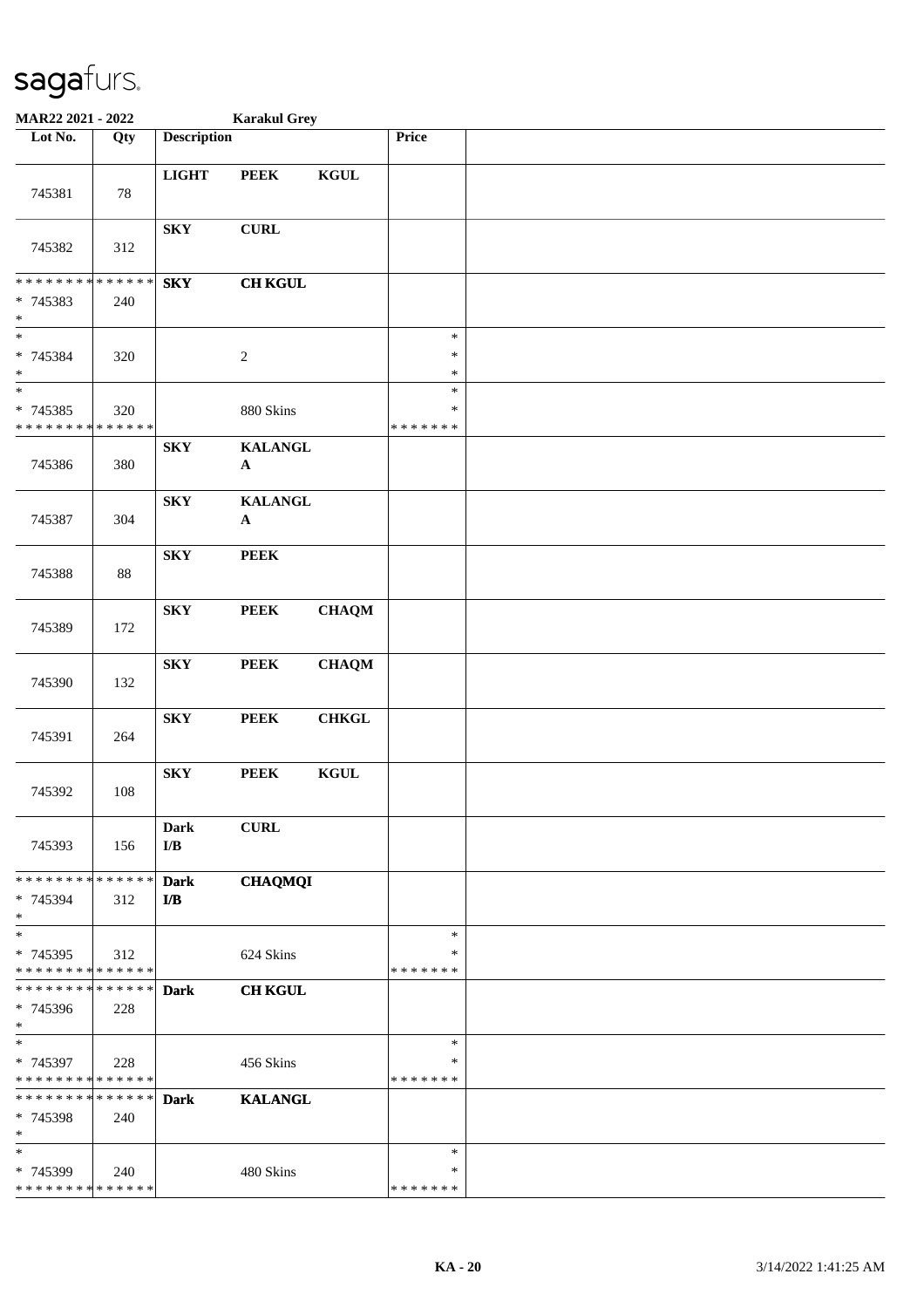| <b>MAR22 2021 - 2022</b> |        |                                                           | <b>Karakul Grey</b>            |       |  |
|--------------------------|--------|-----------------------------------------------------------|--------------------------------|-------|--|
| Lot No.                  | Qty    | <b>Description</b>                                        |                                | Price |  |
| 745401                   | 192    | <b>Dark</b>                                               | <b>MEDCURL</b>                 |       |  |
| 745402                   | 60     | <b>Dark</b>                                               | <b>MEDCURL</b>                 |       |  |
| 745403                   | 128    | <b>Dark</b>                                               | <b>PEEK</b>                    |       |  |
| 745404                   | 168    | <b>Dark</b>                                               | <b>KGUL</b><br><b>PEEK</b>     |       |  |
| 745405                   | 84     | <b>Dark</b>                                               | $\mathbf{KGUL}$<br><b>PEEK</b> |       |  |
| 745406                   | 116    | $\bold{XDRK}$                                             | ${\bf CURL}$                   |       |  |
| 745407                   | $88\,$ | $\bold{XDRK}$                                             | ${\bf CURL}$                   |       |  |
| 745408                   | 64     | $\bold{XDRK}$                                             | ${\bf CURL}$                   |       |  |
| 745409                   | 128    | $\bold{XDRK}$                                             | <b>KALANGL</b>                 |       |  |
| 745410                   | 58     | White<br>${\bf I/B}$                                      | ${\bf CURL}$                   |       |  |
| 745411                   | 144    | White<br>${\bf I/B}$                                      | <b>KALANGL</b>                 |       |  |
| 745412                   | 90     | GGAZ                                                      | <b>CH KGUL</b><br><b>LIGHT</b> |       |  |
| 745413                   | 72     | $\mathbf{G}\mathbf{G}\mathbf{A}\mathbf{Z}$                | <b>CH KGUL</b><br><b>SKY</b>   |       |  |
| 745414                   | 84     | $\mathbf{G}\mathbf{G}\mathbf{A}\mathbf{Z}$                | ${\bf CURL}$<br>Dark           |       |  |
| 745415                   | 86     | $\mathbf{G}\mathbf{G}\mathbf{A}\mathbf{Z}$                | <b>CHAQMQI</b><br><b>Dark</b>  |       |  |
| 745416                   | 62     | $\mathbf{G}\mathbf{G}\mathbf{A}\mathbf{Z}$                | <b>CHAQMQI</b><br><b>Dark</b>  |       |  |
| 745417                   | 48     | $\mathbf{G}\mathbf{G}\mathbf{A}\mathbf{Z}$                | <b>KALANGL</b><br>Dark         |       |  |
| 745418                   | 96     | $\mathbf{G}\mathbf{G}\mathbf{A}\mathbf{Z}$                | ${\bf CURL}$                   |       |  |
| 745419                   | 76     | $\mathbf{G}\mathbf{G}\mathbf{A}\mathbf{Z}$<br>${\bf I/B}$ | ${\bf CURL}$                   |       |  |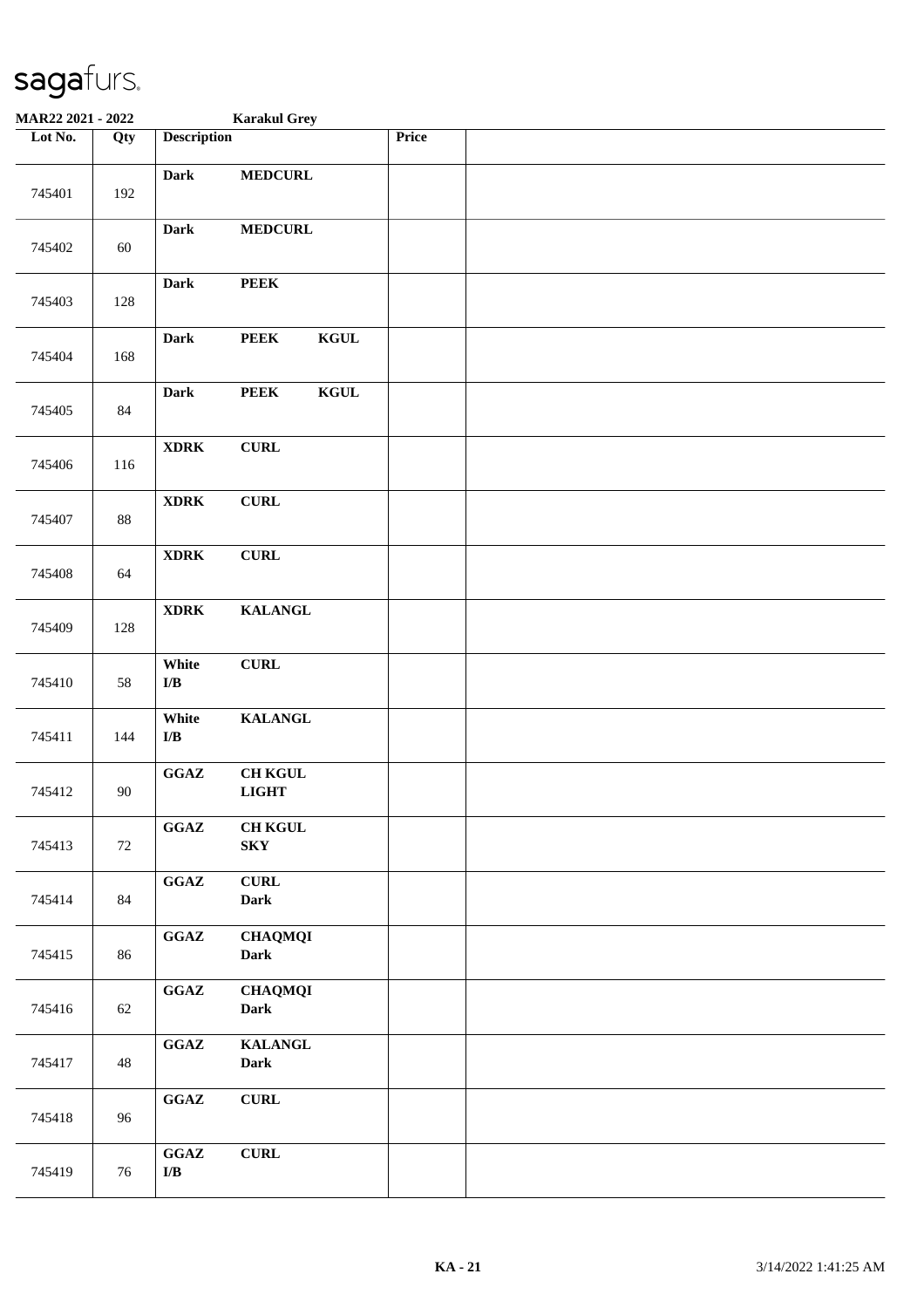| <b>MAR22 2021 - 2022</b>                                      |                   |                              | <b>Karakul Grey</b>           |                              |  |
|---------------------------------------------------------------|-------------------|------------------------------|-------------------------------|------------------------------|--|
| Lot No.                                                       | $\overline{Q}$ ty | <b>Description</b>           |                               | <b>Price</b>                 |  |
| 745421                                                        | 96                | <b>GREY</b>                  | SPOTTED CHAQM                 |                              |  |
| 745422                                                        | $22\,$            | <b>GREY</b>                  | <b>SPOTTED</b>                |                              |  |
| 745423                                                        | 86                | <b>GREY</b>                  | <b>MIXED</b>                  |                              |  |
| 745424                                                        | 76                | <b>GREY</b>                  | <b>DEFECT</b><br><b>CHAQM</b> |                              |  |
| 745425                                                        | 72                | <b>GREY</b>                  | <b>DEFECT</b>                 |                              |  |
| 745426                                                        | 70                | <b>GREY</b>                  | <b>DEFECT</b>                 |                              |  |
| 745427                                                        | 86                | <b>GREY</b>                  | <b>DEFECT</b>                 |                              |  |
| 745428                                                        | 72                | <b>GREY</b>                  | <b>DEFECT</b>                 |                              |  |
| 745429                                                        | 122               | <b>LIGHT</b>                 | KKULCHA CHAQM                 |                              |  |
| 745430                                                        | 220               | ${\bf S}{\bf K}{\bf Y}$      | <b>KKULCHA</b>                |                              |  |
| 745431                                                        | 94                | Dark                         | KKULCHA CHAQM                 |                              |  |
| 745432                                                        | 90                | <b>Dark</b>                  | <b>KKULCHA</b>                |                              |  |
| 745433                                                        | 60                | <b>GREY</b>                  | <b>KKULCHA</b>                |                              |  |
| 745434                                                        | 124               | <b>LIGHT</b><br>$\mathbf{I}$ | <b>CHAQMQI</b>                |                              |  |
| 745435                                                        | 148               | <b>LIGHT</b><br>П            | <b>CH KGUL</b>                |                              |  |
| 745436                                                        | 240               | <b>LIGHT</b><br>П            | <b>KALANGL</b>                |                              |  |
| 745437                                                        | 84                | <b>LIGHT</b><br>$\mathbf{I}$ | <b>MEDCURL</b>                |                              |  |
| 745438                                                        | 360               | <b>LIGHT</b><br>$\mathbf{I}$ |                               |                              |  |
| * * * * * * * * <mark>* * * * * * *</mark><br>* 745439<br>$*$ | 280               | <b>LIGHT</b><br>$\mathbf{I}$ |                               |                              |  |
| $\ast$<br>* 745440<br>* * * * * * * * * * * * * *             | 280               |                              | 560 Skins                     | $\ast$<br>∗<br>* * * * * * * |  |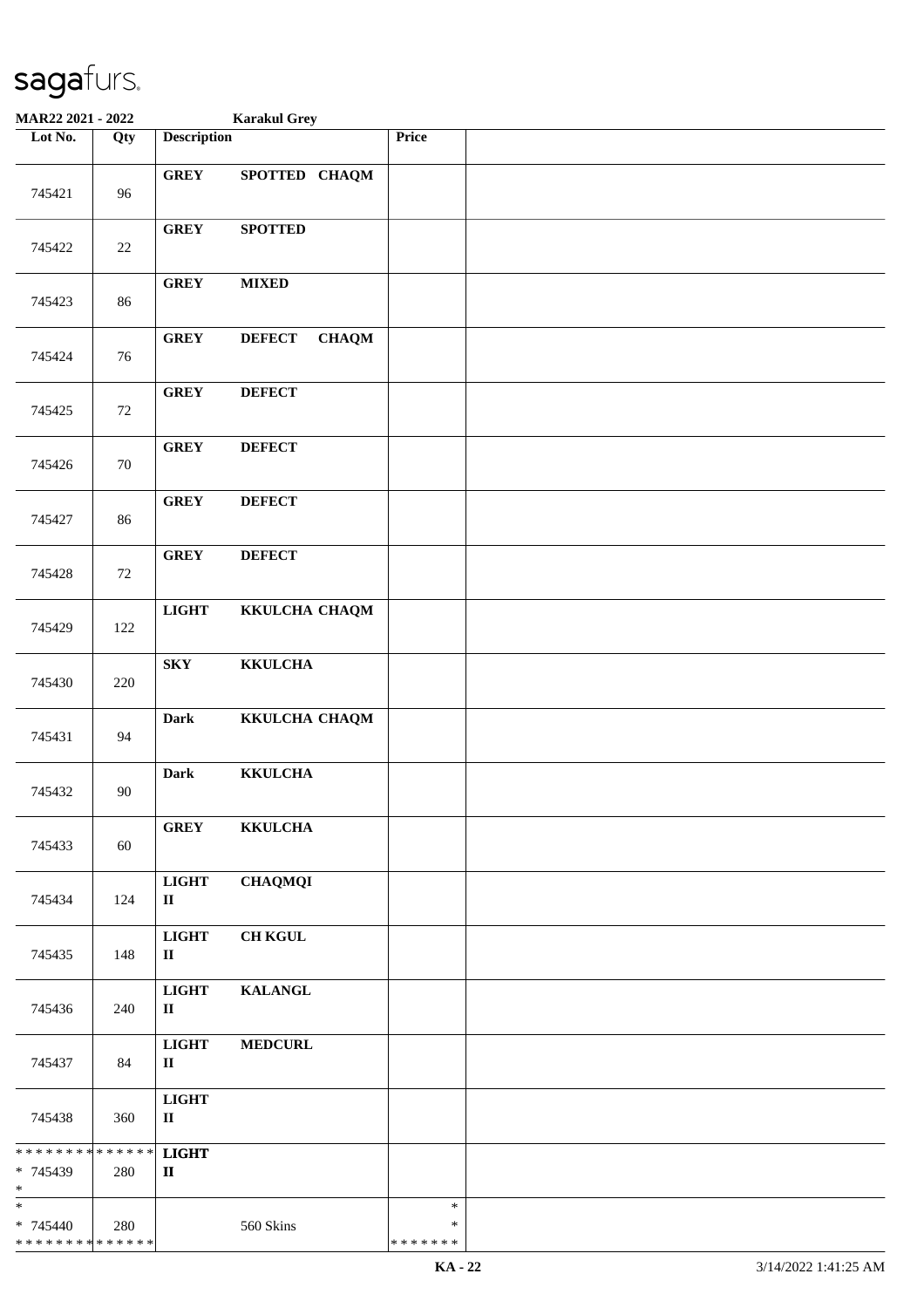| MAR22 2021 - 2022 |         |                                                            | <b>Karakul Grey</b> |       |  |  |
|-------------------|---------|------------------------------------------------------------|---------------------|-------|--|--|
| Lot No.           | Qty     | <b>Description</b>                                         |                     | Price |  |  |
| 745441            | 222     | <b>SKY</b><br>$\rm II$                                     | <b>CHAQMQI</b>      |       |  |  |
| 745442            | 180     | <b>SKY</b><br>$\mathbf{I}\mathbf{I}$                       | <b>CHAQMQI</b>      |       |  |  |
| 745443            | 174     | ${\bf S}{\bf K}{\bf Y}$<br>$\rm II$                        | <b>CH KGUL</b>      |       |  |  |
| 745444            | 108     | <b>SKY</b><br>$\rm II$                                     | <b>KALANGL</b>      |       |  |  |
| 745445            | $280\,$ | ${\bf S}{\bf K}{\bf Y}$<br>$\rm II$                        |                     |       |  |  |
| 745446            | 168     | ${\bf S}{\bf K}{\bf Y}$<br>$\rm II$                        |                     |       |  |  |
| 745447            | 112     | <b>Dark</b><br>$\mathbf{I}\mathbf{I}$                      | <b>CHAQMQI</b>      |       |  |  |
| 745448            | $74\,$  | <b>Dark</b><br>$\rm II$                                    | <b>CHAQMQI</b>      |       |  |  |
| 745449            | 62      | <b>Dark</b><br>$\mathbf{I}\mathbf{I}$                      | <b>CH KGUL</b>      |       |  |  |
| 745450            | 156     | <b>Dark</b><br>$\mathbf H$                                 |                     |       |  |  |
| 745451            | 112     | <b>Dark</b><br>$\mathbf H$                                 |                     |       |  |  |
| 745452            | 54      | $\bold{XDRK}$<br>$\rm II$                                  |                     |       |  |  |
| 745453            | 100     | GGAZ<br>$\mathbf{I}\mathbf{I}$                             |                     |       |  |  |
| 745454            | 48      | $\mathbf{G}\mathbf{G}\mathbf{A}\mathbf{Z}$<br>$\mathbf{I}$ |                     |       |  |  |
| 745455            | 90      | <b>GREY</b><br>$\mathbf{I}\mathbf{I}$                      | <b>DEFECT</b>       |       |  |  |
| 745456            | 64      | <b>GREY</b><br>$\rm II$                                    | <b>KKULCHA</b>      |       |  |  |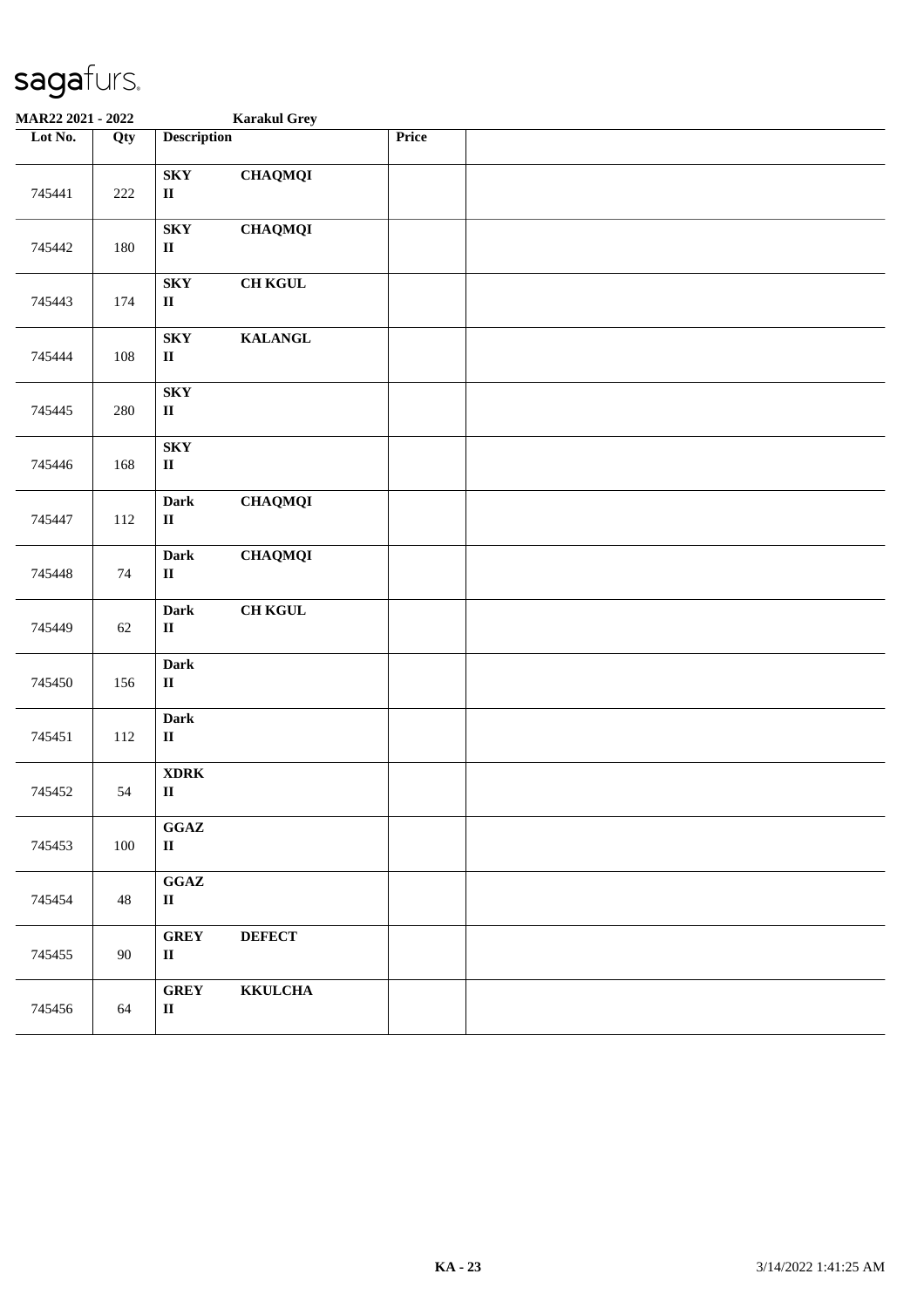| MAR22 2021 - 2022                                  |     |                    | <b>Karakul Black</b> |                                   |  |
|----------------------------------------------------|-----|--------------------|----------------------|-----------------------------------|--|
| Lot No.                                            | Qty | <b>Description</b> |                      | Price                             |  |
| 747001                                             | 128 | <b>Black</b>       | <b>NAZUCHA</b>       |                                   |  |
| 747002                                             | 84  | <b>Black</b>       | <b>NAZUCHA</b>       |                                   |  |
| 747003                                             | 120 | <b>Black</b>       | <b>NAZUCHA</b>       |                                   |  |
| 747004                                             | 88  | <b>Black</b>       | <b>NAZ PNI</b>       |                                   |  |
| 747005                                             | 140 | <b>Black</b>       | <b>NAZ PNI</b>       |                                   |  |
| 747006                                             | 192 | <b>Black</b>       | <b>NAZ PNI</b>       |                                   |  |
| ******** <mark>******</mark><br>* 747007<br>$*$    | 288 | <b>Black</b>       | <b>NAZ PNI</b>       |                                   |  |
| $\ast$<br>* 747008<br>$*$                          | 216 |                    | $\boldsymbol{2}$     | $\ast$<br>$\ast$<br>$\ast$        |  |
| $*$<br>* 747009<br>* * * * * * * * * * * * * *     | 216 |                    | 720 Skins            | $\ast$<br>*<br>* * * * * * *      |  |
| * * * * * * * * * * * * * *<br>* 747010<br>$\ast$  | 272 | <b>Black</b>       | <b>NAZ PNI</b>       |                                   |  |
| $\ast$<br>* 747011<br>* * * * * * * * * * * * * *  | 204 |                    | 476 Skins            | $\ast$<br>$\ast$<br>* * * * * * * |  |
| 747012                                             | 180 | <b>Black</b>       | <b>NAZ PNI</b>       |                                   |  |
| 747013                                             | 248 | <b>Black</b>       | <b>NAZ PNI</b>       |                                   |  |
| * * * * * * * * * * * * * * *<br>* 747014<br>$*$   | 278 | <b>Black</b>       | <b>PARNI</b>         |                                   |  |
| $*$<br>* 747015<br>* * * * * * * * * * * * * *     | 272 |                    | 550 Skins            | $\ast$<br>∗<br>* * * * * * *      |  |
| * * * * * * * * * * * * * * *<br>* 747016<br>$*$   | 222 | <b>Black</b>       | <b>PARNI</b>         |                                   |  |
| $\ast$<br>* 747017<br>* * * * * * * * * * * * * *  | 296 |                    | 518 Skins            | $\ast$<br>$\ast$<br>* * * * * * * |  |
| * * * * * * * * * * * * * * *<br>$* 747018$<br>$*$ | 222 | <b>Black</b>       | <b>PARNI</b>         |                                   |  |
| $*$<br>* 747019<br>* * * * * * * * * * * * * *     | 222 |                    | 444 Skins            | $\ast$<br>*<br>* * * * * * *      |  |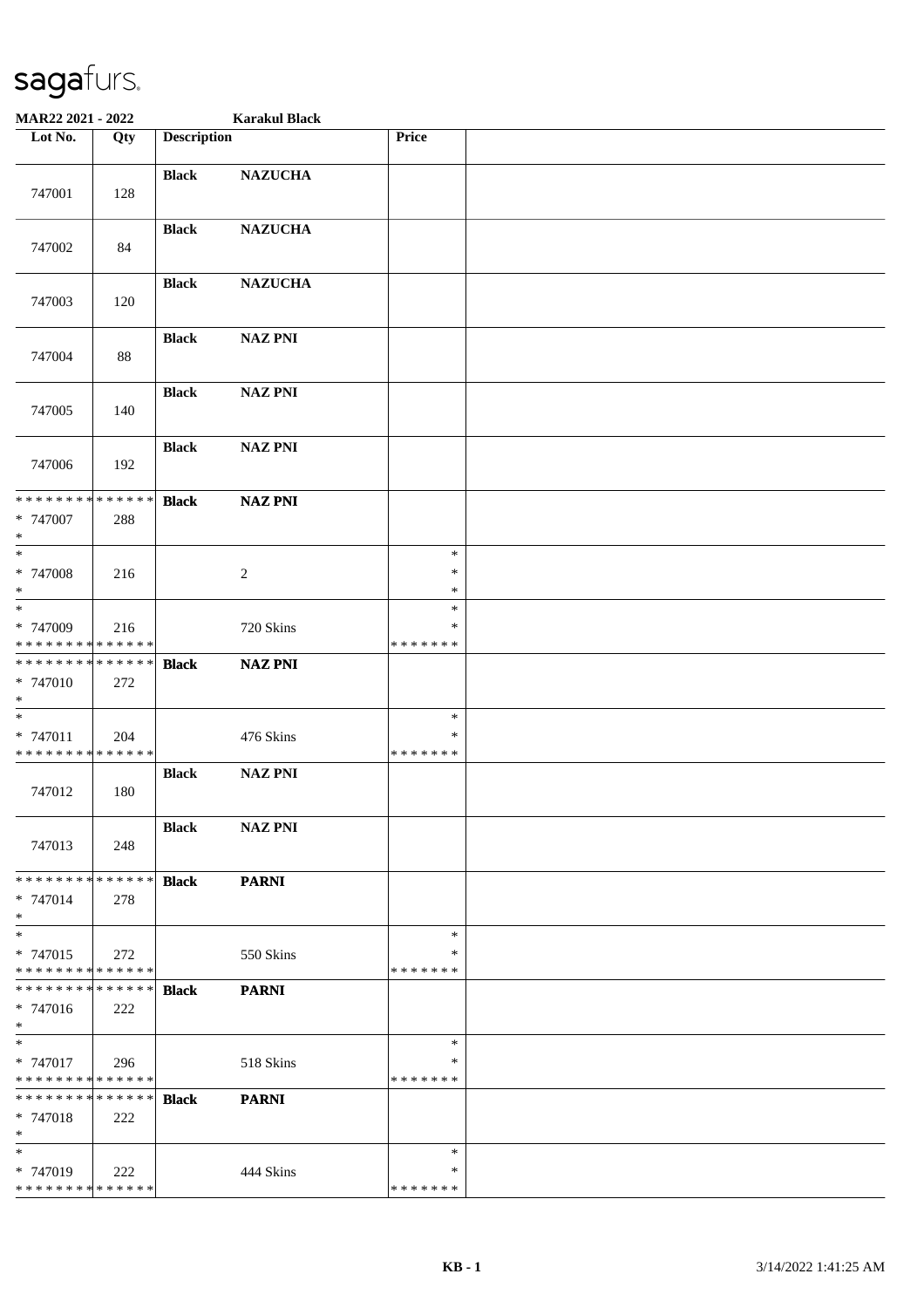| MAR22 2021 - 2022                       |                    |                    | <b>Karakul Black</b> |                         |  |  |  |  |
|-----------------------------------------|--------------------|--------------------|----------------------|-------------------------|--|--|--|--|
| $\overline{\phantom{1}}$ Lot No.        | Qty                | <b>Description</b> |                      | Price                   |  |  |  |  |
| * * * * * * * * * * * * * *             |                    | <b>Black</b>       | <b>ARG PNI</b>       |                         |  |  |  |  |
| * 747021<br>$\ast$                      | 264                |                    |                      |                         |  |  |  |  |
| $\overline{\phantom{a}}$                |                    |                    |                      | $\ast$                  |  |  |  |  |
| * 747022<br>$*$                         | 264                |                    | $\sqrt{2}$           | $\ast$<br>$\ast$        |  |  |  |  |
| $\ast$                                  |                    |                    |                      | $\ast$                  |  |  |  |  |
| * 747023<br>* * * * * * * * * * * * * * | 198                |                    | 726 Skins            | $\ast$<br>* * * * * * * |  |  |  |  |
| * * * * * * * * * * * * * *             |                    | <b>Black</b>       | <b>ARG PNI</b>       |                         |  |  |  |  |
| * 747024<br>$\ast$                      | 272                |                    |                      |                         |  |  |  |  |
| $\overline{\phantom{0}}$                |                    |                    |                      | $\ast$                  |  |  |  |  |
| * 747025<br>$\ast$                      | 272                |                    | $\overline{c}$       | $\ast$<br>$\ast$        |  |  |  |  |
| $\overline{\phantom{a}^*}$              |                    |                    |                      | $\ast$                  |  |  |  |  |
| * 747026                                | 204                |                    | 748 Skins            | $\ast$                  |  |  |  |  |
| * * * * * * * * * * * * * *             |                    |                    |                      | * * * * * * *           |  |  |  |  |
| 747027                                  | 132                | <b>Black</b>       | <b>ARGUL</b>         |                         |  |  |  |  |
|                                         |                    | <b>Black</b>       | <b>ARGUL</b>         |                         |  |  |  |  |
| 747028                                  | 288                |                    |                      |                         |  |  |  |  |
|                                         |                    | <b>Black</b>       | <b>ARGUL</b>         |                         |  |  |  |  |
| 747029                                  | 180                |                    |                      |                         |  |  |  |  |
| 747030                                  | 360                | <b>Black</b>       | <b>ARGUL</b>         |                         |  |  |  |  |
|                                         |                    | <b>Black</b>       | <b>ARGUL</b>         |                         |  |  |  |  |
| 747031                                  | 350                |                    |                      |                         |  |  |  |  |
| * * * * * * * * * * * * * *             |                    | <b>Black</b>       | <b>ARGUL</b>         |                         |  |  |  |  |
| * 747032<br>$\star$                     | 296                |                    |                      |                         |  |  |  |  |
| $\ast$                                  |                    |                    |                      | $\ast$                  |  |  |  |  |
| * 747033<br>$\ast$                      | 296                |                    | $\overline{c}$       | $\ast$<br>$\ast$        |  |  |  |  |
| $\ast$                                  |                    |                    |                      | $\ast$                  |  |  |  |  |
| * 747034<br>* * * * * * * *             | 296<br>* * * * * * |                    | 888 Skins            | $\ast$<br>* * * * * * * |  |  |  |  |
| * * * * * * *                           | * * * * * *        | <b>Black</b>       | <b>ARGUL</b>         |                         |  |  |  |  |
| * 747035<br>$\ast$                      | 324                |                    |                      |                         |  |  |  |  |
| $\ast$                                  |                    |                    |                      | $\ast$                  |  |  |  |  |
| * 747036                                | 324                |                    | 648 Skins            | ∗                       |  |  |  |  |
| * * * * * * * * * * * * * *             |                    |                    |                      | * * * * * * *           |  |  |  |  |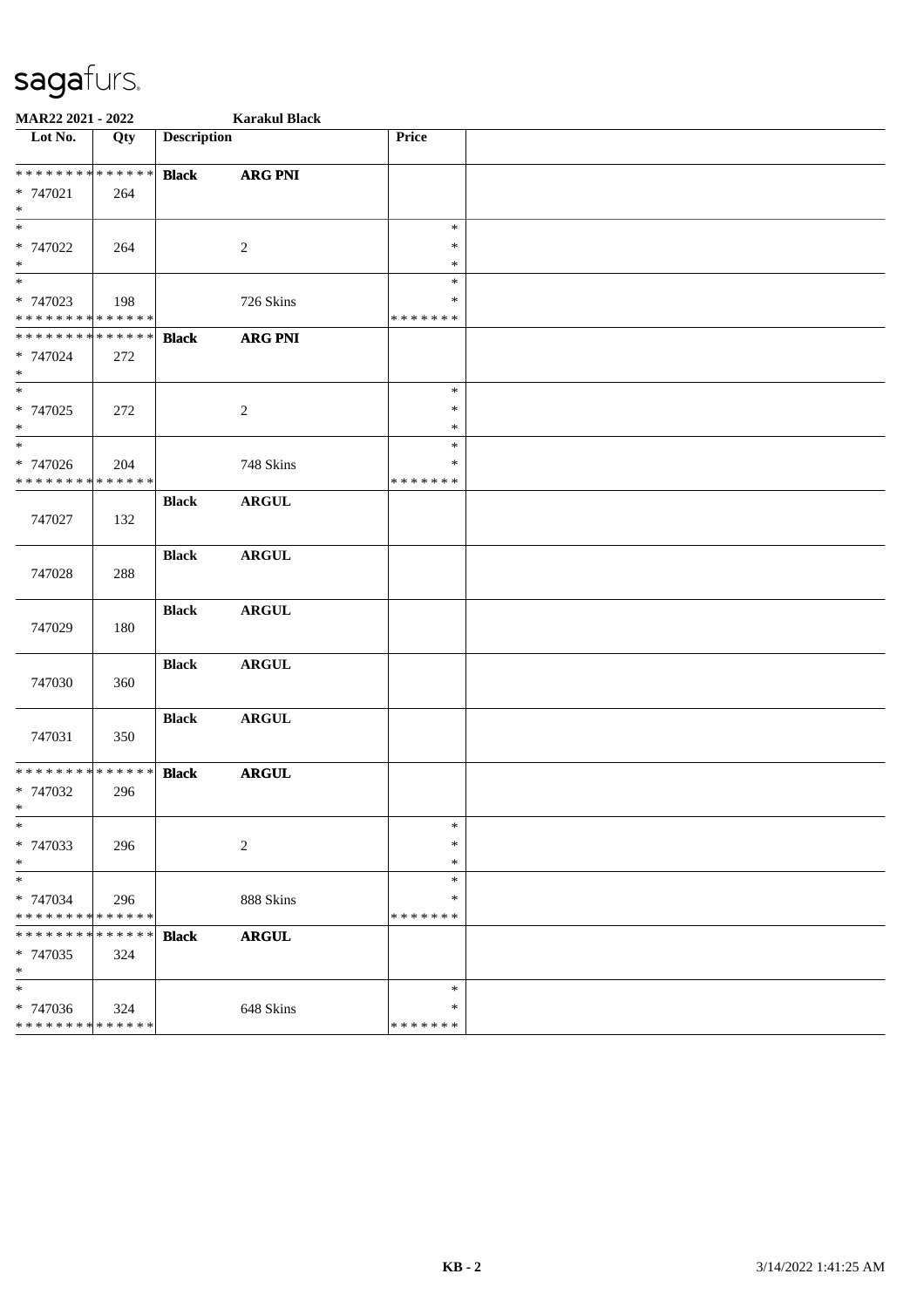| MAR22 2021 - 2022                    |             |                    | <b>Karakul Black</b> |                  |  |
|--------------------------------------|-------------|--------------------|----------------------|------------------|--|
| Lot No.                              | Qty         | <b>Description</b> |                      | Price            |  |
| * * * * * * * * * * * * * *          |             | <b>Black</b>       | <b>CHAQMQI</b>       |                  |  |
| $* 747041$                           | 208         |                    |                      |                  |  |
| $\ast$                               |             |                    |                      |                  |  |
| $\ast$                               |             |                    |                      | $\ast$           |  |
| * 747042                             | 312         |                    | 520 Skins            | ∗                |  |
| * * * * * * * * * * * * * *          |             |                    |                      | * * * * * * *    |  |
| 747043                               | 456         | <b>Black</b>       | <b>CHAQMQI</b>       |                  |  |
| * * * * * * * * * * * * * *          |             | <b>Black</b>       | <b>CHAQMQI</b>       |                  |  |
| * 747044<br>$\ast$                   | 296         |                    |                      |                  |  |
| $\ast$                               |             |                    |                      | $\ast$           |  |
| * 747045                             | 222         |                    | $\overline{2}$       | $\ast$<br>$\ast$ |  |
| $\ast$<br>$\overline{\phantom{a}^*}$ |             |                    |                      | $\ast$           |  |
| * 747046                             | 222         |                    | 3                    | $\ast$           |  |
| $\ast$                               |             |                    |                      | $\ast$           |  |
| $_{\ast}$                            |             |                    |                      | $\ast$           |  |
| * 747047                             | 222         |                    | 962 Skins            | ∗                |  |
| * * * * * * * * * * * * * *          |             |                    |                      | * * * * * * *    |  |
| * * * * * * * * * * * * * *          |             | <b>Black</b>       | <b>CHAQMQI</b>       |                  |  |
| * 747048<br>$\ast$                   | 288         |                    |                      |                  |  |
| $_{\ast}$                            |             |                    |                      | $\ast$           |  |
| * 747049                             | 216         |                    | $\overline{c}$       | $\ast$           |  |
| $\ast$                               |             |                    |                      | $\ast$<br>$\ast$ |  |
| $\ast$<br>* 747050                   | 216         |                    |                      | $\ast$           |  |
| $\ast$                               |             |                    | 3                    | $\ast$           |  |
| $\ast$                               |             |                    |                      | $\ast$           |  |
| * 747051                             | 216         |                    | 936 Skins            | ∗                |  |
| * * * * * * * * * * * * * *          |             |                    |                      | * * * * * * *    |  |
| **************                       |             | <b>Black</b>       | <b>CHAQMQI</b>       |                  |  |
| * 747052                             | 288         |                    |                      |                  |  |
| $\ast$                               |             |                    |                      |                  |  |
| * 747053                             |             |                    |                      | $\ast$<br>$\ast$ |  |
| $\ast$                               | 216         |                    | $\sqrt{2}$           | $\ast$           |  |
| $\ast$                               |             |                    |                      | $\ast$           |  |
| * 747054                             | 216         |                    | $\mathfrak{Z}$       | $\ast$           |  |
| $\ast$                               |             |                    |                      | $\ast$           |  |
| $\overline{\ast}$                    |             |                    |                      | $\ast$           |  |
| * 747055                             | 216         |                    | 936 Skins            | $\ast$           |  |
| * * * * * * * * * * * * * *          |             |                    |                      | * * * * * * *    |  |
| * * * * * * *                        | * * * * * * | <b>Black</b>       | <b>CHAQMQI</b>       |                  |  |
| * 747056<br>$\ast$                   | 312         |                    |                      |                  |  |
| $\ast$                               |             |                    |                      | $\ast$           |  |
| * 747057                             | 156         |                    | 468 Skins            | ∗                |  |
| * * * * * * * * * * * * * *          |             |                    |                      | * * * * * * *    |  |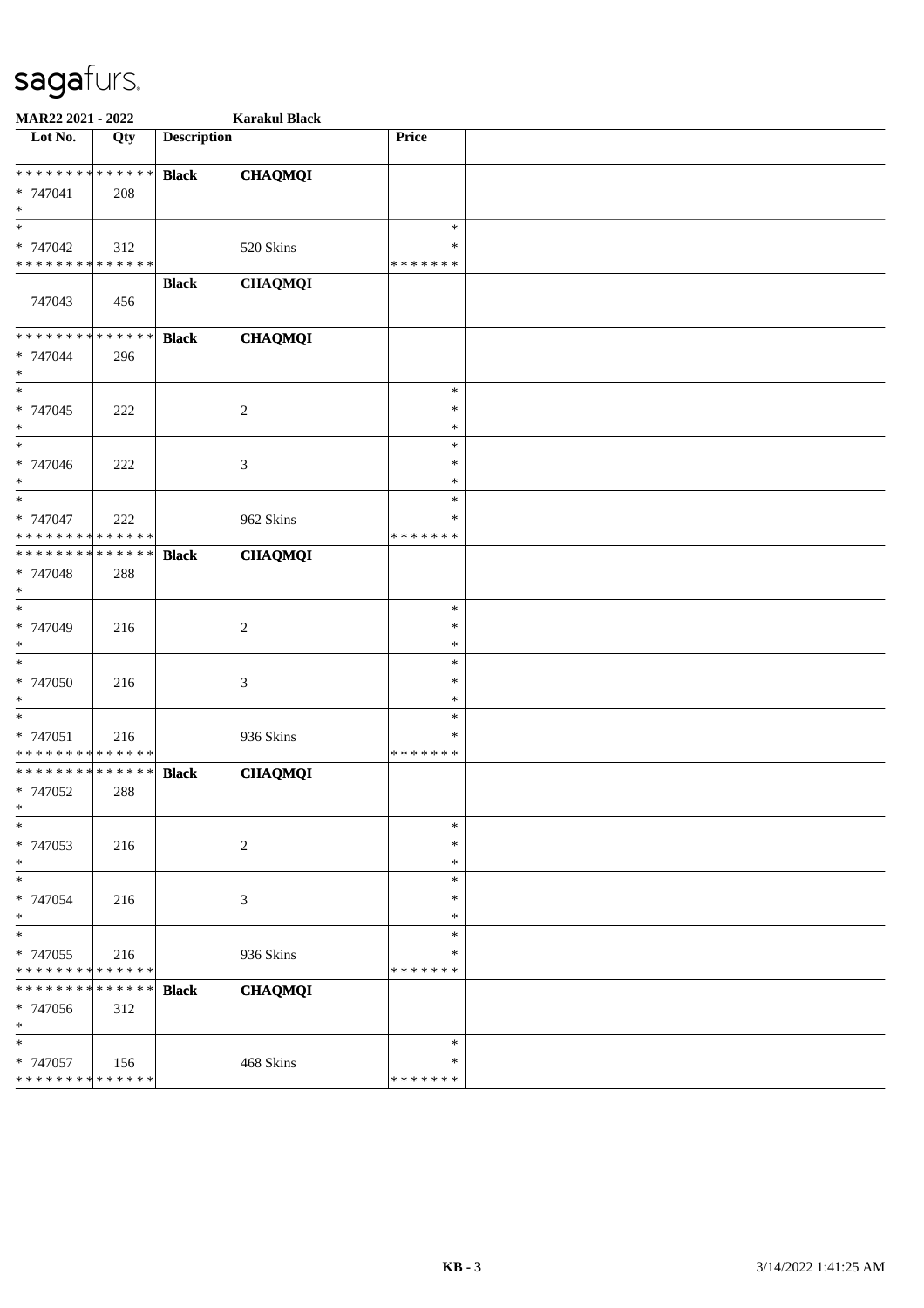| MAR22 2021 - 2022                              |             |                    | <b>Karakul Black</b>        |                  |  |
|------------------------------------------------|-------------|--------------------|-----------------------------|------------------|--|
| Lot No.                                        | Qty         | <b>Description</b> |                             | Price            |  |
| **************                                 |             |                    |                             |                  |  |
| * 747061                                       | 216         | <b>Black</b>       | <b>CHAQMQI</b>              |                  |  |
| $\ast$                                         |             |                    |                             |                  |  |
| $\ast$                                         |             |                    |                             | $\ast$           |  |
| * 747062                                       | 288         |                    | $\sqrt{2}$                  | $\ast$           |  |
| $\ast$                                         |             |                    |                             | $\ast$           |  |
| $_{\ast}$                                      |             |                    |                             | $\ast$           |  |
| * 747063                                       | 288         |                    | $\ensuremath{\mathfrak{Z}}$ | $\ast$           |  |
| $\ast$<br>$\ast$                               |             |                    |                             | $\ast$<br>$\ast$ |  |
| * 747064                                       | 288         |                    | $\overline{4}$              | $\ast$           |  |
| $\ast$                                         |             |                    |                             | $\ast$           |  |
| $\ast$                                         |             |                    |                             | $\ast$           |  |
| * 747065                                       | 288         |                    | $\sqrt{5}$                  | $\ast$           |  |
| $\ast$                                         |             |                    |                             | $\ast$           |  |
| $\ast$                                         |             |                    |                             | $\ast$           |  |
| * 747066<br>$\ast$                             | 288         |                    | $\sqrt{6}$                  | $\ast$<br>$\ast$ |  |
| $\ast$                                         |             |                    |                             | $\ast$           |  |
| * 747067                                       | 288         |                    | 1944 Skins                  | $\ast$           |  |
| * * * * * * * * * * * * * *                    |             |                    |                             | * * * * * * *    |  |
| * * * * * * * * * * * * * *                    |             | <b>Black</b>       | <b>CHAQMQI</b>              |                  |  |
| * 747068                                       | 328         |                    |                             |                  |  |
| $\ast$<br>$\ast$                               |             |                    |                             | $\ast$           |  |
| * 747069                                       | 328         |                    | 656 Skins                   | $\ast$           |  |
| * * * * * * * * * * * * * *                    |             |                    |                             | * * * * * * *    |  |
|                                                |             | <b>Black</b>       | <b>CHAQMQI</b>              |                  |  |
| 747070                                         | 162         |                    |                             |                  |  |
|                                                |             |                    |                             |                  |  |
| * * * * * * * * * * * * * *                    |             | <b>Black</b>       | <b>CHAQMQI</b>              |                  |  |
| * 747071<br>$\ast$                             | 228         |                    |                             |                  |  |
| $\ast$                                         |             |                    |                             | $\ast$           |  |
| * 747072                                       | 304         |                    | $\sqrt{2}$                  | $\ast$           |  |
| $*$                                            |             |                    |                             | $\ast$           |  |
| $\ast$                                         |             |                    |                             | $\ast$           |  |
| * 747073                                       | 304         |                    | 836 Skins                   | ∗                |  |
| * * * * * * * * * * * * * *<br>* * * * * * * * | * * * * * * |                    |                             | * * * * * * *    |  |
| * 747074                                       | 252         | <b>Black</b>       | <b>CHAQMQI</b>              |                  |  |
| $\ast$                                         |             |                    |                             |                  |  |
| $\ast$                                         |             |                    |                             | $\ast$           |  |
| * 747075                                       | 336         |                    | $\sqrt{2}$                  | $\ast$           |  |
| $\ast$<br>$\overline{\ast}$                    |             |                    |                             | $\ast$           |  |
|                                                |             |                    |                             | $\ast$           |  |
| * 747076<br>$*$                                | 336         |                    | $\ensuremath{\mathfrak{Z}}$ | $\ast$<br>$\ast$ |  |
| $\ast$                                         |             |                    |                             | $\ast$           |  |
| * 747077                                       | 336         |                    | $\overline{4}$              | $\ast$           |  |
| $\ast$                                         |             |                    |                             | $\ast$           |  |
| $\ast$                                         |             |                    |                             | $\ast$           |  |
| * 747078                                       | 336         |                    | $\sqrt{5}$                  | $\ast$           |  |
| $\ast$<br>$\ast$                               |             |                    |                             | $\ast$<br>$\ast$ |  |
| * 747079                                       | 168         |                    | 1764 Skins                  | ∗                |  |
| * * * * * * * * * * * * * *                    |             |                    |                             | * * * * * * *    |  |
|                                                |             | <b>Black</b>       | <b>CHAQMQI</b>              |                  |  |
| 747080                                         | 52          |                    | $\mathbf C$                 |                  |  |
|                                                |             |                    |                             |                  |  |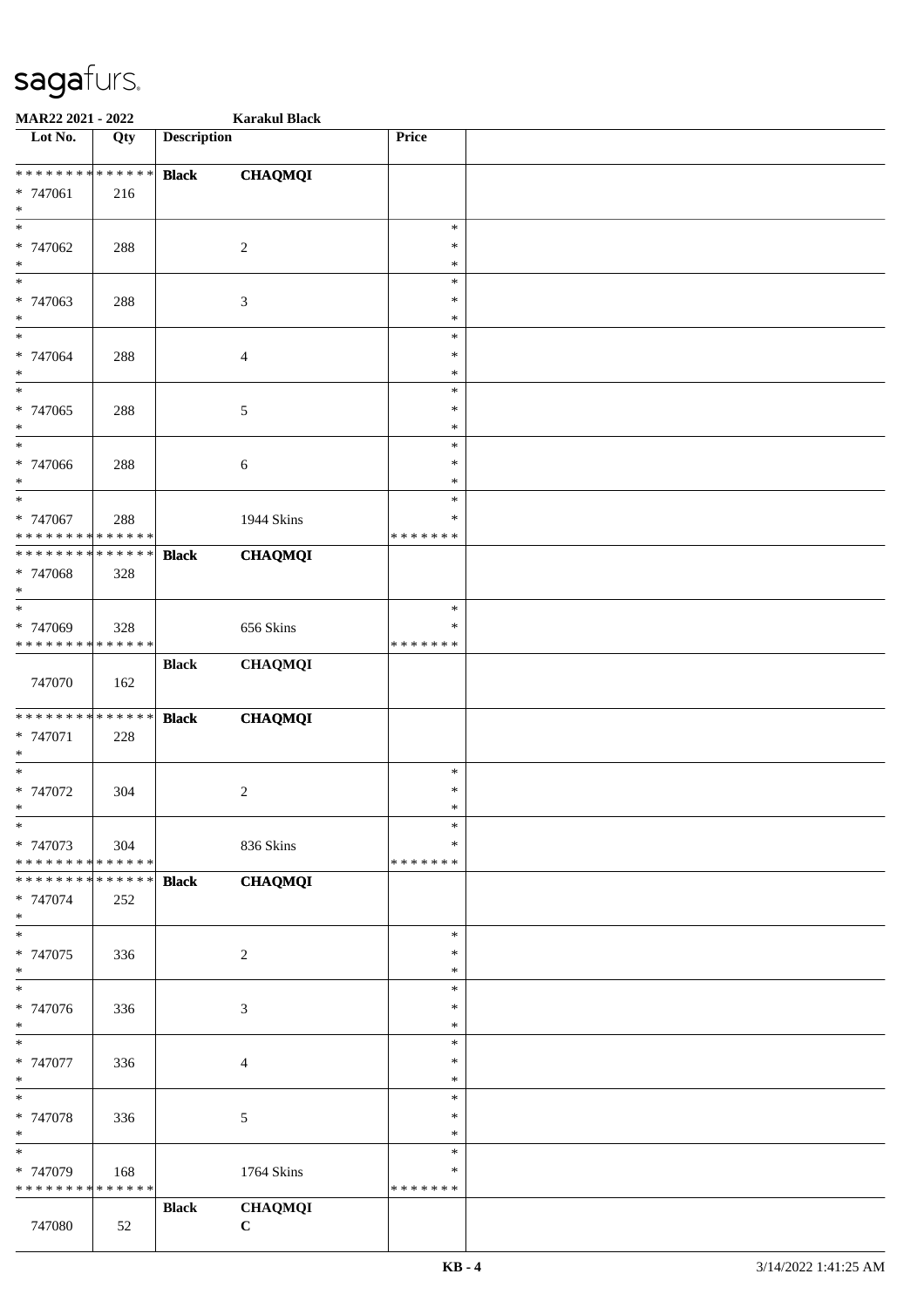| MAR22 2021 - 2022                                 |                    |                    | <b>Karakul Black</b> |                                   |  |
|---------------------------------------------------|--------------------|--------------------|----------------------|-----------------------------------|--|
| Lot No.                                           | Qty                | <b>Description</b> |                      | Price                             |  |
| 747081                                            | 168                | <b>Black</b>       | CH KGUL FLAT         |                                   |  |
| 747082                                            | 288                | <b>Black</b>       | CH KGUL FLAT         |                                   |  |
| * * * * * * * * * * * * * *<br>* 747083<br>$\ast$ | 264                | <b>Black</b>       | <b>CH KGUL</b>       |                                   |  |
| $*$<br>* 747084<br>$*$                            | 198                |                    | $\overline{c}$       | $\ast$<br>$\ast$<br>$\ast$        |  |
| $\ast$<br>* 747085<br>* * * * * * * * * * * * * * | 198                |                    | 660 Skins            | $\ast$<br>$\ast$<br>* * * * * * * |  |
| * * * * * * * * * * * * * *<br>* 747086<br>$*$    | 270                | <b>Black</b>       | <b>CH KGUL</b>       |                                   |  |
| $*$<br>* 747087<br>* * * * * * * * * * * * * *    | 330                |                    | 600 Skins            | $\ast$<br>∗<br>* * * * * * *      |  |
| * * * * * * * * * * * * * *<br>* 747088<br>$\ast$ | 200                | <b>Black</b>       | <b>CH KGUL</b>       |                                   |  |
| $*$<br>* 747089<br>$\ast$                         | 300                |                    | 2                    | $\ast$<br>$\ast$<br>$\ast$        |  |
| $*$<br>* 747090<br>$\ast$                         | 300                |                    | $\mathfrak{Z}$       | $\ast$<br>∗<br>$\ast$             |  |
| $\ast$<br>* 747091<br>* * * * * * * * * * * * * * | 200                |                    | $1000$ Skins         | $\ast$<br>$\ast$<br>* * * * * * * |  |
| * * * * * * * * * * * * * *<br>* 747092<br>$*$    | 312                | <b>Black</b>       | <b>CH KGUL</b>       |                                   |  |
| $*$<br>* 747093<br>$*$                            | 312                |                    | 2                    | $\ast$<br>∗<br>∗                  |  |
| $\ast$<br>* 747094<br>* * * * * * * * * * * * * * | 312                |                    | 936 Skins            | $\ast$<br>∗<br>* * * * * * *      |  |
| * * * * * * * *<br>* 747095<br>$*$                | * * * * * *<br>200 | <b>Black</b>       | <b>CH KGUL</b>       |                                   |  |
| $*$<br>* 747096<br>$*$                            | 300                |                    | $\overline{c}$       | $\ast$<br>$\ast$<br>*             |  |
| $\ast$<br>* 747097<br>* * * * * * * *             | 300<br>* * * * * * |                    | 800 Skins            | $\ast$<br>$\ast$<br>* * * * * * * |  |
| * * * * * * * *<br>* 747098<br>$*$                | * * * * * *<br>258 | <b>Black</b>       | <b>CH KGUL</b>       |                                   |  |
| $*$<br>* 747099<br>* * * * * * * * * * * * * *    | 172                |                    | 430 Skins            | $\ast$<br>*<br>* * * * * * *      |  |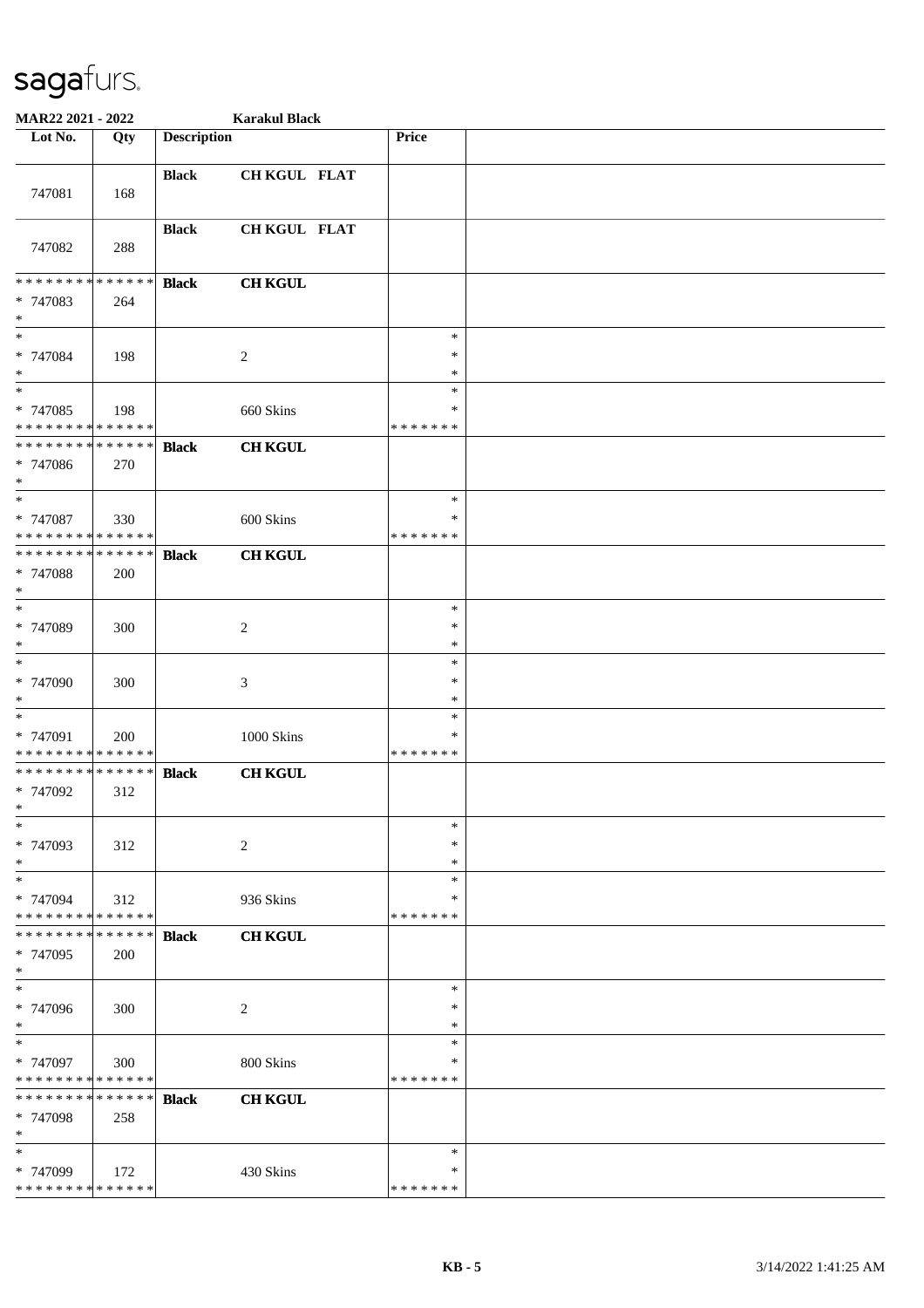| MAR22 2021 - 2022                  |             |                    | <b>Karakul Black</b>        |                  |  |
|------------------------------------|-------------|--------------------|-----------------------------|------------------|--|
| $\overline{\phantom{1}}$ Lot No.   | Qty         | <b>Description</b> |                             | Price            |  |
| **************                     |             | <b>Black</b>       | <b>CH KGUL</b>              |                  |  |
| * 747101                           | 196         |                    |                             |                  |  |
| $\ast$                             |             |                    |                             |                  |  |
| $*$                                |             |                    |                             | $\ast$           |  |
| * 747102                           | 198         |                    | $\sqrt{2}$                  | $\ast$           |  |
| $\ast$                             |             |                    |                             | $\ast$           |  |
| $\ast$                             |             |                    |                             | $\ast$           |  |
| * 747103                           | 198         |                    | $\boldsymbol{\mathfrak{Z}}$ | $\ast$<br>$\ast$ |  |
| $\ast$<br>$\frac{1}{*}$            |             |                    |                             | $\ast$           |  |
| * 747104                           | 192         |                    | $\overline{4}$              | $\ast$           |  |
| $*$                                |             |                    |                             | $\ast$           |  |
| $\overline{\phantom{0}}$           |             |                    |                             | $\ast$           |  |
| $* 747105$                         | 192         |                    | 976 Skins                   | $\ast$           |  |
| **************                     |             |                    |                             | * * * * * * *    |  |
| * * * * * * * * * * * * * *        |             | <b>Black</b>       | <b>CH KGUL</b>              |                  |  |
| * 747106                           | 312         |                    |                             |                  |  |
| $*$                                |             |                    |                             |                  |  |
| $\ast$                             |             |                    |                             | $\ast$           |  |
| * 747107                           | 312         |                    | $\sqrt{2}$                  | $\ast$           |  |
| $\ast$<br>$\overline{\phantom{0}}$ |             |                    |                             | $\ast$           |  |
|                                    |             |                    |                             | $\ast$           |  |
| * 747108                           | 312         |                    | $\mathfrak{Z}$              | $\ast$           |  |
| $\ast$<br>$\ast$                   |             |                    |                             | $\ast$<br>$\ast$ |  |
| * 747109                           |             |                    | 1092 Skins                  | ∗                |  |
| * * * * * * * * * * * * * *        | 156         |                    |                             | * * * * * * *    |  |
| * * * * * * * *                    | * * * * * * | <b>Black</b>       | <b>CH KGUL</b>              |                  |  |
| * 747110                           | 376         |                    |                             |                  |  |
| $\ast$                             |             |                    |                             |                  |  |
| $\overline{\phantom{0}}$           |             |                    |                             | $\ast$           |  |
| $* 747111$                         | 376         |                    | $\sqrt{2}$                  | $\ast$           |  |
| $\ast$                             |             |                    |                             | $\ast$           |  |
| $\ast$                             |             |                    |                             | $\ast$           |  |
| * 747112                           | 376         |                    | $\mathfrak{Z}$              | $\ast$           |  |
| $\ast$                             |             |                    |                             | $\ast$           |  |
| $\ast$                             |             |                    |                             | $\ast$           |  |
| $* 747113$                         | 376         |                    | <b>1504 Skins</b>           | ∗                |  |
| ******** <mark>******</mark>       |             |                    |                             | * * * * * * *    |  |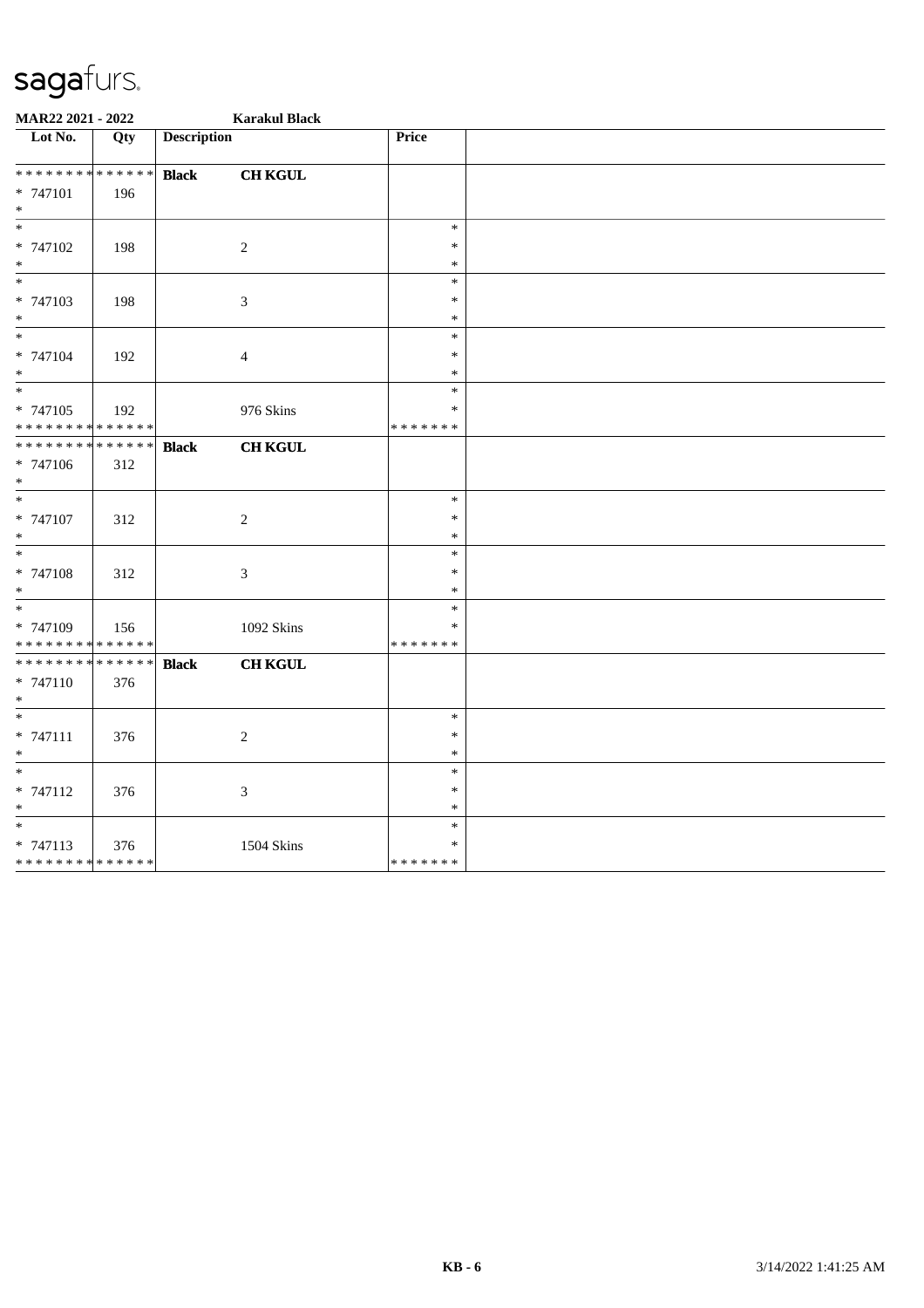| MAR22 2021 - 2022                                                       |     |                    | <b>Karakul Black</b> |                                   |  |
|-------------------------------------------------------------------------|-----|--------------------|----------------------|-----------------------------------|--|
| Lot No.                                                                 | Qty | <b>Description</b> |                      | Price                             |  |
| 747121                                                                  | 256 | <b>Black</b>       | <b>ARG KGL</b>       |                                   |  |
| 747122                                                                  | 246 | <b>Black</b>       | <b>ARG KGL</b>       |                                   |  |
| * * * * * * * * * * * * * *<br>$* 747123$<br>$\ast$                     | 256 | <b>Black</b>       | <b>ARG KGL</b>       |                                   |  |
| $\ast$<br>* 747124<br>$\ast$                                            | 256 |                    | $\sqrt{2}$           | $\ast$<br>$\ast$<br>$\ast$        |  |
| $\overline{\phantom{a}^*}$<br>$* 747125$<br>* * * * * * * * * * * * * * | 128 |                    | 640 Skins            | $\ast$<br>$\ast$<br>* * * * * * * |  |
| **************<br>$* 747126$<br>$*$                                     | 264 | <b>Black</b>       | <b>ARG KGL</b>       |                                   |  |
| $\ast$<br>* 747127<br>* * * * * * * * * * * * * *                       | 262 |                    | 526 Skins            | $\ast$<br>∗<br>* * * * * * *      |  |
| 747128                                                                  | 304 | <b>Black</b>       | <b>ARG KGL</b>       |                                   |  |
| * * * * * * * * * * * * * *<br>* 747129<br>$\ast$                       | 240 | <b>Black</b>       | <b>ARG KGL</b>       |                                   |  |
| $\ast$<br>* 747130<br>* * * * * * * * * * * * * *                       | 240 |                    | 480 Skins            | $\ast$<br>*<br>* * * * * * *      |  |
| * * * * * * * * * * * * * * *<br>$* 747131$<br>$*$                      | 296 | <b>Black</b>       | <b>ARG KGL</b>       |                                   |  |
| $*$<br>* 747132<br>$*$                                                  | 292 |                    | $\overline{c}$       | $\ast$<br>$\ast$<br>$\ast$        |  |
| $\ast$<br>* 747133<br>$\ast$                                            | 292 |                    | 3                    | $\ast$<br>$\ast$<br>$\ast$        |  |
| $\ast$<br>* 747134<br>$*$                                               | 292 |                    | $\overline{4}$       | $\ast$<br>*<br>∗                  |  |
| $\ast$<br>* 747135<br>* * * * * * * * * * * * * *                       | 292 |                    | 1464 Skins           | $\ast$<br>∗<br>* * * * * * *      |  |
| 747136                                                                  | 312 | <b>Black</b>       | <b>ARG KGL</b>       |                                   |  |
| 747137                                                                  | 280 | <b>Black</b>       | <b>ARG KGL</b>       |                                   |  |
| 747138                                                                  | 228 | <b>Black</b>       | <b>ARG KGL</b>       |                                   |  |
| 747139                                                                  | 180 | <b>Black</b>       | <b>ARG KGL</b>       |                                   |  |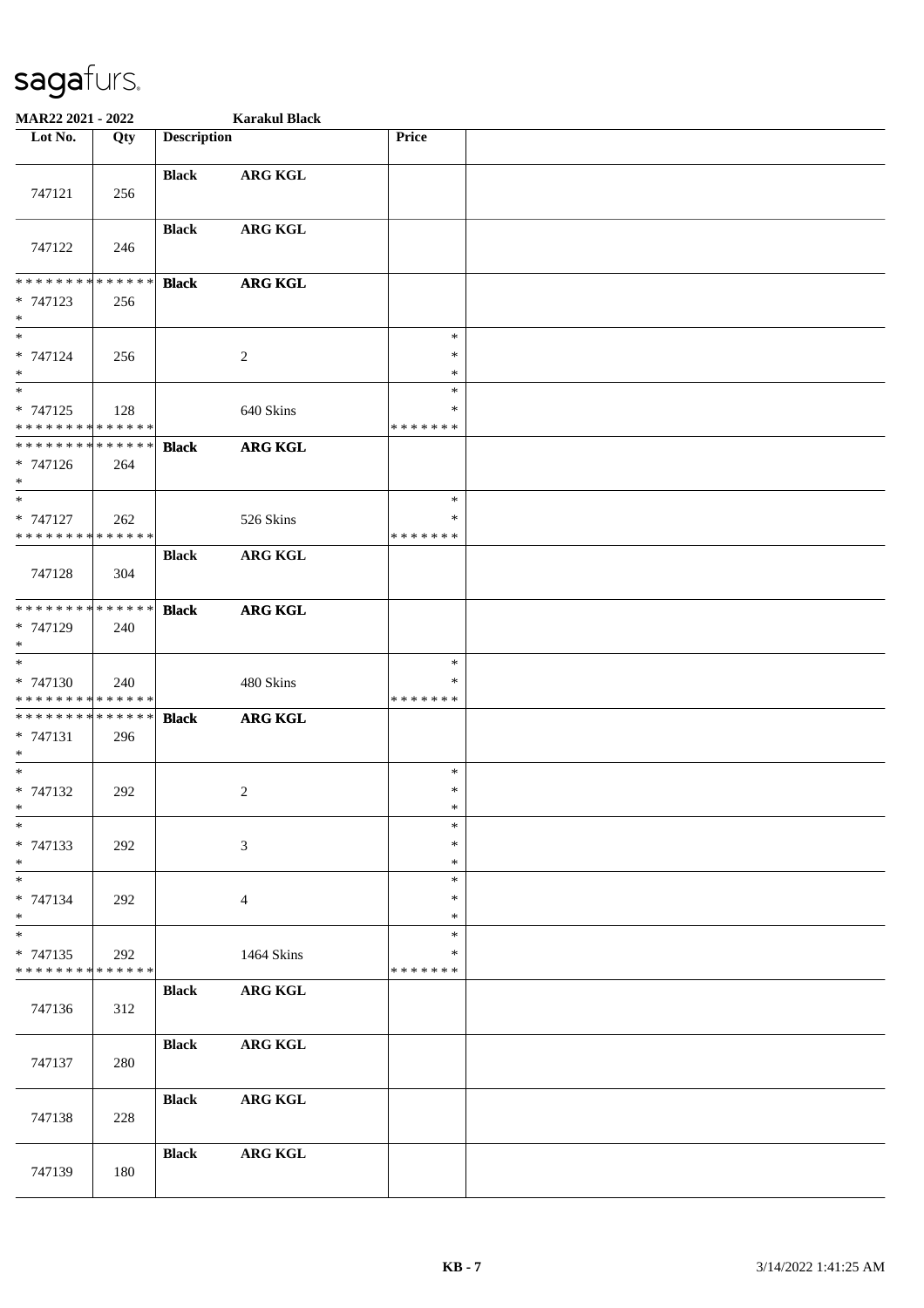| MAR22 2021 - 2022                                  |        |                    | <b>Karakul Black</b> |                                   |  |
|----------------------------------------------------|--------|--------------------|----------------------|-----------------------------------|--|
| Lot No.                                            | Qty    | <b>Description</b> |                      | Price                             |  |
| 747141                                             | 198    | <b>Black</b>       | <b>DUCHPNI</b>       |                                   |  |
| 747142                                             | 198    | <b>Black</b>       | <b>DUCHPNI</b>       |                                   |  |
| 747143                                             | 68     | <b>Black</b>       | <b>DUCHPNI</b>       |                                   |  |
| 747144                                             | 76     | <b>Black</b>       | <b>FLORA</b>         |                                   |  |
| 747145                                             | 198    | <b>Black</b>       | <b>FLORA</b>         |                                   |  |
| 747146                                             | 132    | <b>Black</b>       | <b>FIGURNI</b>       |                                   |  |
| 747147                                             | 112    | <b>Black</b>       | <b>FIGURNI</b>       |                                   |  |
| 747148                                             | 340    | <b>Black</b>       | <b>FIGURNI</b>       |                                   |  |
| 747149                                             | 76     | <b>Black</b>       | <b>FIGURNI</b>       |                                   |  |
| 747150                                             | $88\,$ | <b>Black</b>       | <b>FIGURNI</b>       |                                   |  |
| 747151                                             | 320    | <b>Black</b>       | <b>JAKETNI</b>       |                                   |  |
| 747152                                             | 50     | <b>Black</b>       | <b>JAKETNI</b>       |                                   |  |
| 747153                                             | 252    | <b>Black</b>       | <b>JAKETNI</b>       |                                   |  |
| * * * * * * * * * * * * * * *<br>$* 747154$<br>$*$ | 204    | <b>Black</b>       | <b>JAKETNI</b>       |                                   |  |
| $*$<br>* 747155<br>* * * * * * * * * * * * * *     | 272    |                    | 476 Skins            | $\ast$<br>$\ast$<br>* * * * * * * |  |
| * * * * * * * * * * * * * * *<br>$* 747156$<br>$*$ | 264    | <b>Black</b>       | <b>JAKETNI</b>       |                                   |  |
| $*$<br>$* 747157$<br>* * * * * * * * * * * * * *   | 176    |                    | 440 Skins            | $\ast$<br>$\ast$<br>* * * * * * * |  |
| 747158                                             | 380    | <b>Black</b>       | <b>JAKETNI</b>       |                                   |  |
| 747159                                             | 350    | <b>Black</b>       | <b>JAKETNI</b>       |                                   |  |
| 747160                                             | 104    | <b>Black</b>       | <b>JAKETNI</b>       |                                   |  |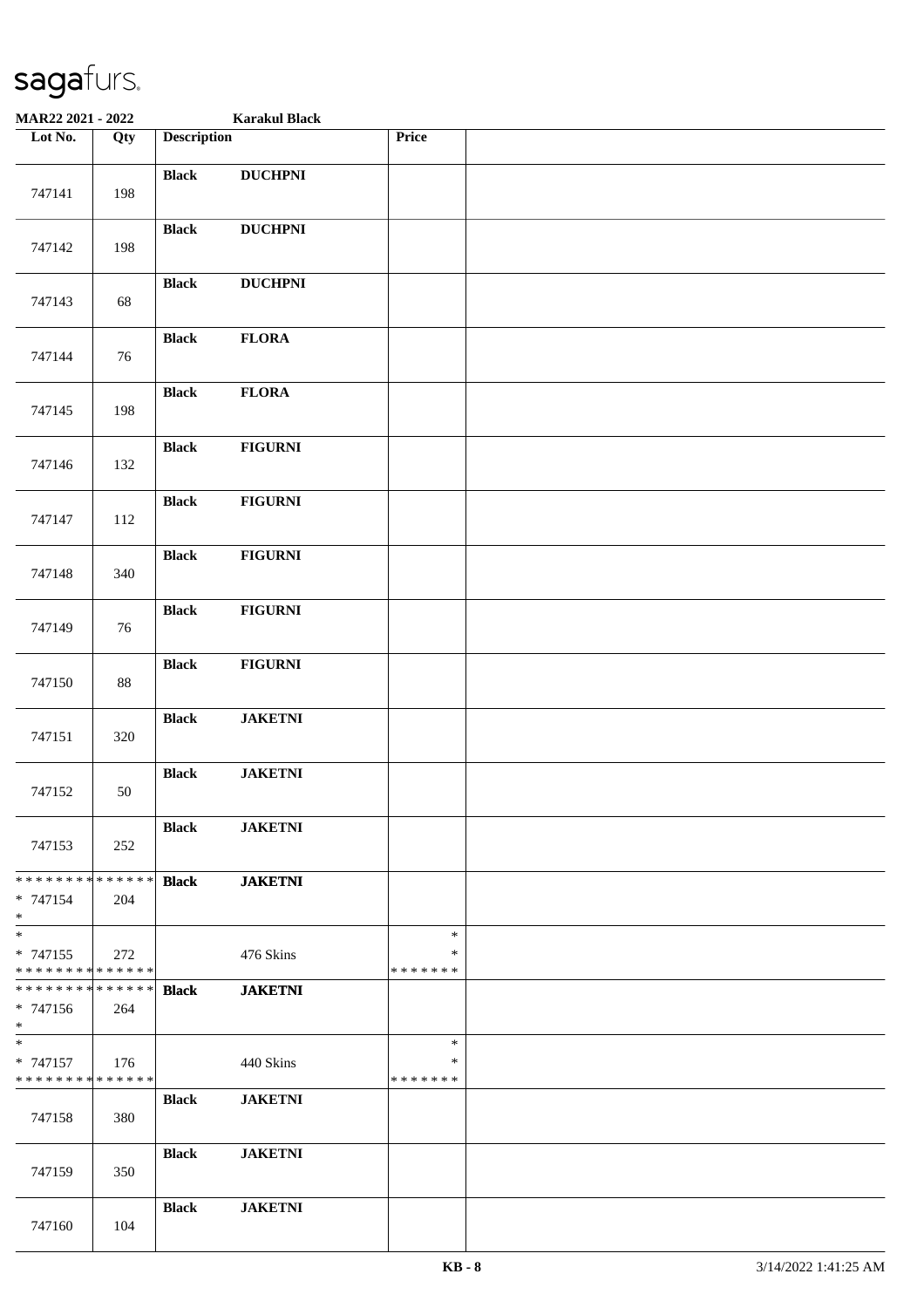| MAR22 2021 - 2022 |        | <b>Karakul Black</b>           |  |
|-------------------|--------|--------------------------------|--|
| Lot No.           | Qty    | <b>Description</b><br>Price    |  |
| 747161            | 54     | <b>Black</b><br>$\mathbf C$    |  |
| 747162            | 120    | <b>Black</b><br>$\mathbf C$    |  |
| 747163            | 96     | <b>Black</b><br>$\mathbf C$    |  |
| 747164            | $70\,$ | <b>Black</b><br>$\mathbf C$    |  |
| 747165            | 204    | <b>QAMAR</b><br><b>CHAQMQI</b> |  |
| 747166            | 144    | <b>QAMAR</b><br><b>CHAQMQI</b> |  |
| 747167            | 68     | <b>QAMAR</b><br><b>CHAQMQI</b> |  |
| 747168            | 54     | <b>QAMAR</b><br><b>CHAQMQI</b> |  |
| 747169            | 104    | <b>QAMAR</b><br><b>CH KGUL</b> |  |
| 747170            | 144    | <b>QAMAR</b><br>ARG KGL        |  |
| 747171            | 120    | ARG KGL<br><b>QAMAR</b>        |  |
| 747172            | 164    | <b>QAMAR</b>                   |  |
| 747173            | 80     | <b>QAMAR</b>                   |  |
| 747174            | 252    | <b>QAMAR</b>                   |  |
| 747175            | 78     | <b>QAMAR</b>                   |  |
| 747176            | 72     | <b>QAMAR</b>                   |  |
| 747177            | 66     | <b>QAMAR</b>                   |  |
| 747178            | 66     | <b>QAMAR</b>                   |  |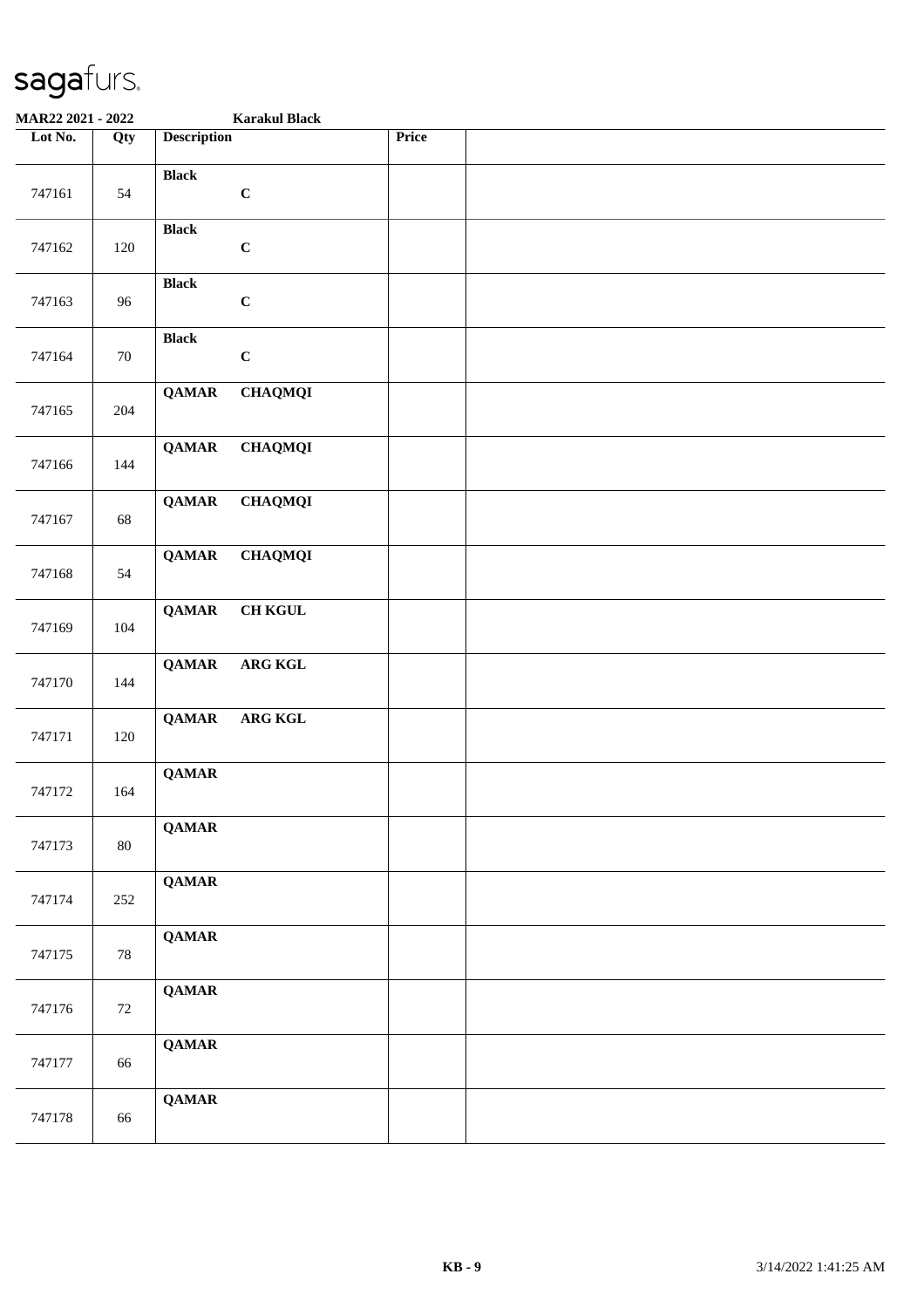| MAR22 2021 - 2022                                 |     |                                        | <b>Karakul Black</b> |                                   |  |
|---------------------------------------------------|-----|----------------------------------------|----------------------|-----------------------------------|--|
| Lot No.                                           | Qty | <b>Description</b>                     |                      | Price                             |  |
| 747181                                            | 270 | <b>Black</b>                           | KKULCHA CHAQM        |                                   |  |
| 747182                                            | 352 | <b>Black</b>                           | <b>KKULCHA</b>       |                                   |  |
| 747183                                            | 140 | <b>Black</b>                           | <b>KKULCHA</b>       |                                   |  |
| 747184                                            | 110 | <b>Black</b>                           | <b>KKULCHA</b>       |                                   |  |
| * * * * * * * * * * * * * *<br>* 747185<br>$\ast$ | 294 | <b>Black</b>                           | <b>KKULCHA</b>       |                                   |  |
| * 747186<br>* * * * * * * * * * * * * * *         | 294 |                                        | 588 Skins            | $\ast$<br>$\ast$<br>* * * * * * * |  |
| 747187                                            | 318 | <b>Black</b>                           | <b>KKULCHA</b>       |                                   |  |
| 747188                                            | 222 | <b>Black</b>                           | <b>KKULCHA</b>       |                                   |  |
| 747189                                            | 98  | <b>Black</b>                           | <b>KKULCHA</b>       |                                   |  |
| 747190                                            | 86  | <b>Black</b><br>П                      | <b>CHAQMQI</b>       |                                   |  |
| 747191                                            | 104 | <b>Black</b><br>$\mathbf{I}$           | <b>CHAQMQI</b>       |                                   |  |
| 747192                                            | 264 | <b>Black</b><br>$\rm II$               |                      |                                   |  |
| 747193                                            | 40  | <b>Black</b><br>$\mathbf{I}\mathbf{I}$ |                      |                                   |  |
| 747194                                            | 344 | <b>Black</b><br>$\mathbf{I}\mathbf{I}$ |                      |                                   |  |
| 747195                                            | 72  | <b>Black</b><br>$\mathbf{I}\mathbf{I}$ |                      |                                   |  |
| 747196                                            | 68  | <b>Black</b><br>$\mathbf{I}\mathbf{I}$ |                      |                                   |  |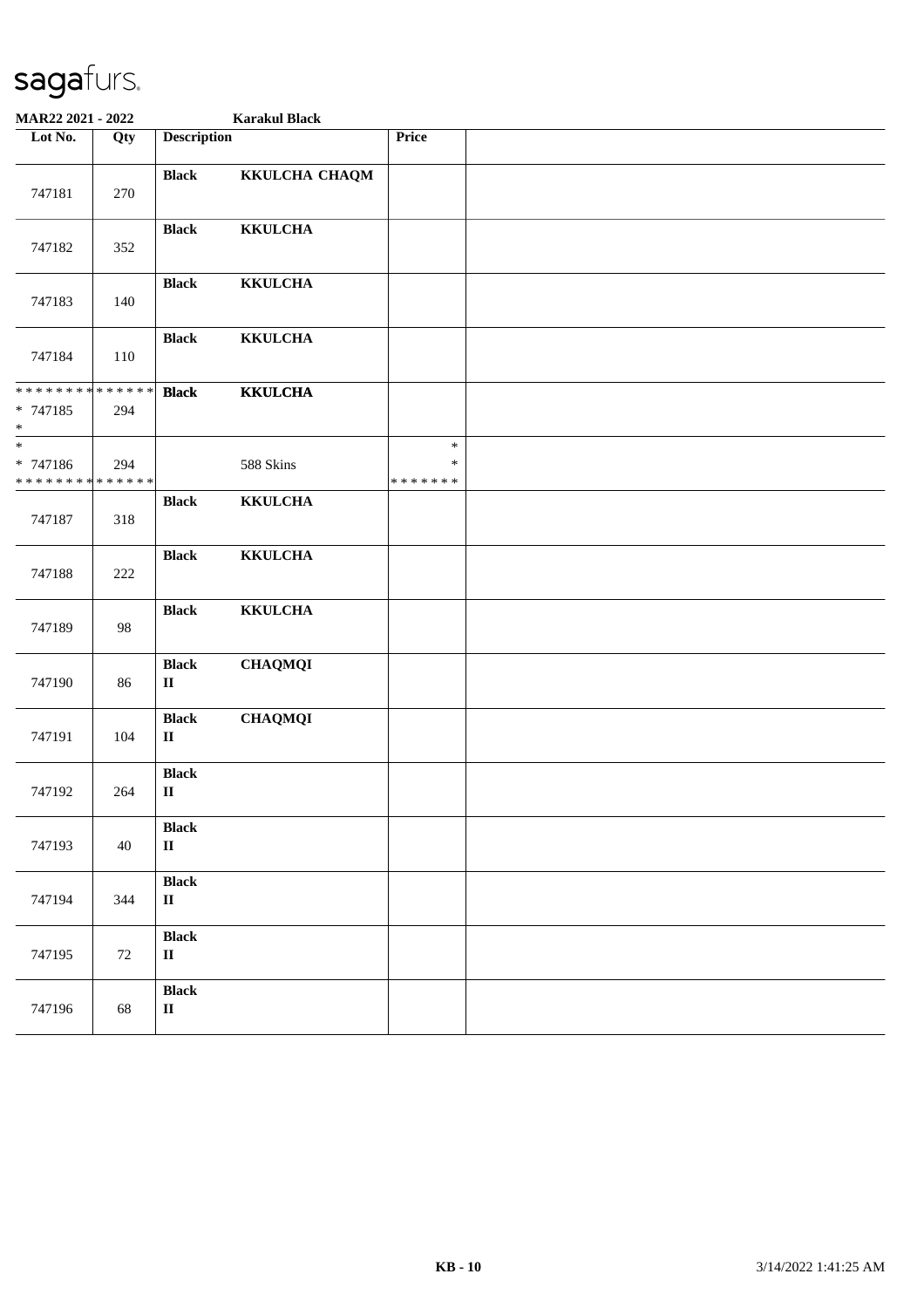| MAR22 2021 - 2022                                                     |        |                                         | <b>Karakul Black</b>          |                              |  |
|-----------------------------------------------------------------------|--------|-----------------------------------------|-------------------------------|------------------------------|--|
| Lot No.                                                               | Qty    | <b>Description</b>                      |                               | Price                        |  |
| 747201                                                                | 104    | <b>Black</b><br>$\mathbf{I}/\mathbf{B}$ | <b>NAZ PNI</b>                |                              |  |
| 747202                                                                | 120    | <b>Black</b>                            | <b>PARNI</b>                  |                              |  |
| ******** <mark>******</mark><br>* 747203<br>$\ast$                    | 350    | <b>Black</b>                            | <b>ARG PNI</b>                |                              |  |
| $\overline{\phantom{a}^*}$<br>* 747204<br>$\ast$                      | 280    |                                         | $\sqrt{2}$                    | $\ast$<br>$\ast$<br>$\ast$   |  |
| $\overline{\phantom{a}^*}$<br>* 747205<br>* * * * * * * * * * * * * * | 140    |                                         | 770 Skins                     | $\ast$<br>∗<br>* * * * * * * |  |
| 747206                                                                | 280    | <b>Black</b>                            | <b>ARG PNI</b>                |                              |  |
| 747207                                                                | $82\,$ | <b>Black</b>                            | <b>CHAQMQI</b>                |                              |  |
| 747208                                                                | 120    | <b>Black</b>                            | <b>CHAQMQI</b><br>$\mathbf C$ |                              |  |
| 747209                                                                | 64     | <b>Black</b>                            | <b>CH KGUL</b><br>$\mathbf C$ |                              |  |
| 747210                                                                | 128    | <b>Black</b>                            | <b>DUCHPNI</b>                |                              |  |
| 747211                                                                | 50     | <b>Black</b>                            | <b>FLORA</b>                  |                              |  |
| 747212                                                                | 76     | <b>Black</b>                            | FIGURNI CHAQM                 |                              |  |
| 747213                                                                | 68     | <b>Black</b>                            | <b>FIGURNI</b>                |                              |  |
| 747214                                                                | 66     | <b>Black</b>                            | $\bf C$                       |                              |  |
| 747215                                                                | 124    | <b>QAMAR</b>                            | <b>CHAQMQI</b>                |                              |  |
| 747216                                                                | 108    | <b>QAMAR</b>                            | <b>CH KGUL</b>                |                              |  |
| 747217                                                                | 104    | <b>QAMAR</b>                            | ARG KGL                       |                              |  |
| 747218                                                                | 86     | <b>QAMAR</b>                            |                               |                              |  |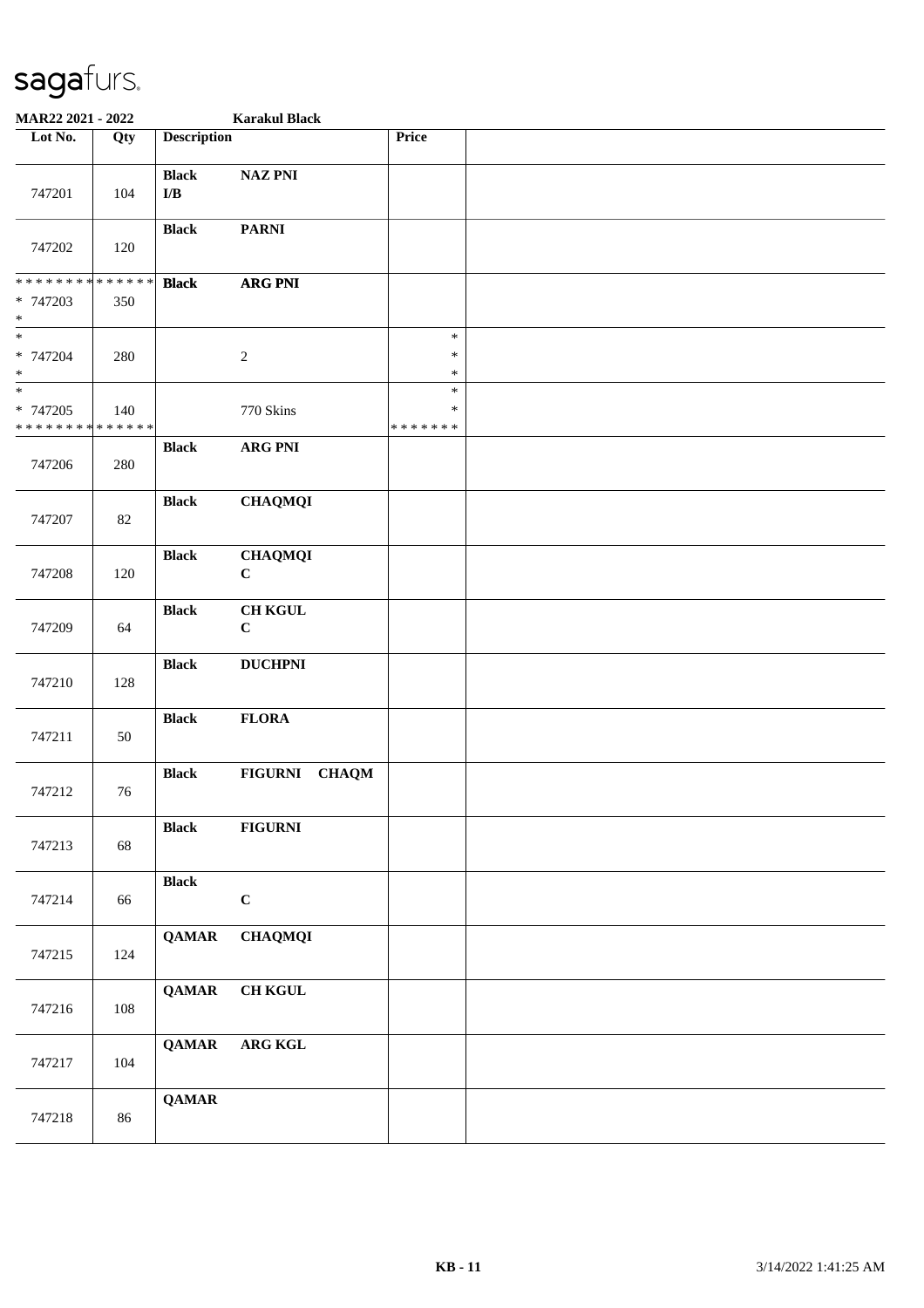| MAR22 2021 - 2022                                            |        |                                        | <b>Karakul Black</b>          |                                   |  |
|--------------------------------------------------------------|--------|----------------------------------------|-------------------------------|-----------------------------------|--|
| Lot No.                                                      | Qty    | <b>Description</b>                     |                               | Price                             |  |
| 747221                                                       | 140    | <b>Black</b>                           | <b>DEFECT</b><br><b>CHAQM</b> |                                   |  |
| 747222                                                       | 78     | <b>Black</b>                           | <b>DEFECT</b>                 |                                   |  |
| 747223                                                       | 50     | <b>Black</b>                           | <b>DEFECT</b>                 |                                   |  |
| 747224                                                       | 58     | <b>Black</b>                           | <b>DEFECT</b>                 |                                   |  |
| 747225                                                       | 40     | <b>Black</b>                           | <b>DEFECT</b>                 |                                   |  |
| 747226                                                       | 100    | <b>Black</b>                           | KKULCHA CHAQM                 |                                   |  |
| 747227                                                       | 54     | <b>Black</b>                           | <b>KKULCHA</b>                |                                   |  |
| * * * * * * * * * * * * * *<br>* 747228<br>$\ast$            | 240    | <b>Black</b><br>$\mathbf{I}\mathbf{I}$ | <b>CHAQMQI</b>                |                                   |  |
| $\overline{\ast}$<br>* 747229<br>* * * * * * * * * * * * * * | 160    |                                        | 400 Skins                     | $\ast$<br>∗<br>* * * * * * *      |  |
| * * * * * * * * * * * * * *<br>* 747230<br>$\ast$            | 222    | <b>Black</b><br>$\mathbf{I}\mathbf{I}$ |                               |                                   |  |
| $\ast$<br>* 747231<br>* * * * * * * * * * * * * *            | 296    |                                        | 518 Skins                     | $\ast$<br>$\ast$<br>* * * * * * * |  |
| 747232                                                       | 50     | <b>Black</b><br>$\mathbf{I}$           | KKULCHA CHAQM                 |                                   |  |
| 747233                                                       | $82\,$ | <b>Black</b><br>$\mathbf{I}\mathbf{I}$ | <b>KKULCHA</b>                |                                   |  |
| 747234                                                       | 54     | <b>Black</b><br>$\mathbf{I}\mathbf{I}$ | <b>KKULCHA</b>                |                                   |  |
| 747235                                                       | 40     | <b>Black</b><br>$\rm III$              |                               |                                   |  |
| 747236                                                       | 48     | <b>Black</b><br>$\rm III$              |                               |                                   |  |